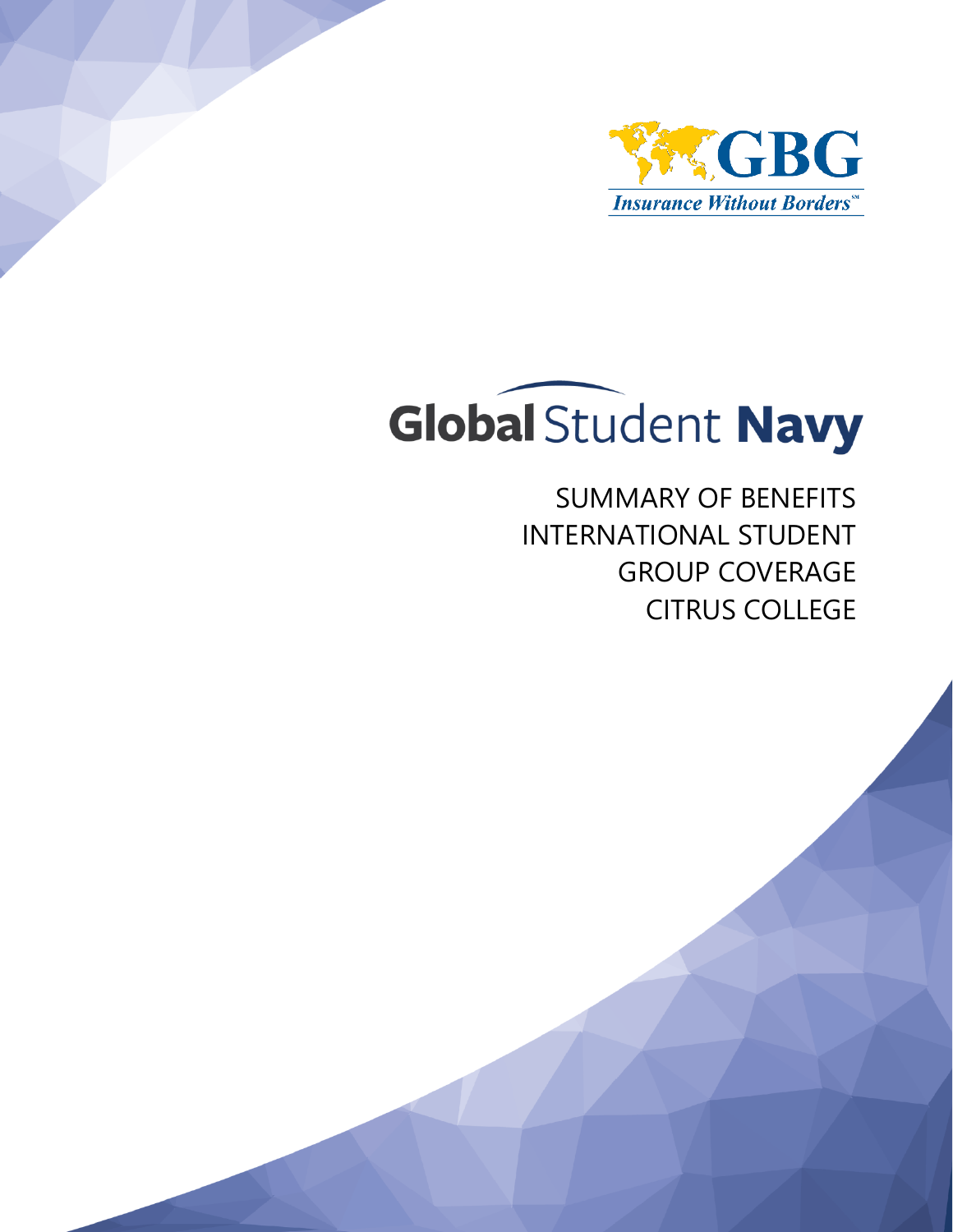

Welcome! This is a short-term medical Plan intended to provide Accident and Illness coverage while you are temporarily away from your Home Country and studying abroad.

Please keep this Summary of Benefits as an explanation of the benefits available to You under the contract between the Insurer and the Policyholder. This Summary of Benefits is not a contract between You and the Insurer. The Master Policy is on file with the Policyholder and contains all of the provisions, limitations, exclusions, and qualifications of Your insurance benefits, some of which may not be included in this Summary of Benefits. The Master Policy is the contract and will govern and control the payment of benefits.

If your study abroad program has you temporarily residing in the United States, there are requirements and instructions on how to maximize benefits and receive reimbursements for Prescription Medications, Medical claims, and other benefits covered under this Plan. There are also requirements for Pre-Authorization of specified medical care. Dedicated GBG Assist personnel are available to assist you.

- *Using an In-Network medical Provider in the U.S results in lower out-of-pocket costs to you.* See the section titled "Preferred Provider Network" for assistance with locating a Provider.
- *Pre-Authorization is a process for obtaining approval for specified non-emergency, medical procedures or treatments*. Failure to Pre-Authorize when required will result in a reduction in payment by the Insurer. See the section titled, "Pre-Authorization Requirements and Procedures" for more complete details.
- *Prescription Medications must be obtained from any CVS/Caremark pharmacy*. Present your Medical Identification card to the pharmacist along with the copayment, at the time of purchase.
- *Hospital Emergency Rooms* should only be used in medical emergency situations. A medical emergency situation is where your life or health is in jeopardy. Using an emergency room is very expensive. If you are using an emergency room for convenience or for any reason other than a serious medical emergency, you will be responsible for a large portion of the payment.

## **How You Can Reach Us**

#### **Customer Service, Pre-Authorization, and Help Locating a Provider (24/7)**

| $\triangleright$ Worldwide Collect | +1.786.814.4125   |
|------------------------------------|-------------------|
| > Inside USA/Canada Toll Free      | +1.866.914.5333   |
| $\triangleright$ Email:            | GBGAssist@gbg.com |
| $\triangleright$ Website:          | www.gbg.com       |
|                                    |                   |

We invite you to visit our Member Services Portal at www.gbg.com, and register as a New Member. The Member Services Portal allows you to conveniently access our Provider Directory, download Forms, submit Claims, and utilize other valuable tools and services.

We look forward to providing you with this valuable insurance protection and outstanding service during your period of study.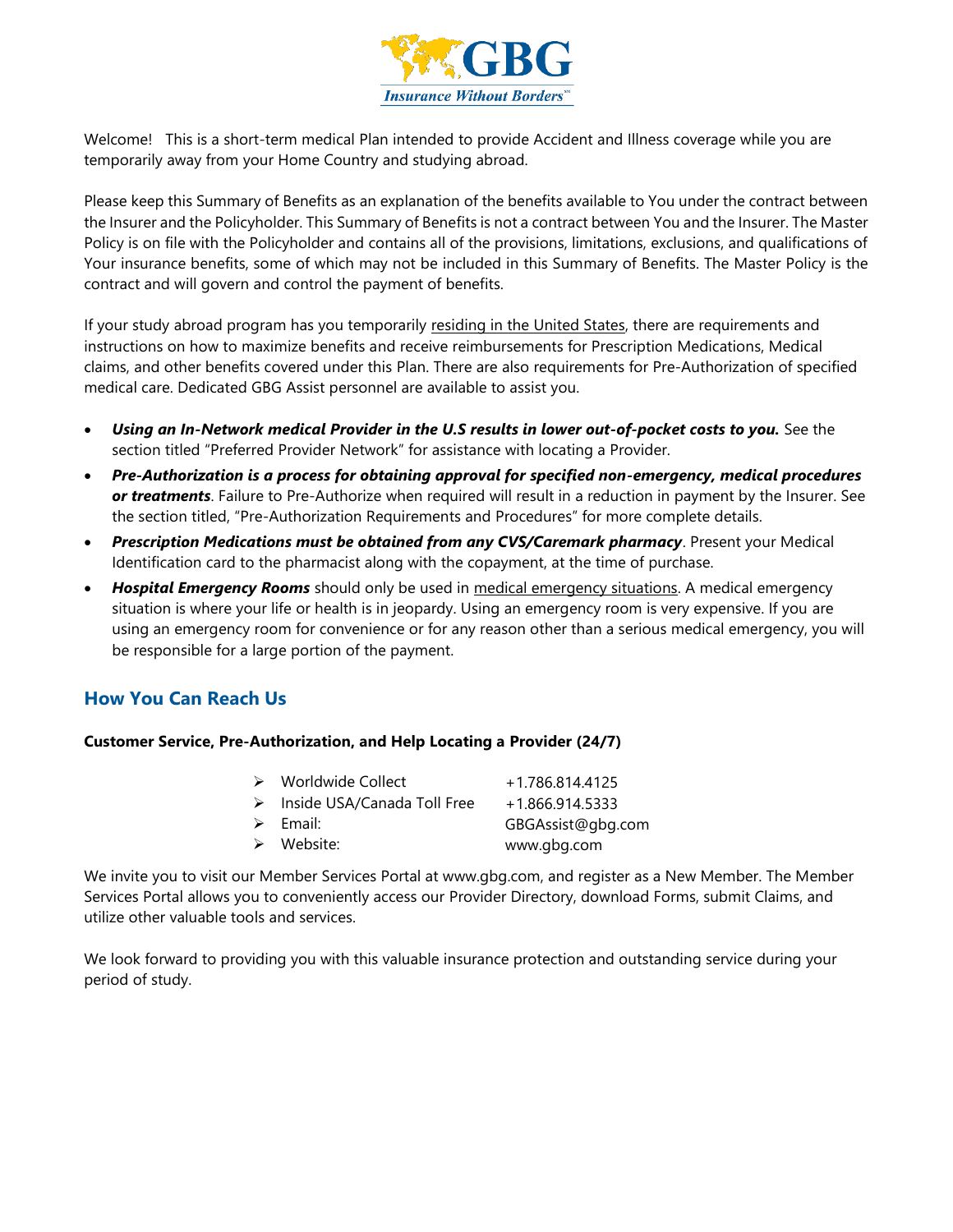

# THANK YOU FOR SELECTING GLOBAL BENEFITS GROUP STUDENT HEALTH INSURANCE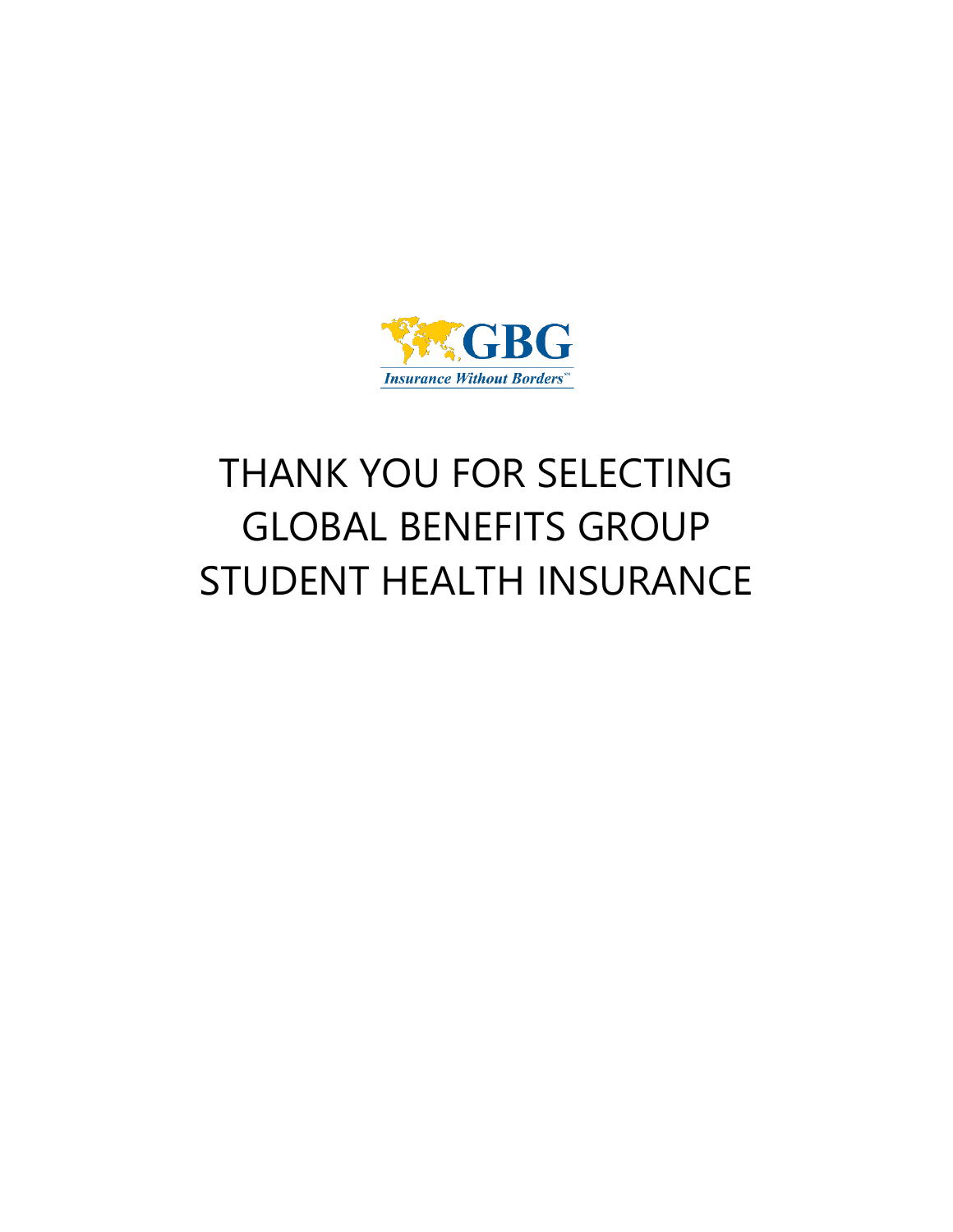## **Table of Contents**

| 1.0  |  |
|------|--|
| 2.0  |  |
| 3.0  |  |
| 4.0  |  |
| 5.0  |  |
|      |  |
| 6.0  |  |
|      |  |
|      |  |
|      |  |
|      |  |
|      |  |
|      |  |
|      |  |
|      |  |
| 9.0  |  |
| 10.0 |  |
| 11.0 |  |
| 12.0 |  |
| 13.0 |  |
| 14.0 |  |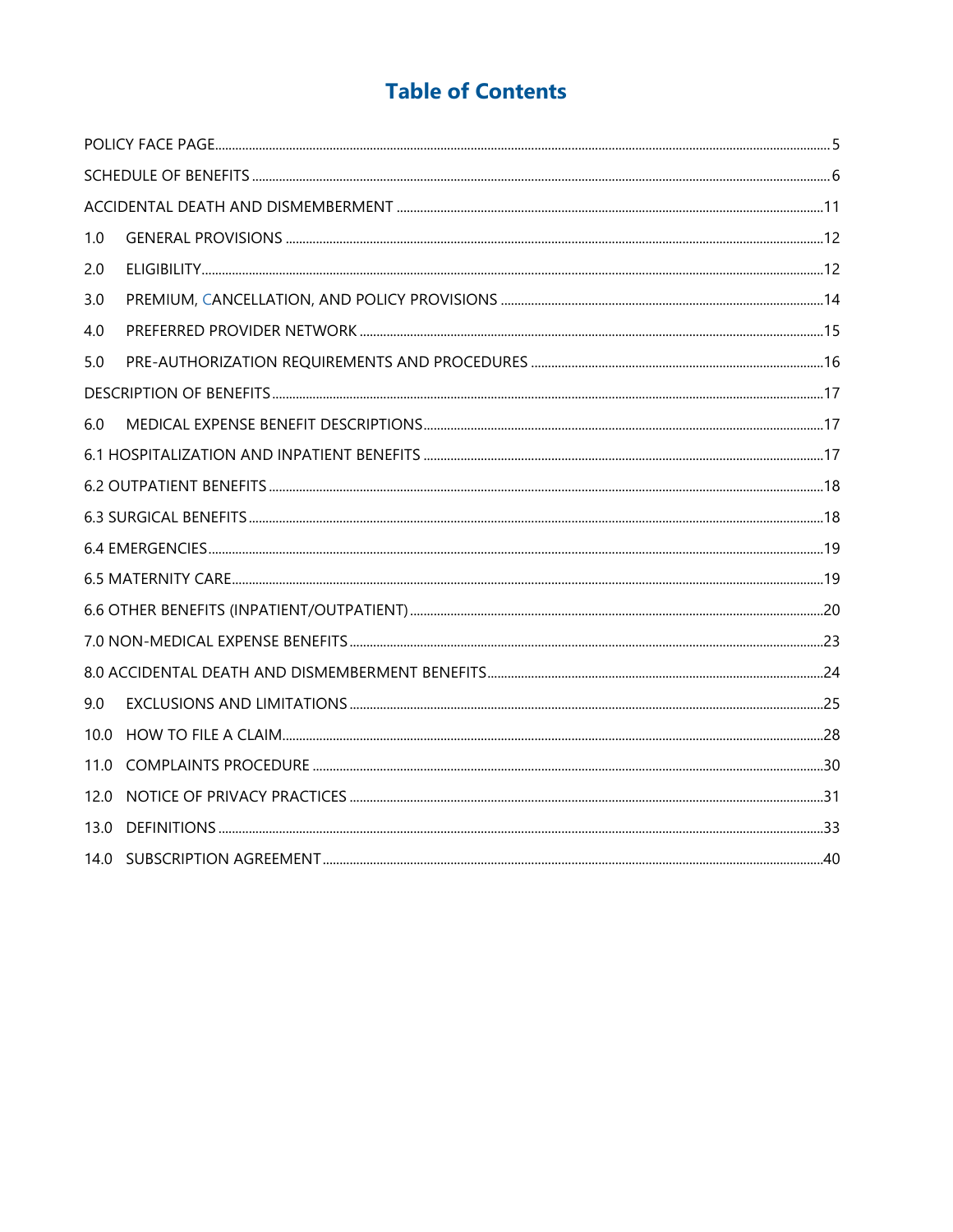



## **POLICY FACE PAGE**

| Policyholder                              | <b>Multi-National Benefit Trust</b>                      |
|-------------------------------------------|----------------------------------------------------------|
| <b>Participating Organization Name</b>    | Citrus College                                           |
| <b>Participating Organization Address</b> | 1000 W Foothill Blvd, Glendora, CA 91741                 |
| <b>Plan Number</b>                        | SGP002711                                                |
| <b>Policy Effective Date</b>              | 01 August 2020                                           |
| <b>Policy Termination Date</b>            | 31 July 2021                                             |
| <b>Dependent Eligibility</b>              | Spouse or domestic partner of a Class 1 Plan Participant |
| Currency                                  | <b>USD</b>                                               |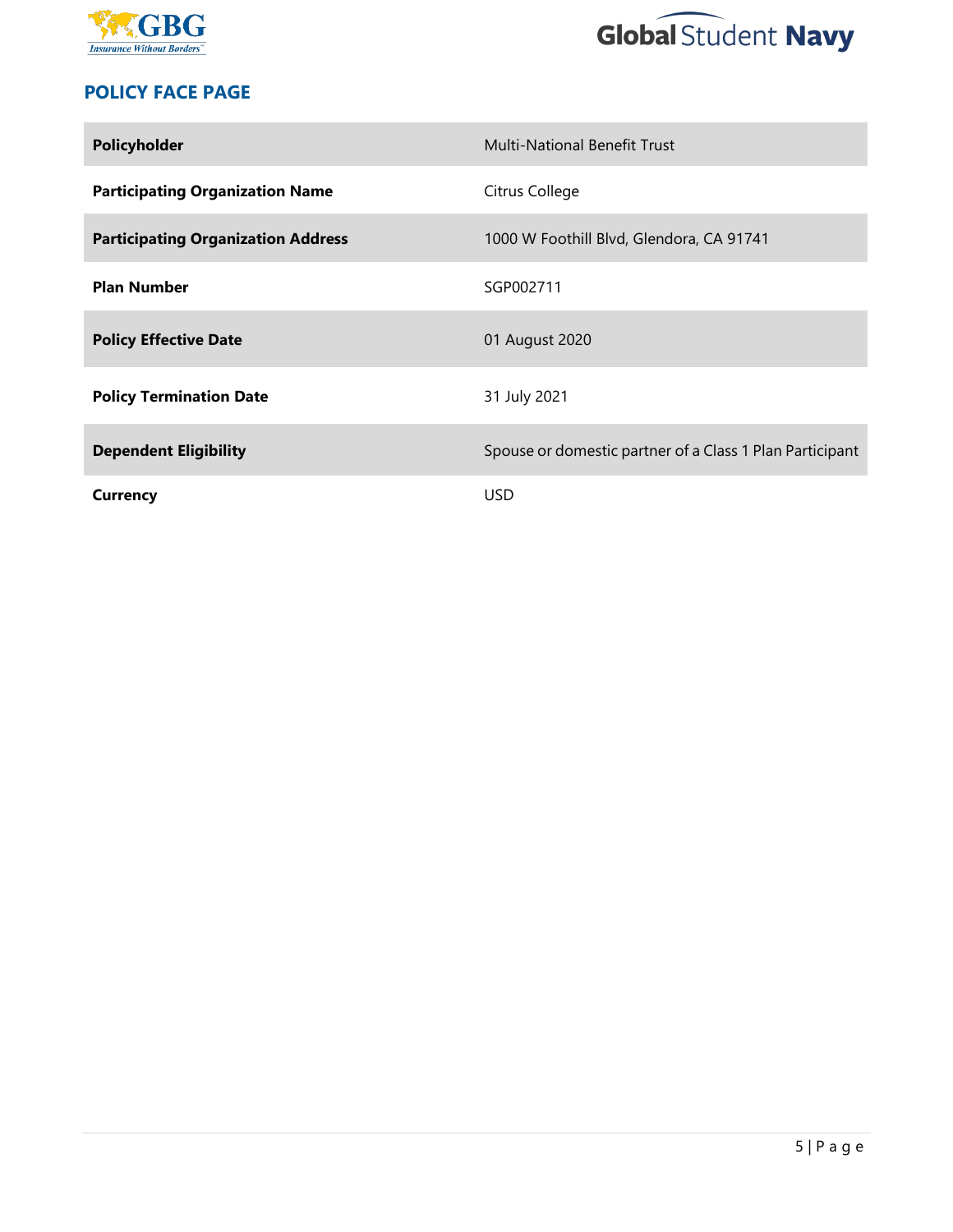



## **SCHEDULE OF BENEFITS**

The Schedule of Benefits is a summary outline of the benefits covered under this insurance Plan. The benefits are divided into two sections; Medical Expense Benefits and Non-Medical Expense Benefits. Please read the Description of Benefits sections for full details. All benefits described are subject to the definitions, exclusions and provisions.

#### **ELIGIBLE PERSONS**

Eligible Person is an individual who meets all the requirements of one of the covered Classes shown below:

Class 1

- A registered Full Time Undergraduate or a Graduate Student attending classes who is a minimum age of 12 years and maximum of 64 years;
- Student must have a current passport and be travelling outside their Home Country; and
- Student must have a valid F visa. F1 visa holder on OPT are not eligible.

#### Class 2

The spouse or domestic partner of a Class 1 Plan Participant

Class 3

The Dependent child(ren) of a Class 1 Plan Participant

#### **MEDICAL EXPENSE BENEFITS**

The following Medical Expense Benefits are subject to the Plan Participant's Deductible, Copayment, and Coinsurance amount. After satisfaction of the Deductible and applicable Copayments, the Insurer will pay eligible benefits set forth in this Schedule at the specified Plan Coinsurance and reimbursement level.

#### **GENERAL FEATURES AND PLAN SPECIFICATIONS**

| <b>U.S. Provider Network</b>                                                                                                                                                           | Aetna                                 |
|----------------------------------------------------------------------------------------------------------------------------------------------------------------------------------------|---------------------------------------|
| <b>Area of Coverage</b>                                                                                                                                                                | Worldwide                             |
| <b>Home Country Coverage</b>                                                                                                                                                           | Up to \$1,000 per Period of Insurance |
| <b>Maximum Benefit Payable per Period of Insurance</b>                                                                                                                                 | \$250,000                             |
| <b>Lifetime Maximum</b>                                                                                                                                                                | Unlimited                             |
| <b>Individual Deductible per Period of Insurance</b><br>In-Network Provider<br>Out-of-Network Provider<br>Office Visit Copayment <sup>1</sup><br>(waived at the Student Health Center) | \$0<br>\$0<br>\$20                    |
| <b>Urgent Care Center Copayment</b>                                                                                                                                                    | \$20                                  |
| <b>Emergency Room Copayment</b> <sup>2</sup><br>(waived if admitted)                                                                                                                   | \$200 per Occurrence                  |

<sup>1</sup> Copayments do not apply to the Deductible or the Out-of-Pocket Maximum.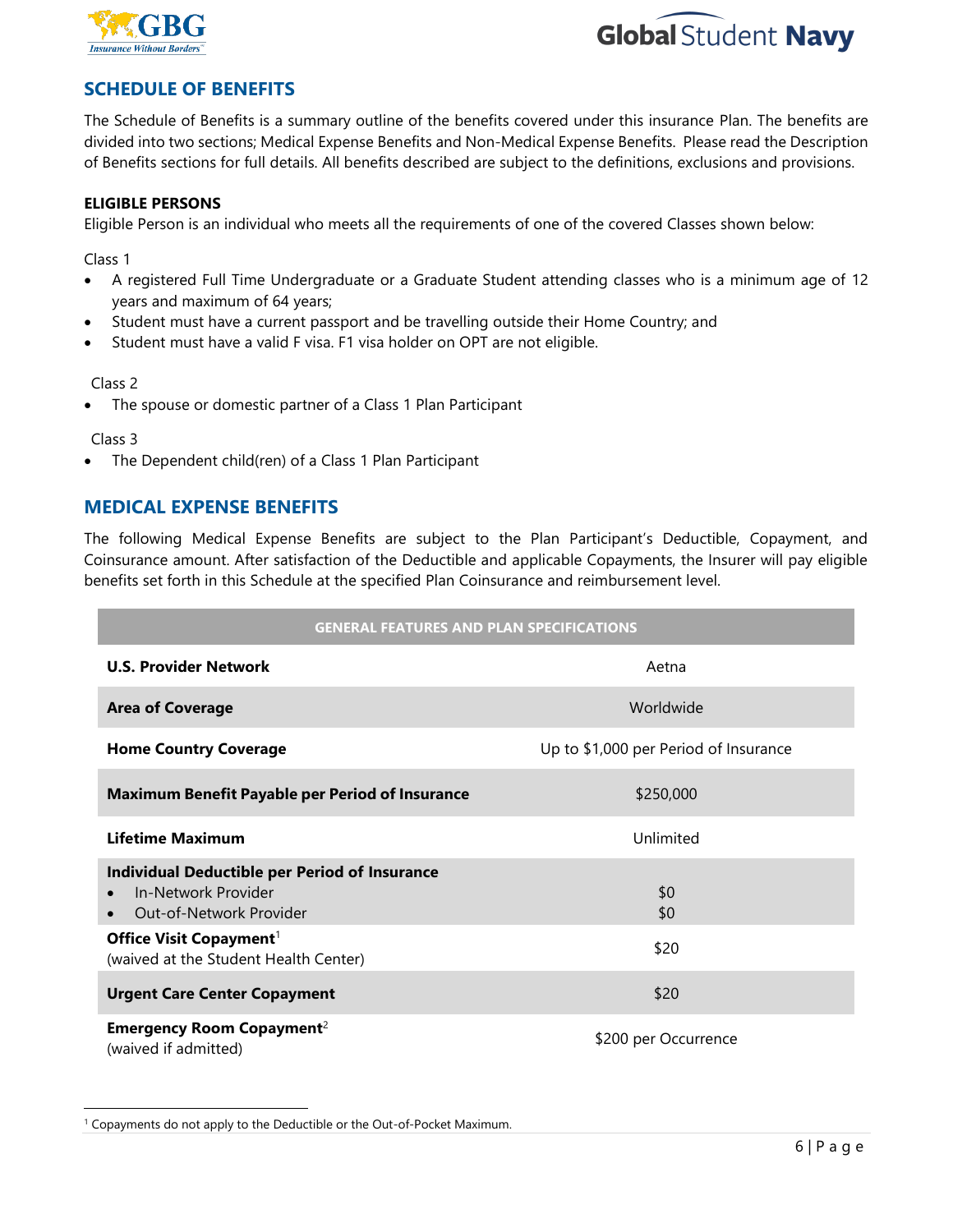



#### **Hospital Copayment All and Separate Separate SEC per Admission**

**Outpatient or Ambulatory Surgery Copayment Example 2018** \$50 per Occurrence

**Out-of-Pocket-Maximum<sup>2</sup> Unlimited** 

**Pre-Existing Condition Limitation** (12-months Lookback Period)

Student: Pre-Existing conditions are covered without a Waiting Period Dependents: Pre-Existing conditions are covered after a 24-months Waiting Period

 $2$  The Deductible does not apply to the Out-of-Pocket Maximum.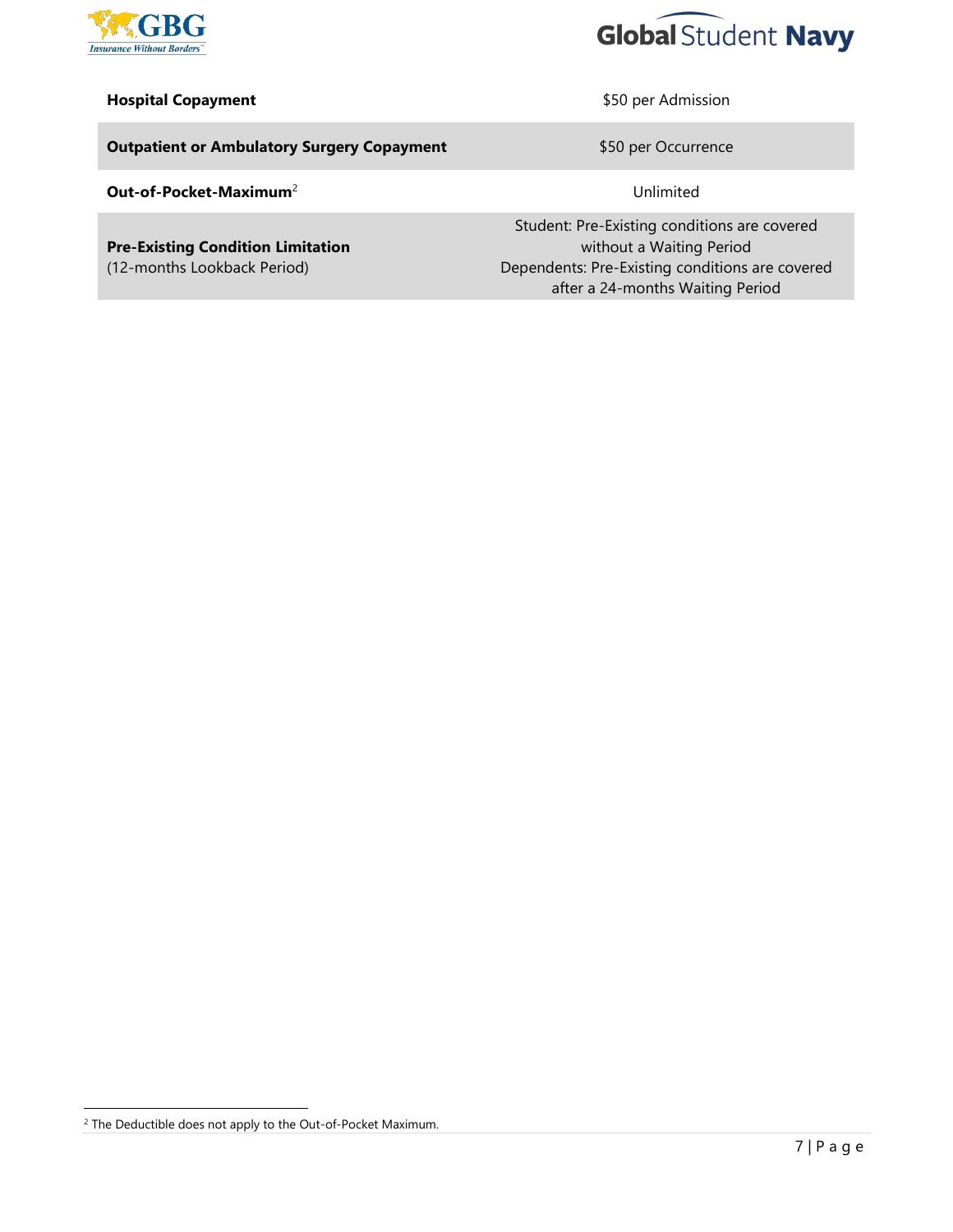

## **Global Student Navy**

#### **COVERED SERVICES AND BENEFIT LEVELS**

Subject to Deductible, Coinsurance, Copayment, and Maximum Benefit per Period of Insurance.

#### **WHAT THE INSURANCE PLAN COVERS**

The following Coinsurance applies for In-Network Providers in the U.S. or for expenses incurred outside the U.S. (if available). Coinsurance reduces to 80% UCR when Out-of-Network Providers in the U.S. are used.

| <b>HOSPITALIZATION AND INPATIENT BENEFITS</b>                                                                                                                                                                                                               |                          |  |  |
|-------------------------------------------------------------------------------------------------------------------------------------------------------------------------------------------------------------------------------------------------------------|--------------------------|--|--|
| Accommodations including semi-private room<br>\$50 Copayment per Admission                                                                                                                                                                                  | 100% Preferred Allowance |  |  |
| <b>Intensive Care/Cardiac Care</b><br>\$50 Copayment per Admission                                                                                                                                                                                          | 100% Preferred Allowance |  |  |
| <b>Inpatient Consultation by a Physician or Specialist</b>                                                                                                                                                                                                  | 100% Preferred Allowance |  |  |
| <b>Hospital Miscellaneous Expenses</b>                                                                                                                                                                                                                      | 100% Preferred Allowance |  |  |
| <b>Pre-Admission Testing</b><br>Within 7 working days prior to admission                                                                                                                                                                                    | 100% Preferred Allowance |  |  |
| <b>Extended Care/Skilled Nursing Facility/Inpatient</b><br><b>Rehabilitation</b><br>Maximum Benefit per Period of Insurance: 45 days<br>Must be confined to facility immediately following<br>$\bullet$<br>a hospital stay                                  | 100% Preferred Allowance |  |  |
| <b>Registered Nurse's Services</b><br>Private Duty Nursing Care                                                                                                                                                                                             | 100% Preferred Allowance |  |  |
| <b>OUTPATIENT BENEFITS</b>                                                                                                                                                                                                                                  |                          |  |  |
| <b>Physician Visit/Consultation by Specialist</b><br>\$20 Copayment Physician/Specialist                                                                                                                                                                    | 100% Preferred Allowance |  |  |
| <b>Diagnostic Testing</b><br>X-Ray and Laboratory<br>MRI, PET, and CT Scans<br>$\bullet$<br>Office visit Copayment applies when testing is done<br>$\bullet$<br>outside an office visit                                                                     | 100% Preferred Allowance |  |  |
| <b>Physical</b><br><b>Therapeutic</b><br>Services,<br>Therapy,<br>Chiropractic, Occupational Therapy, Vocational and<br><b>Speech Therapy</b><br>Maximum Benefit per Period of Insurance: 20 visits<br>per Injury/Illness<br>Office visit Copayment applies | 100% Preferred Allowance |  |  |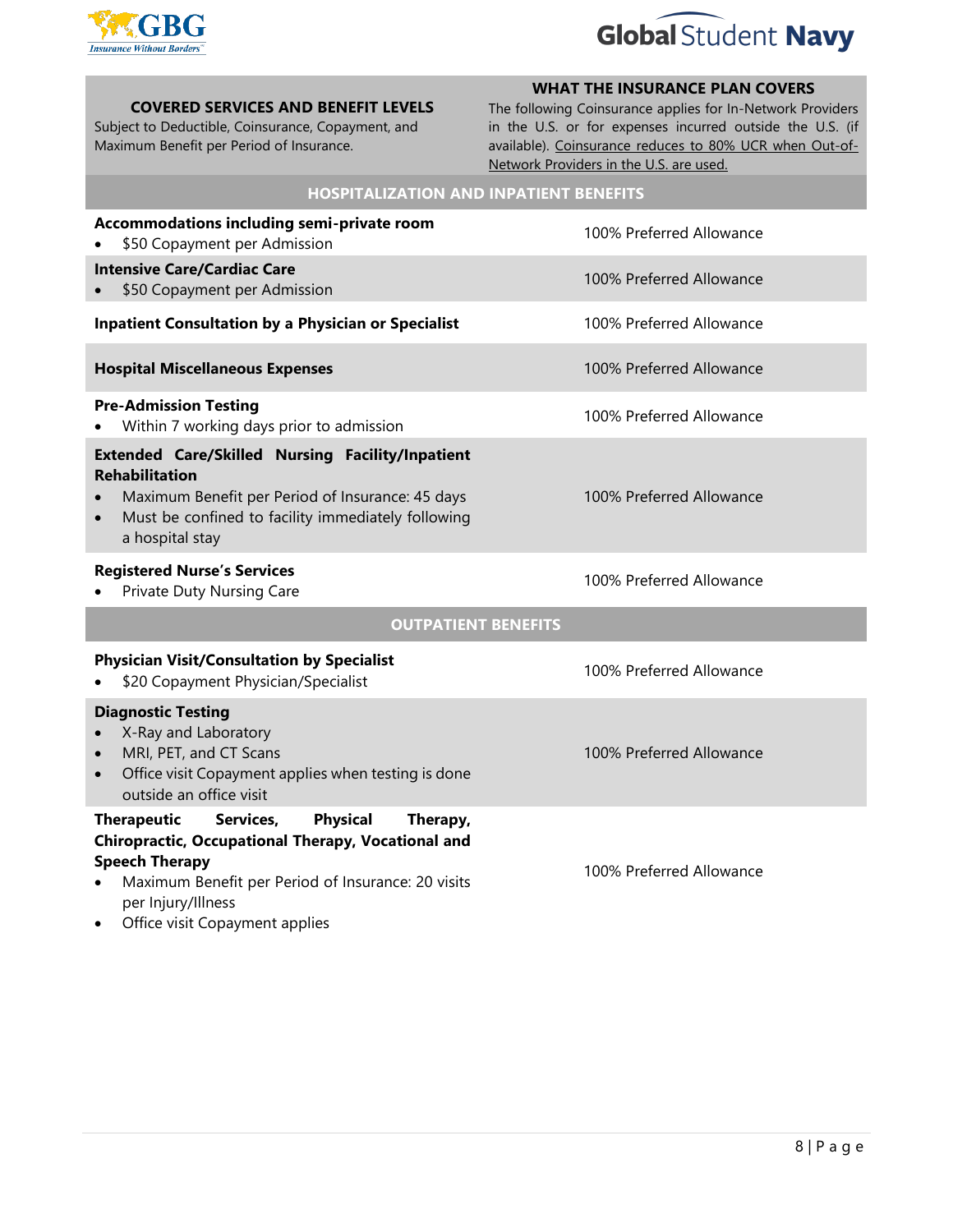



#### **SURGICAL BENEFITS (INPATIENT/OUTPATIENT)**

| <b>Inpatient, Outpatient or Ambulatory Surgery</b><br>Includes:                                                                                                                                                                                                                                                                                                           |                                                |  |  |
|---------------------------------------------------------------------------------------------------------------------------------------------------------------------------------------------------------------------------------------------------------------------------------------------------------------------------------------------------------------------------|------------------------------------------------|--|--|
| Surgeon's Fees<br>Out-of-Network Assistant Surgeon or<br>Anesthesiologist (up to 25% of Usual, Reasonable,<br>& Customary for surgery)<br>Facility fees<br>$\bullet$<br>Laboratory tests<br>$\bullet$<br>Medications and dressings<br>$\bullet$<br>Other medical services and supplies<br>$\bullet$<br>Outpatient or Ambulatory Surgery Copayment<br>$\bullet$<br>applies | 100% Preferred Allowance                       |  |  |
| <b>EMERGENCIES</b>                                                                                                                                                                                                                                                                                                                                                        |                                                |  |  |
| <b>Emergency Room and Medical Services</b><br>\$200 Copayment waived, if admitted<br>50% Coinsurance for non-emergency use                                                                                                                                                                                                                                                | 100% Preferred Allowance                       |  |  |
| <b>Ambulance Services</b><br>Emergency local ground ambulance<br>Out-of-Network services reimbursed at 100%<br>$\bullet$                                                                                                                                                                                                                                                  | 100% Preferred Allowance                       |  |  |
| <b>Emergency Dental</b><br>Limited to accidental Injury of sound natural teeth<br>sustained while covered<br>Maximum Benefit per Period of Insurance: \$500 per<br>tooth                                                                                                                                                                                                  | 100% Preferred Allowance up to \$250 per tooth |  |  |
| <b>MATERNITY CARE</b>                                                                                                                                                                                                                                                                                                                                                     |                                                |  |  |
| Normal delivery or Medically Necessary C-Section, pre-<br>100% Preferred Allowance<br>natal, post-natal care, and complications of pregnancy                                                                                                                                                                                                                              |                                                |  |  |
| <b>Elective Abortion</b>                                                                                                                                                                                                                                                                                                                                                  | 100% Preferred Allowance                       |  |  |
| <b>OTHER BENEFITS (INPATIENT/OUTPATIENT)</b>                                                                                                                                                                                                                                                                                                                              |                                                |  |  |
| <b>Mental Health</b><br>To treat a covered diagnosis<br>Office visit Copayment applies                                                                                                                                                                                                                                                                                    | 100% Preferred Allowance                       |  |  |
| <b>Allergy Testing and Treatment</b><br>Allergy serum and injection<br>Office visit Copayment applies                                                                                                                                                                                                                                                                     | 100% Preferred Allowance                       |  |  |
| <b>Urgent Care Center</b><br>All services rendered during the visit will be paid as<br>specified in the Schedule of Benefits<br>Urgent Care Center Copayment applies                                                                                                                                                                                                      | 100% Preferred Allowance                       |  |  |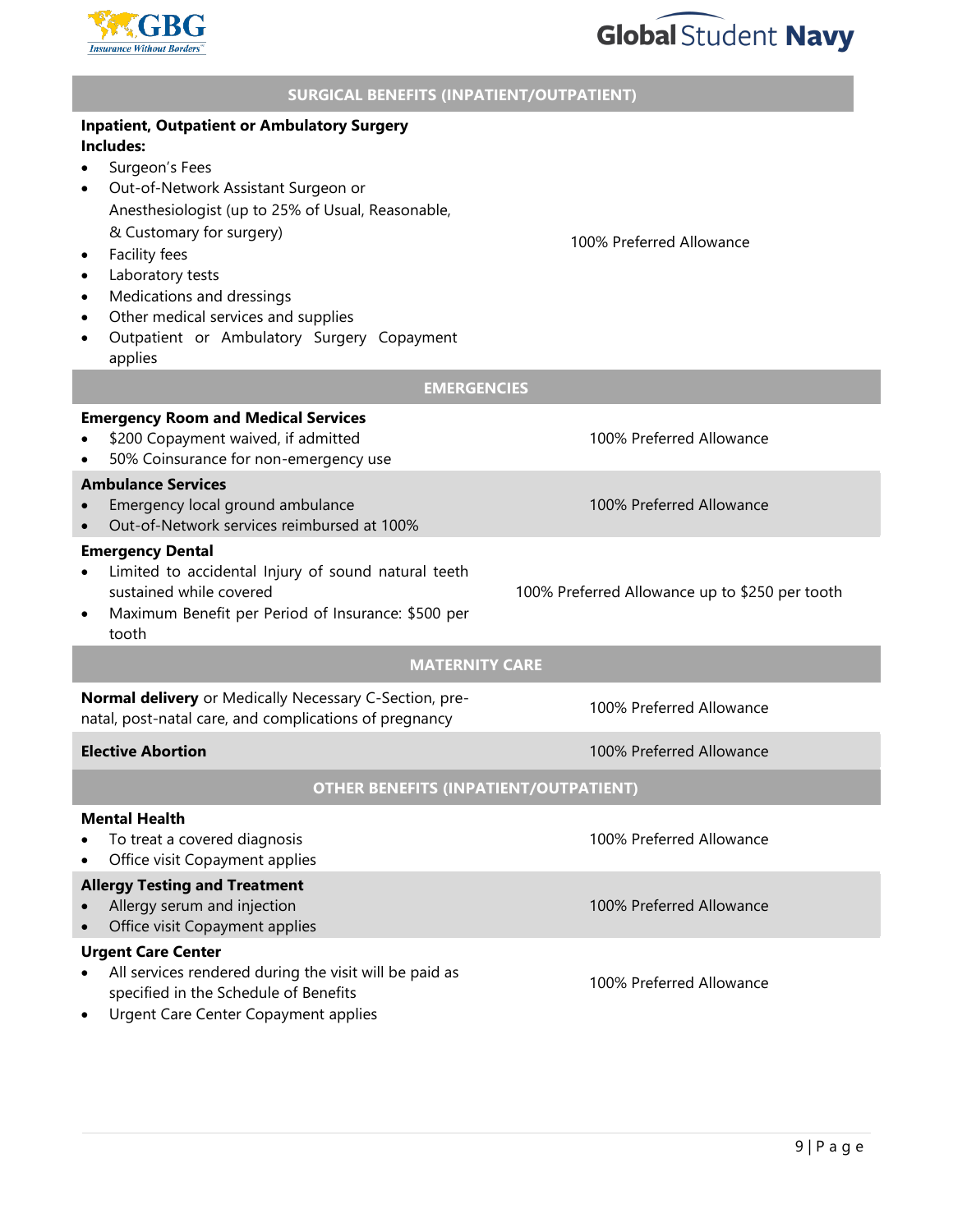

## **Global Student Navy**

| <b>OTHER BENEFITS (INPATIENT/OUTPATIENT) (CONTINUED)</b>                                                                                                                                                                                                                                                     |                                                                                     |  |  |
|--------------------------------------------------------------------------------------------------------------------------------------------------------------------------------------------------------------------------------------------------------------------------------------------------------------|-------------------------------------------------------------------------------------|--|--|
| <b>Preventive Care and Annual Exams</b><br>Adult: Annual exams, immunizations<br>Deductible does not apply<br>$\bullet$<br>Maximum Benefit per Period of Insurance: \$200<br>$\bullet$<br>In-Network or Student Health Center only<br>$\bullet$                                                              | 100% Preferred Allowance<br>(Student Health Center payable at UCR)                  |  |  |
| Habilitative Services Treatment of Congenital or<br><b>Genetic Birth Defects</b><br>For children resulting from a covered pregnancy                                                                                                                                                                          | 100% Preferred Allowance                                                            |  |  |
| <b>Chemotherapy, Radiotherapy</b><br>Outpatient<br>medications<br>payable<br>under<br>the<br>prescription benefit                                                                                                                                                                                            | 100% Preferred Allowance                                                            |  |  |
| <b>Home Health Care</b>                                                                                                                                                                                                                                                                                      | 100% Preferred Allowance                                                            |  |  |
| <b>Diabetic Medical Supplies</b><br>Includes Insulin Pumps and associated supplies<br>Outpatient self-management training, education,<br>$\bullet$<br>and medical nutrition therapy service when ordered<br>by a Physician and provided by appropriately<br>licensed or registered health care professionals | <b>100% UCR</b>                                                                     |  |  |
| <b>Voluntary HIV Screening</b><br>During emergency room visit                                                                                                                                                                                                                                                | 100% Preferred Allowance                                                            |  |  |
| <b>Durable Medical Equipment</b><br>Reimbursement of rental up to the purchase price                                                                                                                                                                                                                         | <b>100% UCR</b>                                                                     |  |  |
| <b>Alcohol and Substance Abuse</b><br>Rehabilitative treatment only<br>Office visit Copayment applies<br>٠                                                                                                                                                                                                   | 100% Preferred Allowance                                                            |  |  |
| <b>Prescription Medications</b><br>Up to 31-day supply per prescription<br>Includes oral contraceptives<br>CVS/Caremark network pharmacy is required<br>$\bullet$<br>Maximum Benefit per Period of Insurance: \$7,500                                                                                        | \$10 Copayment for Tier 1<br>\$30 Copayment for Tier 2<br>\$50 Copayment for Tier 3 |  |  |
| Self-Inflicted Illnesses or Injuries<br>Maximum Benefit per Period of Insurance: \$10,000                                                                                                                                                                                                                    | 100% Preferred Allowance                                                            |  |  |
| <b>Motor Vehicle Accident</b>                                                                                                                                                                                                                                                                                | 100% Preferred Allowance                                                            |  |  |
| Injuries caused by Accident                                                                                                                                                                                                                                                                                  |                                                                                     |  |  |
| <b>Sports Activities</b><br>Injuries arising from Interscholastic and Club sports<br>Maximum Benefit per Period of Insurance: \$10,000                                                                                                                                                                       | 100% Preferred Allowance                                                            |  |  |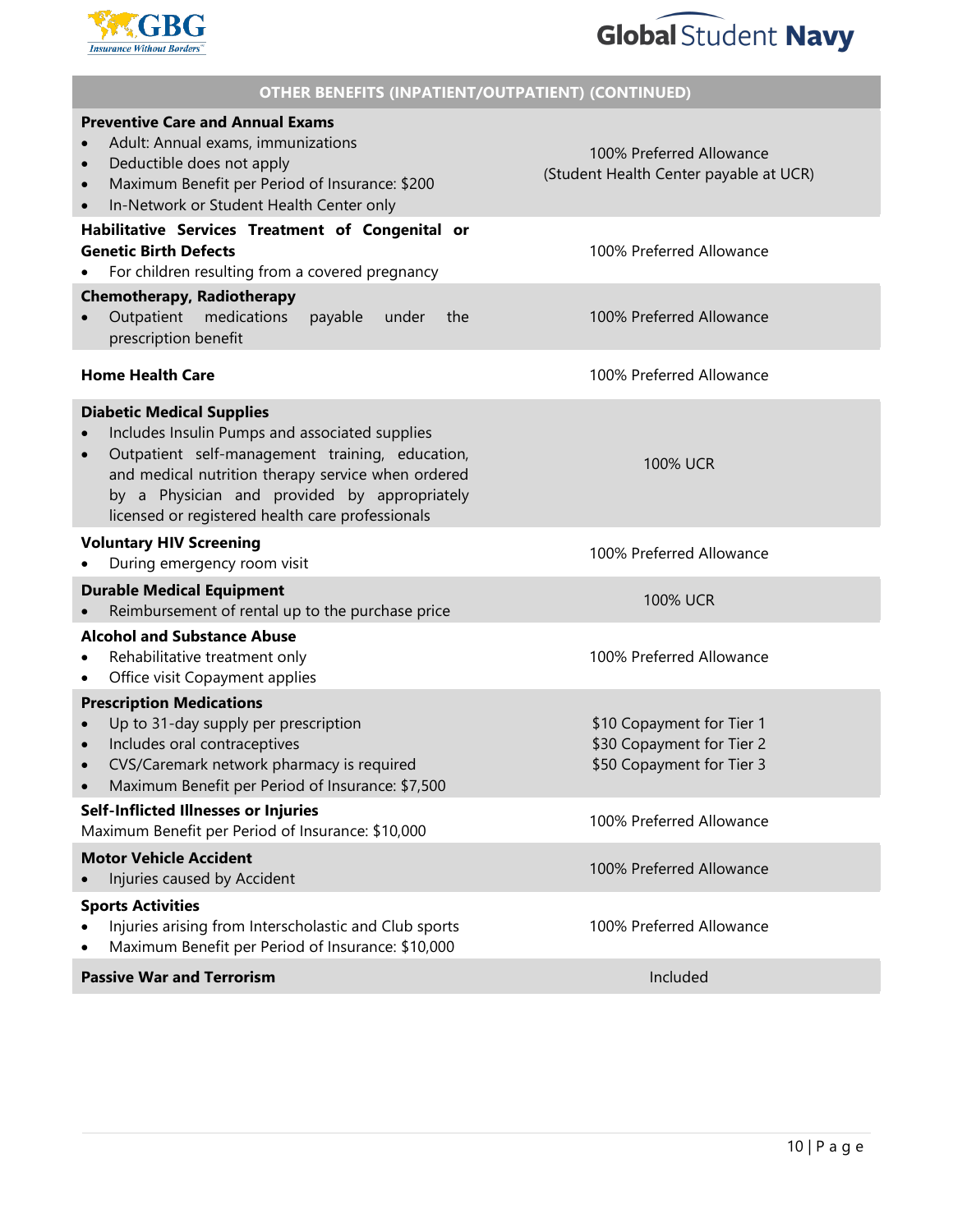



## **NON-MEDICAL EXPENSE BENEFITS<sup>3</sup>**

| <b>Medical Evacuation and Repatriation</b><br>Maximum Benefit per Period of Insurance: \$100,000<br>$\bullet$                                 | 100%                                          |  |  |
|-----------------------------------------------------------------------------------------------------------------------------------------------|-----------------------------------------------|--|--|
| <b>Return of Mortal Remains</b><br>Maximum Benefit per Period of Insurance: \$25,000                                                          | 100%                                          |  |  |
| <b>ACCIDENTAL DEATH AND DISMEMBERMENT</b>                                                                                                     |                                               |  |  |
| <b>Principal Sum for Primary Plan Participant</b><br>50% of Principal Sum for Spouse<br>10% of Principal Sum for Dependent Child<br>$\bullet$ | \$10,000                                      |  |  |
| <b>Time Period for Loss</b>                                                                                                                   | 90 days from the date of the covered Accident |  |  |
|                                                                                                                                               |                                               |  |  |
| Loss of:                                                                                                                                      | <b>Benefit: Percentage of Principal Sum</b>   |  |  |
| <b>Accidental Death</b>                                                                                                                       | 100%                                          |  |  |
| Loss of Both Hands or Feet, or Loss of Entire Sight of Both<br><b>Eyes</b>                                                                    | 100%                                          |  |  |
| <b>Loss of One Hand and One Foot</b>                                                                                                          | 100%                                          |  |  |
| Loss of One Hand or Foot and Entire Sight of One Eye                                                                                          | 100%                                          |  |  |
| <b>Loss of One Hand or Foot</b>                                                                                                               | 50%                                           |  |  |

<sup>3</sup> Non-Medical Expense Benefits do not accumulate towards the Medical Expense Maximum Benefit Payable per Period of Insurance or toward the Lifetime Maximum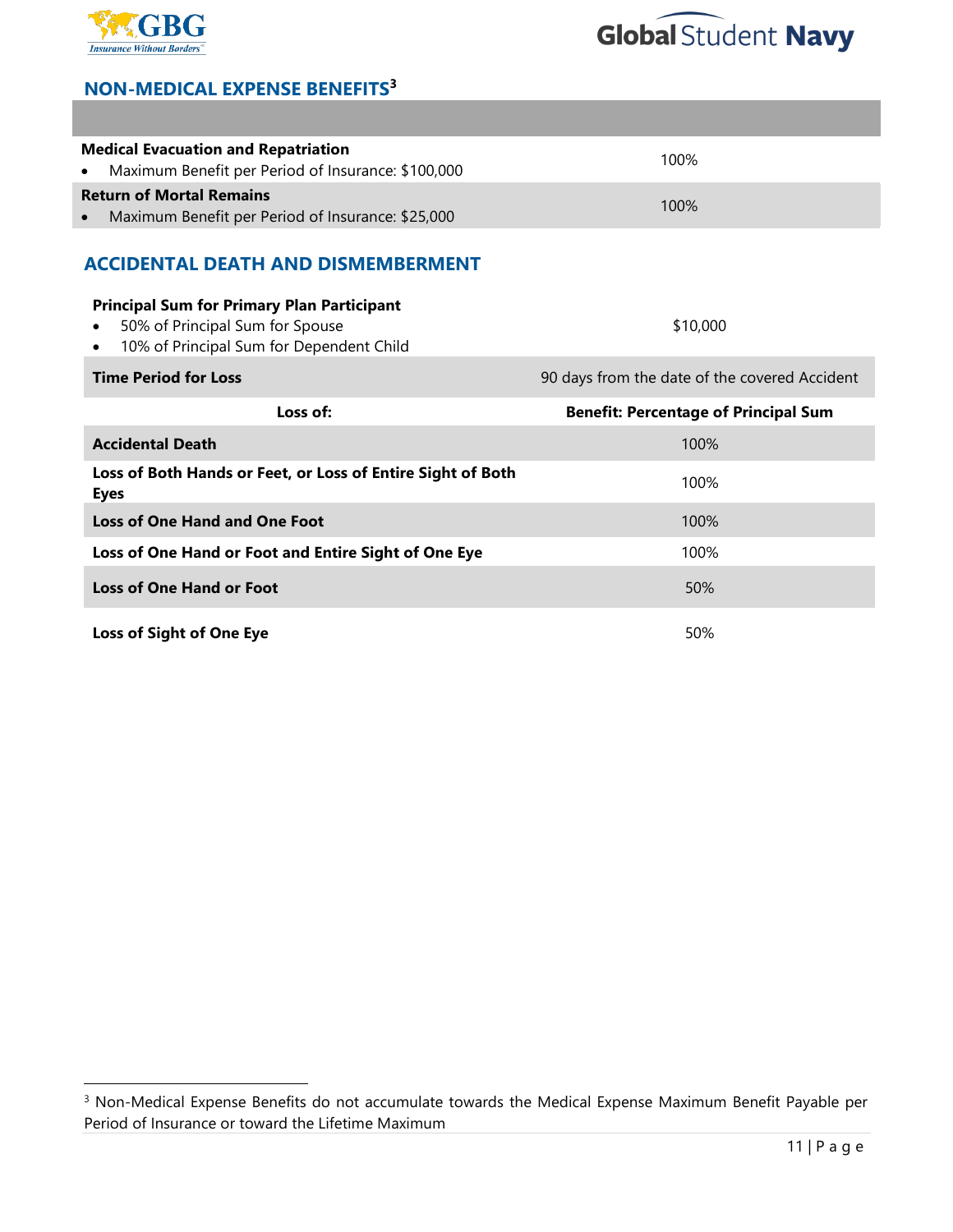



## **1.0 GENERAL PROVISIONS**

The **Policyholder** is the Multi-National Benefit Trust, hereinafter shall be referred to as the "Trust".

The **Insurer,** GBG Insurance Limited, hereinafter shall be referred to, sometimes collectively, as the "Insurer", "We" "Us", or "Company".

The declarations of the Participating Organization and Plan Participant in the application serve as the basis for participation in the Trust. If any information is incorrect or incomplete, or if any information has been omitted, the insurance coverage may be rescinded or terminated. Any references in this Certificate to the Plan Participant are expressed in the masculine gender shall be interpreted as including the feminine gender whenever appropriate**.**

No change may be made to this Summary unless it is approved by an Officer of the Insurer. A change will be valid only if made by a Rider signed by an Officer of the Insurer. No agent or other person may change this Certificate or waiver any of its provisions.

This GBG Insurance Limited Plan is an international health insurance Policy issued to the Trust. This insurance shall be governed by the Laws of England and Wales and subject to the exclusive Jurisdiction of the courts of England and Wales, and the Plan Participant should be aware that laws governing the terms, conditions, benefits and limitations in health insurance policies issued and delivered in other countries including the United States are not applicable. If any dispute arises as to the interpretation of this document, the English version shall be deemed to be conclusive and taking precedence over any other language version of this document. GBG Insurance Limited is an insurance company incorporated in Guernsey with registration number 42729 and licensed by the Guernsey Financial Services Commission to conduct insurance business under the Insurance Business (Bailiwick of Guernsey) Law, 2002 as amended.

Notwithstanding any other terms under this Plan, the Insurer shall not provide coverage nor make any payments or provide any service or benefit to any Plan Participant, beneficiary, or third party who may have any rights under this Plan to the extent that such cover, payment, service, benefit, or any business or activity of the Plan Participant would violate any applicable trade or economic sanctions law or regulation.

## **2.0 ELIGIBILITY**

#### 2.1 Eligible Classes

International full-time students (as defined by the educational institution) enrolled in an associate, bachelor, master, or Ph.D. program at a university or other recognized higher education institution outside of their Home Country. The full-time requirement is waived for summer if the student was enrolled in this Plan as a full-time student in the immediately preceding spring term. Home study, correspondence, and online courses do not fulfill the eligibility requirements that the student actively attend class.

Students must actively attend classes. The Insurer has the right to investigate eligibility status and attendance records to verify eligibility requirements are met. If it is discovered the eligibility requirements are not met, the insurance coverage will be terminated.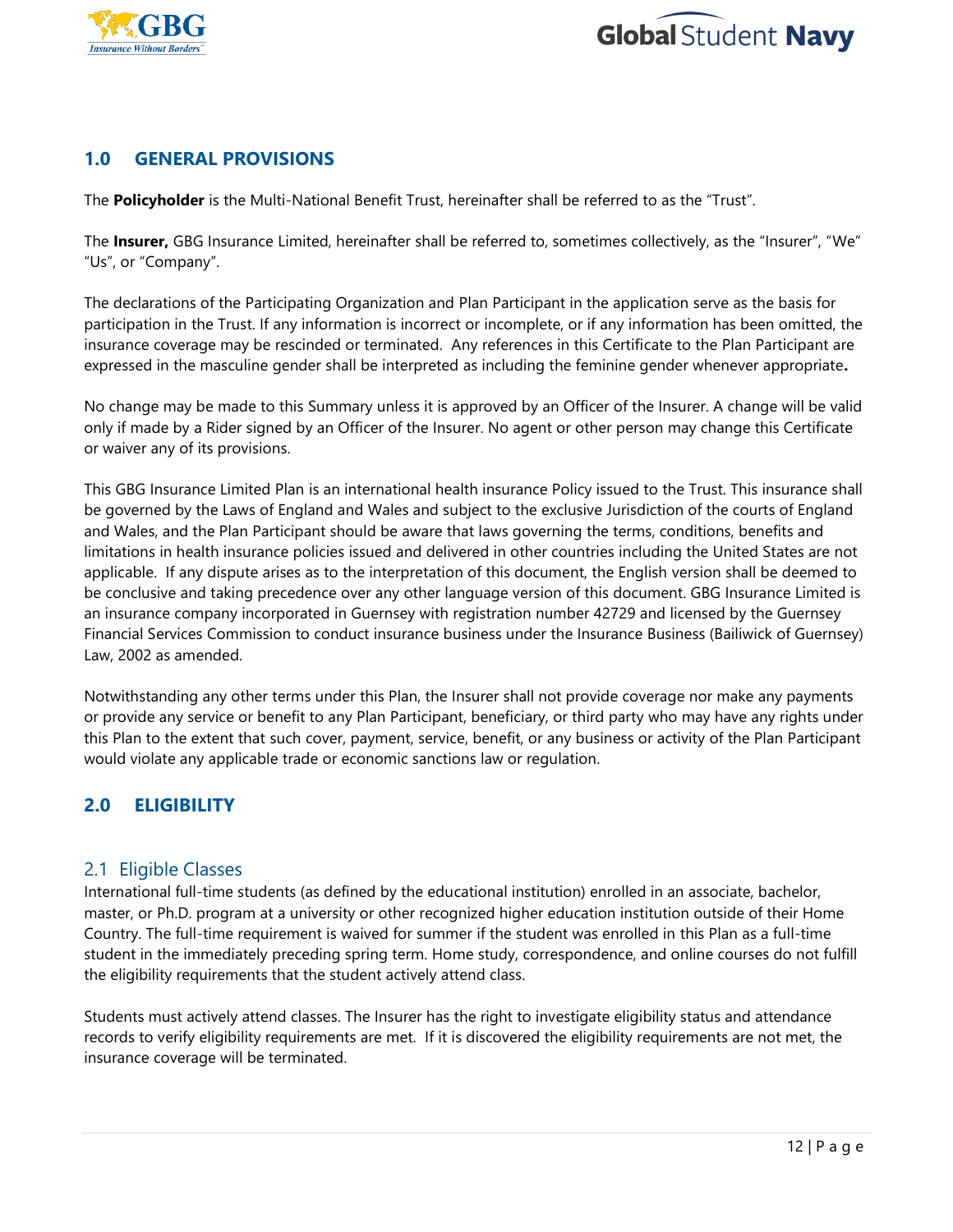



## 2.2 Persons Eligible to be a Plan Participant

The Plan Participant on this Plan who is an Eligible Person as identified in the Schedule of Benefits, a Non-United States Citizen travelling outside their Home Country and travelling to the United States and has their true, fixed and permanent home and principal establishment outside of the United States and holds a current and valid passport, and for whom proper Premium payment has been made when due. Plan Participants are those persons described as an Eligible Class.

Students who are United States citizens are not eligible for coverage.

#### 2.3 Eligible Dependents

Coverage can be extended to the following family members who are traveling with the student who is the primary Plan Participant. Insured Dependents may include:

- The spouse or domestic partner up to age 40,
- Dependent children up to age 19, if single. Dependent children include the Plan Participant's natural children, legally adopted children, and stepchildren.

Dependents who are United States citizens are not eligible for coverage.

## 2.4 Application and Effective Date

The Plan Participant's coverage becomes effective on the Effective Date shown on the Medical Identification Card. Coverage under the Plan ends on the earlier of:

- On the expiration date of the insurance coverage. However, if a Plan Participant's return is delayed due to unforeseeable circumstances beyond their control, the insurance coverage will be extended until such trip can be completed, but no later than seven days from the original insurance coverage expiration, or
- If medical evacuation was necessary, upon the Plan Participant's evacuation to the Home Country.
- Termination of coverage of the Plan Participant also terminates coverage for Dependents.

Note: The minimum Period of Insurance must be the entire duration the Plan Participant actively attends classes.

#### 2.5 Pre-Existing Conditions Limitations

For Plans that include a Waiting Period for Pre-Existing Conditions, the Waiting Period will be reduced by the total number of months that the Plan Participant provides documentation of continuous coverage under prior Creditable Coverage which provided benefits similar to this Plan provided the coverage was continuous to a date within 63 days prior to the Plan Participant's Effective Date.

#### 2.6 Extended Coverage

The Extended Coverage benefit is available to newly enrolled students who arrive in the United States prior to the beginning of the first term of study in the United States, or Plan Participants who have completed their final term of study in the United States and are preparing to return to the Home Country. The Extended Coverage benefit provides up to 30 days of additional coverage.

Extended Coverage does not apply to Plan Participants who are continuing their studies or returning to studies in the United States whether at the same or different institutions.

#### *Newly-Enrolled and Arriving Students*

In order to be eligible for the Extended Coverage Benefit and before any benefits will be paid:

- 1. A newly-enrolled and arriving student must have enrolled in full-time Studies at the higher education institution, and
- 2. All premiums must be paid.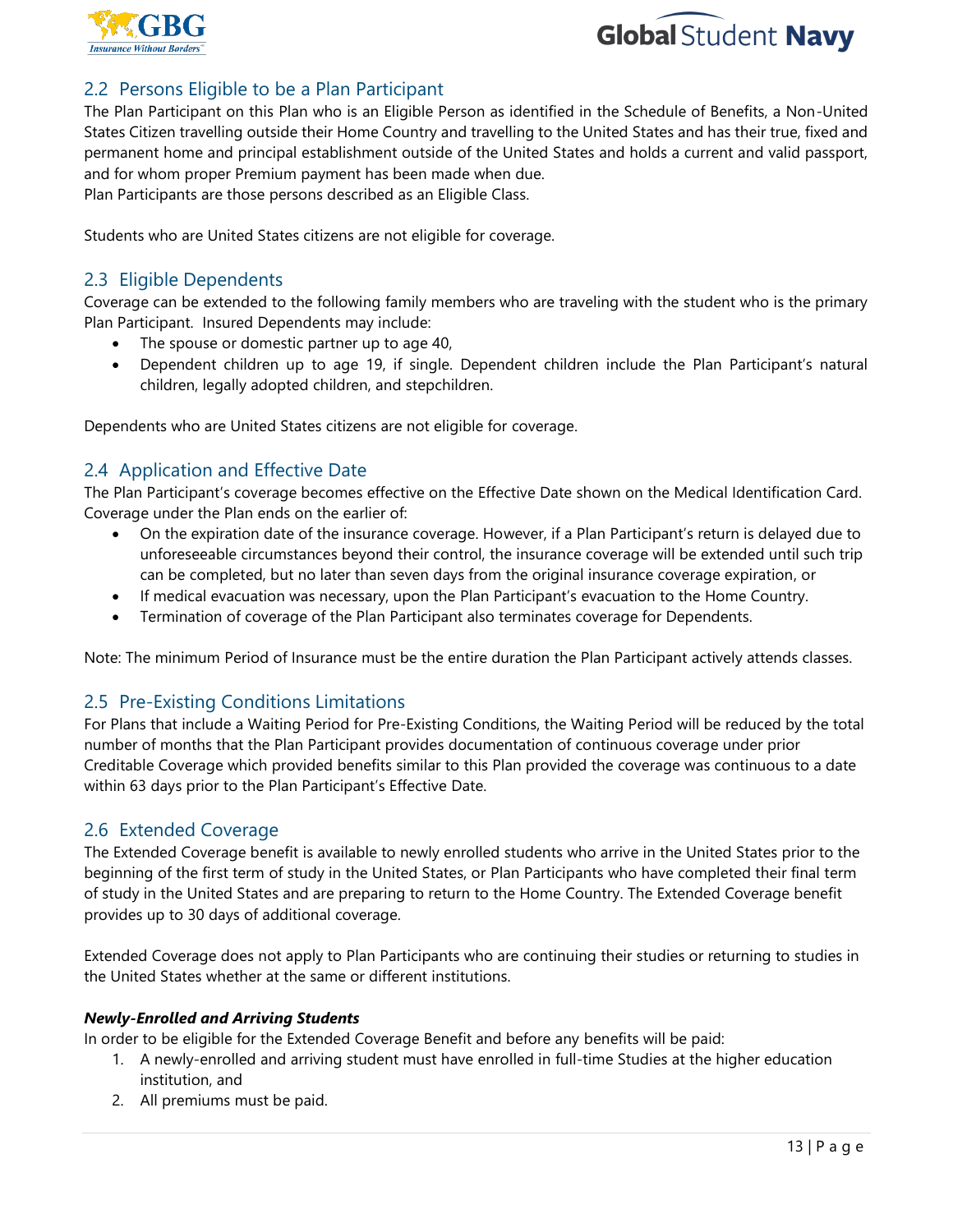



Coverage under the Extended Coverage Benefit will become effective on the later of:

- 1. 30 days prior to the beginning of the term, or, if later,
- 2. On the first day the qualifying, newly-enrolled and arriving student arrives in the United States.

#### *Students Concluding their Studies*

A Plan Participant may extend coverage for a maximum of 30 days while remaining in the United States following graduation or completion of an educational program. To be eligible for the Extended Coverage benefit and before any benefits will be paid:

- 1. The Insurer must receive the request for Extended Coverage prior to the termination of the Plan Participant's coverage, and
- 2. All premiums must be paid.

Coverage under the Extended Coverage Benefit will terminate on the earlier of:

- 1. 30 days following the Plan Participant's graduation or completion of an educational program, or
- 2. The date of departure from the United States.

#### *Extended Coverage for Short-Term Programs*

In the event the Plan Participant's entire program of study is less than 60 days, the applicable Extended Coverage benefit will be limited to seven days. All other Extended Coverage benefit provisions will apply as indicated herein.

## **3.0 PREMIUM, CANCELLATION, AND POLICY PROVISIONS**

#### 3.1 Premium Payment

All Premiums are payable before coverage is provided, unless otherwise agreed upon. All coverage under this Policy is subject to the timely payment of Premium.

#### 3.2 Late Payment Provision

A period of 31 days will be allowed for payment of any Premium due from the Participating Organization, after the initial Premium payment. The Insurer will suspend coverage during this 31-day period if Premium is not received. A notice of Premium delinquency will be sent. If Premium is received during the timeframe outlined in the notice of delinquency, coverage will resume without interruption in coverage. If the Premium due is not paid, Insurer will cancel the Policy issued to the Participating Organization as of the date through which Premiums are paid.

#### 3.3 Cancellation

While the Insurer shall not cancel this Plan because of eligible claims made by a Plan Participant, it may at any time terminate a Plan Participant, or modify coverage to different terms, if the Plan Participant has at any time:

- Misled the Insurer by misstatement or concealment;
- Knowingly claimed benefits for any purpose other than are provided for under this Plan;
- Agreed to any attempt by a third party to obtain an unreasonable pecuniary advantage to the Insurer's detriment;
- Failed to observe the terms and conditions of this Plan or failed to act with utmost good faith.

If the Plan Participant cancels this Plan of insurance, the Plan Participant must notify the Participating Organization within 31 days of receipt of the Summary of Benefits and Medical Identification Card. Such documents must be returned to the Participating Organization. The Participating Organization has the discretion to either approve or deny such request. If approved, the Participating Organization will notify the Insurer and if no claim for benefits has been made under this Plan, then the Insurer will provide a full refund of the Premium submitted by the Participating Organization on behalf of the Plan Participant.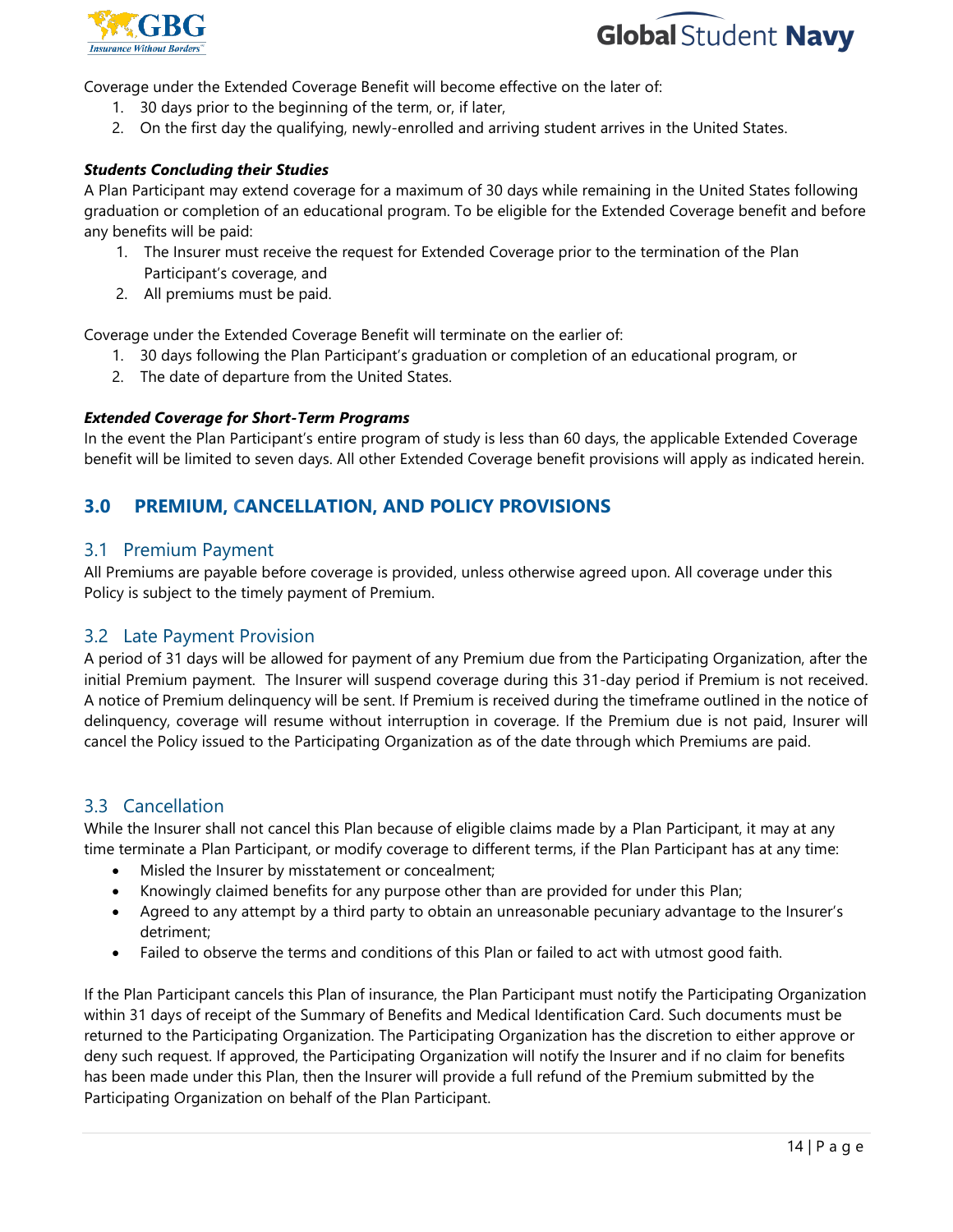



If the Plan Participant cancels this Plan of insurance after the 31-day period, and provided no claim for benefits has been made, the Insurer will return a percentage of the Premium submitted on a pro-rata basis.

If a claim for benefits has been submitted, or there has been an incident that may lead to a claim, the Insurer will not refund any Premium.

## 3.4 Termination of the Participating Organization

The Policy issued to a Participating Organization will terminate on the earliest of ;

- The date the Participating Organization no longer meets the definition of a Participating Organization, or
- The end of the month for which the last premium payment is made by the Participating Organization for insurance coverage under this Plan.

Termination of coverage for a Participating Organization will be without prejudice to any claim incurred prior to termination.

#### 3.5 Period of Insurance

The insurance coverage term for the Plan Participant begins on the Effective Date as shown on the Medical Identification Card and ends at midnight on the date shown, but no longer than 365 days later. The coverage is not subject to guaranteed issuance or renewal.

#### 3.6 Duration of Coverage

Benefits are paid to the extent that a Plan Participant receives any of the treatments covered under the Schedule of Benefits following the Effective Date, including any additional waiting periods and up to the date such individual no longer meets the definition of Plan Participant, or their last date of coverage.

#### 3.7 Compliance with the Plan Terms

The Insurer's liability will be conditional upon that Plan Participant complying with its terms and conditions.

#### 3.8 Fraudulent/Unfounded Claims

If any claim is in any respect fraudulent or unfounded, all benefits paid and/or payable in relation to that claim shall be forfeited and, if appropriate, recoverable.

#### 3.9 Waiver of Terms or Conditions

The waiver of a term or condition by the Insurer in relation to an individual case will not prevent the Insurer from relying on such term or condition thereafter.

#### 3.10 Denial of Liability

Neither the Insurer nor the Policyholder is responsible for the quality of care received from any institution or individual. This insurance coverage does not give the Plan Participant any claim, right or cause of action against the Insurer or Policyholder based on an act of omission or commission of a Hospital, Physician or other Provider of care or service.

#### 3.11 Extension of Benefits

If a Plan Participant is hospital confined on the termination date of coverage, benefits will continue to be paid until the earlier of: discharge from the hospital they are confined to, or until the Maximum Benefit has been paid, whichever occurs first. In no event will benefits continue beyond 30 days from the termination date of coverage.

## **4.0 PREFERRED PROVIDER NETWORK**

The Insurer maintains a Preferred Provider Network both within and outside the United States.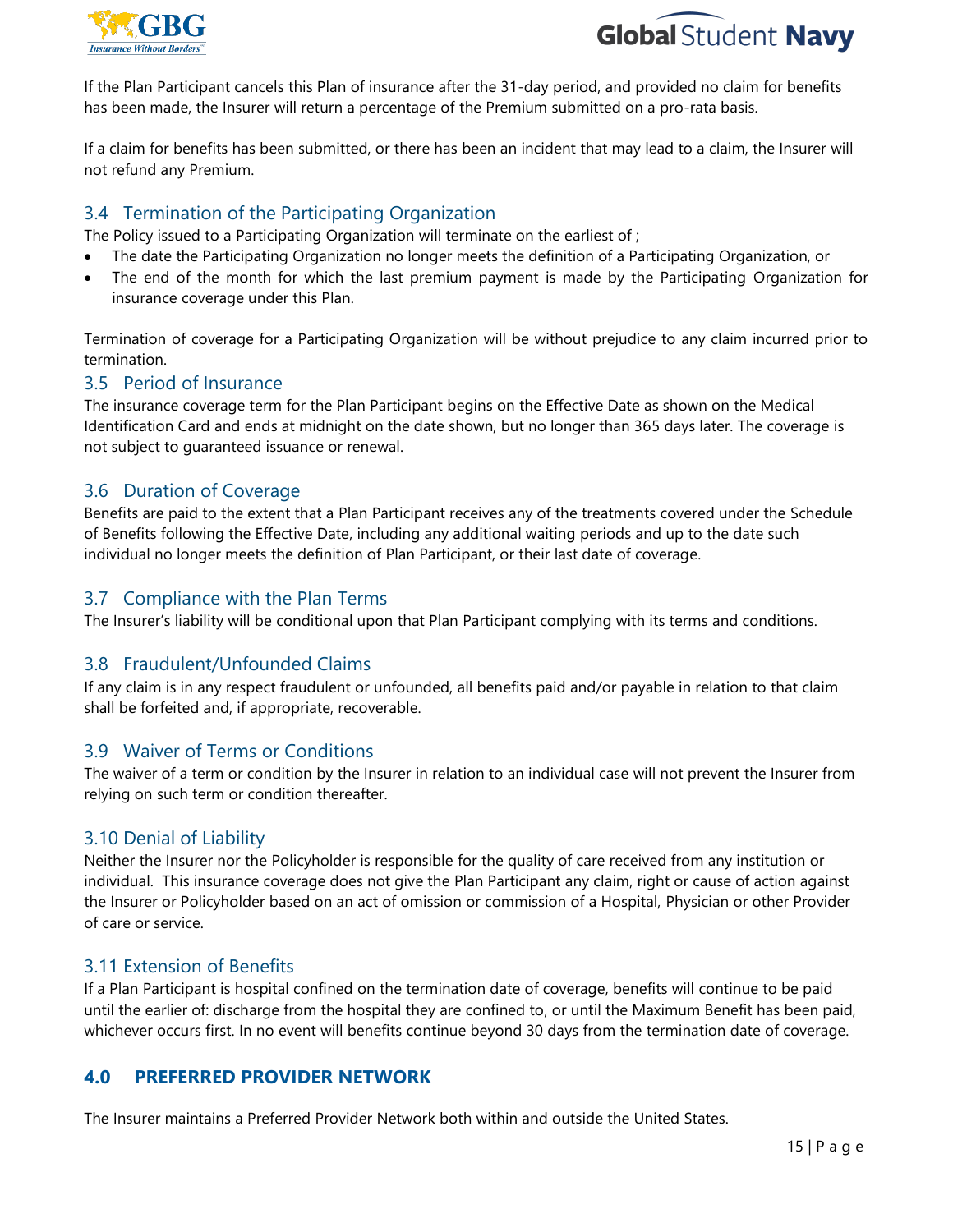



- **United States only: In-Network Preferred Provider:** This tier consists of all Providers as well as other preferred Providers designated by the Insurer and listed on the website. In-Network Providers have agreed to accept a Preferred Allowance as payment in full. The Medical Identification Card contains the logo for the network. Present it to the Physician or Hospital.
- **Out-of-Network Provider:** Utilizing Providers that are Out-of-Network is a more costly financial option for the Plan Participant. The Insurer reimburses such Providers up to an Allowable Charge as determined by the Insurer. The Provider may bill the Plan Participant the difference between the amounts reimbursed by the Insurer and the Provider's billed charge. Additionally, the Plan Participant will pay a Coinsurance amount that is higher than if an In-Network Provider were used.
- **Out-of-Network Area:** When there are no network Providers located within a 30-mile radius of your local residence, charges from such Providers will be treated the same as a U.S. In-Network Preferred Provider.

The Insurer retains the right to limit or prohibit the use of Providers which significantly exceed Allowable Charges.

## **5.0 PRE-AUTHORIZATION REQUIREMENTS AND PROCEDURES**

Pre-Authorization is a process by which a Plan Participant obtains approval for certain medical procedures or treatments prior to the commencement of the proposed medical treatment. This requires the submission of a completed Pre-Authorization Request form to GBG Assist a minimum of five business days prior to the scheduled procedure or treatment date.

The following services require Pre-Authorization:

- Any Hospitalization;
- Outpatient or Ambulatory Surgery;
- All Cancer Treatment (Including Chemotherapy and Radiation);
- Prescription medications in excess of \$3,000 per refill; and
- Medical Evacuation/Repatriation and all other Non-Medical Expense Benefits;
- Any condition, which does not meet the above criteria, but are expected to accumulate over \$10,000 of medical treatment per Period of Insurance.

Either you, your doctor, or your representative must call the number listed on the back of the Medical Identification Card to obtain Pre-Authorization and verification of Network utilization. Prior to the performance of services, a letter of authorization will be provided.

Medical Emergency Pre-Authorizations must be received no later than 48 hours after the admission or procedure. In instances of an emergency, you should go to the nearest Hospital or Provider for assistance even if that Hospital or Provider is not part of the Network.

Failure to obtain Pre-Authorization will result in a 30% reduction in payment of covered expenses. Any such penalty will apply to the entire episode of care and does not apply to the Out-of-Pocket Maximum. If treatment would not have been approved by the Pre-Authorization process, all related claims will be denied. Pre-Authorization approval does not guarantee payment of a claim in full, as additional Copayments and Out-of-Pocket expenses may apply. Benefits payable under the Plan are still subject to eligibility at the time charges are actually incurred, and to all other terms, limitations, and exclusions of the Plan.

In the event of an emergency that requires **medical evacuation,** contact GBG Assist in advance in order to approve and arrange such emergency medical air transportation. GBG Assist, on behalf of the Insurer, retains the right to decide the medical facility to which the Plan Participant shall be transported. Approved medical evacuations will only be to the nearest medical facility capable of providing the necessary medical treatment. If the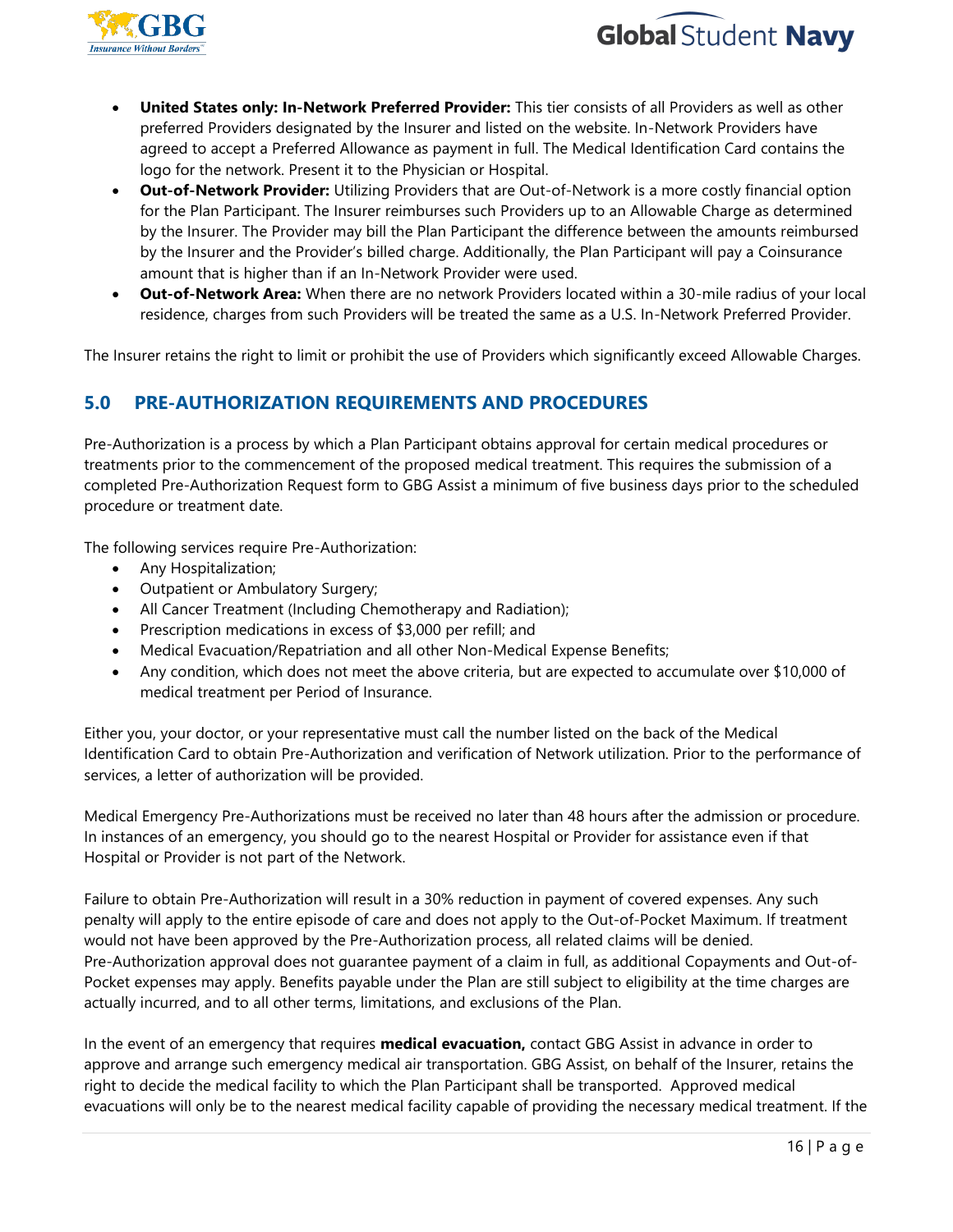



person chooses not to be treated at the facility and location arranged by GBG Assist, then transportation expenses shall be the responsibility of the Plan Participant. Failure to arrange transportation as indicated will result in nonpayment of transportation costs.

## **DESCRIPTION OF BENEFITS**

## **6.0 MEDICAL EXPENSE BENEFIT DESCRIPTIONS**

#### **THE FOLLOWING PROVIDES AN EXPLANATION OF THE BENEFITS OFFERED BY THE INSURER. PLEASE REFER TO THE SCHEDULE OF BENEFITS FOR THE SPECIFIC BENEFITS COVERED UNDER THIS PLAN OF INSURANCE.**

All benefits provided under this Policy for a covered Illness or Injury must be:

- Ordered or recommended by a Physician and under the scope of the Physician's licensing; and
- Medically necessary; and
- Delivered in an appropriate medical setting.

## **6.1 HOSPITALIZATION AND INPATIENT BENEFITS**

#### 6.1.a Accommodations

Benefits are provided for room and board, special diets, and general nursing care. All charges more than the allowable semi-private room rate are the responsibility of the Insured.

Benefits are also provided for treatment in the Intensive Care or Coronary Care Unit if it is the most appropriate place for the Insured to be treated, the care provided is an essential part of the Insureds treatment, and the care provided is routinely required by patients suffering from the same type of Illness or Injury or receiving the same type of treatment.

The Insurer will pay costs if:

- Treatment is Medically Necessary for the Plan Participant to be treated on an Inpatient or Daycare basis,
- The stay in the Hospital is for a medically appropriate period of time, and
- The treatment received is provided or managed by a Physician or specialist

#### **Not Covered Under this Benefit**

Inpatient hospital confinements primarily for purposes of receiving non-acute, long term custodial care, respite care, chronic maintenance care, or assistance with Activities of Daily Living (ADL), are not eligible expenses. Expense for items that are provided solely for personal comfort or convenience such as television, private rooms, housekeeping services, guest meals and accommodations, special diets, telephone charges, and take-home supplies are not covered.

#### 6.1.b Medical Treatment, medicines, laboratory, diagnostic tests, and ancillary services

Benefits are provided for Medically Necessary diagnosis and treatment of the Illness or Injury for which a Plan Participant is hospitalized, the following services are also covered:

- Blood transfusions, blood plasma, blood plasma expanders, and all related testing, components, equipment and services,
- Laboratory testing,
- Durable medical equipment,
- Diagnostic X-ray examinations,
- Radiation therapy,
- Respiratory therapy, and
- Chemotherapy.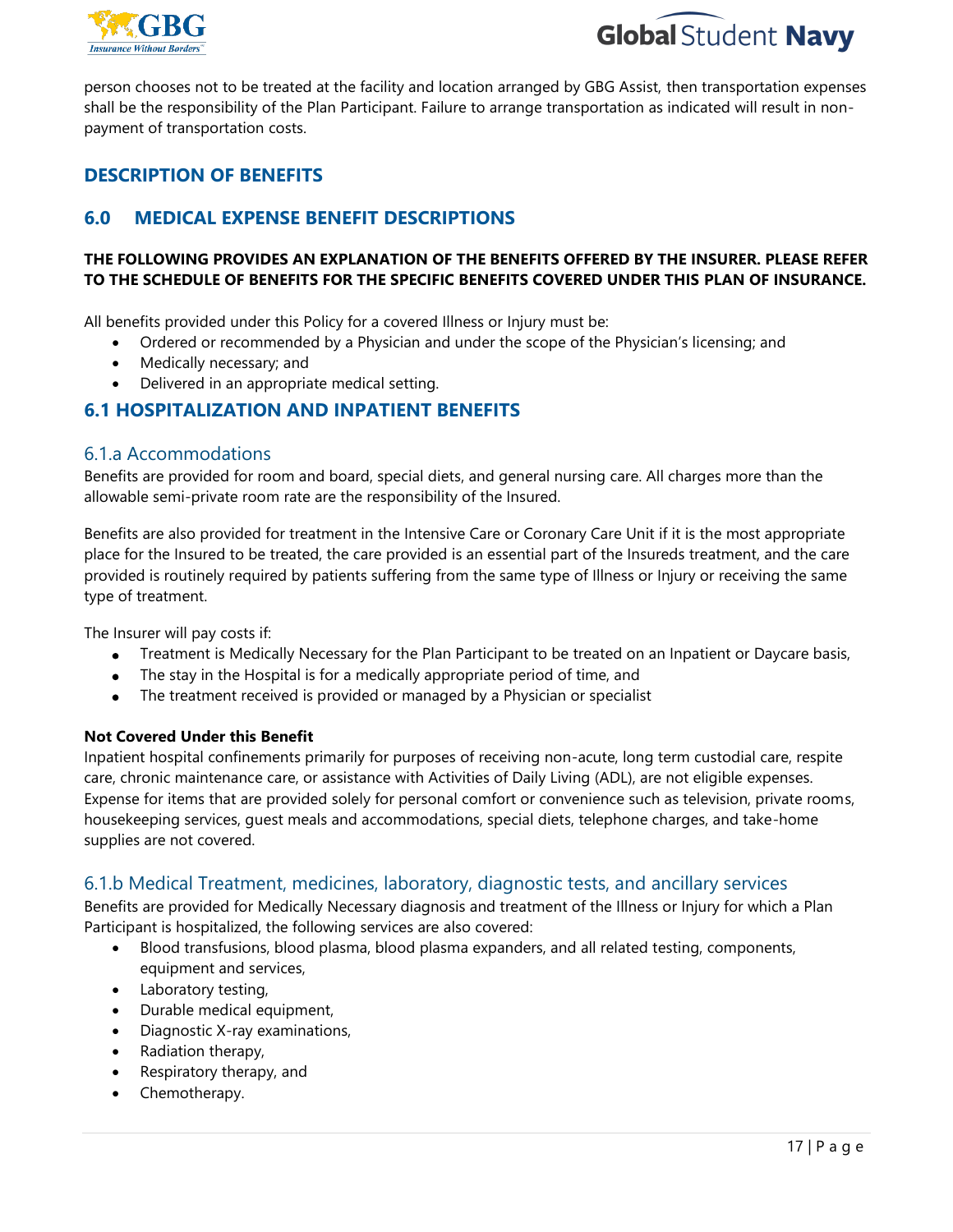



## 6.1.c Inpatient Consultation by a Physician or Specialist

Benefits are provided for the reimbursement of one Physician visit per day while the Plan Participant is a patient in a Hospital or approved Extended Care Facility. Visits that are part of normal preoperative and postoperative care are covered under the surgical fee and Insurer will not pay separate charges for such care. If Medically Necessary, the Insurer may elect to pay more than one visit of different Physicians on the same day if the Physicians are of different specialties. The Insurer will require submission of records and other documentation of the Medical Necessity for the intensive services.

## 6.1.d Extended Care, Skilled Nursing Facility, and Inpatient Rehabilitation

Benefits are provided for an Inpatient confinement and services provided in an approved extended care facility following, or in lieu of, an admission to a Hospital as a result of a covered Illness or Injury. Care provided must be at a skilled level and is payable in accordance with the current Schedule of Benefits. Coverage for confinement is subject to Insurer approval. Covered services include the following:

- Skilled nursing and related services on an inpatient basis for patients who require medical or nursing care for a covered Illness. A confinement includes all approved extended care facility admissions not separated by at least 180 days.
- Rehabilitation for patients who require such care because of a covered Illness, disability or Injury.

#### **Not Covered Under this Benefit**

Intermediate, custodial, rest and homelike care services will not be considered skilled and are not covered,

## **6.2 OUTPATIENT BENEFITS**

#### 6.2.a Physician Visits

Benefits are provided for medical visits to a Physician, in the Physician's office, if Medically Necessary. Benefits are limited to one visit per day per Plan Participant. The Insurer may elect to pay more than one visit to different Physicians on the same day if the Physicians are of different specialties.

#### 6.2.b Outpatient Diagnostic Testing

Benefits are provided for diagnostic testing including echocardiography, ultrasound, MRI, and other specialized testing, to diagnose an Illness or Injury.

#### 6.2.c Therapeutic Services

Benefits are provided for Medically Necessary therapeutic services rendered to a Plan participant as an outpatient of a Hospital or Provider's office. Services must be pursuant to a Physician's written treatment Plan, which contains short and long term treatment goals and is provided to Insurer for review. The following services must either:

- Produce significant improvement in the Plan Participant's condition in a reasonable and predictable period of time; and
- Be of such a level of complexity and sophistication, and the condition of the patient must be such that the required therapy can safely and effectively be performed; or
- Be necessary to the establishment of an effective maintenance program.

## **6.3 SURGICAL BENEFITS**

#### 6.3.a Surgical Services

Benefits are provided for covered surgical services received in a Hospital or a Physician's office. . Surgical services include: use of operation room and recovery room, operative and cutting-procedures, treatment of fractures and dislocations, surgical dressings, and other Medically Necessary services.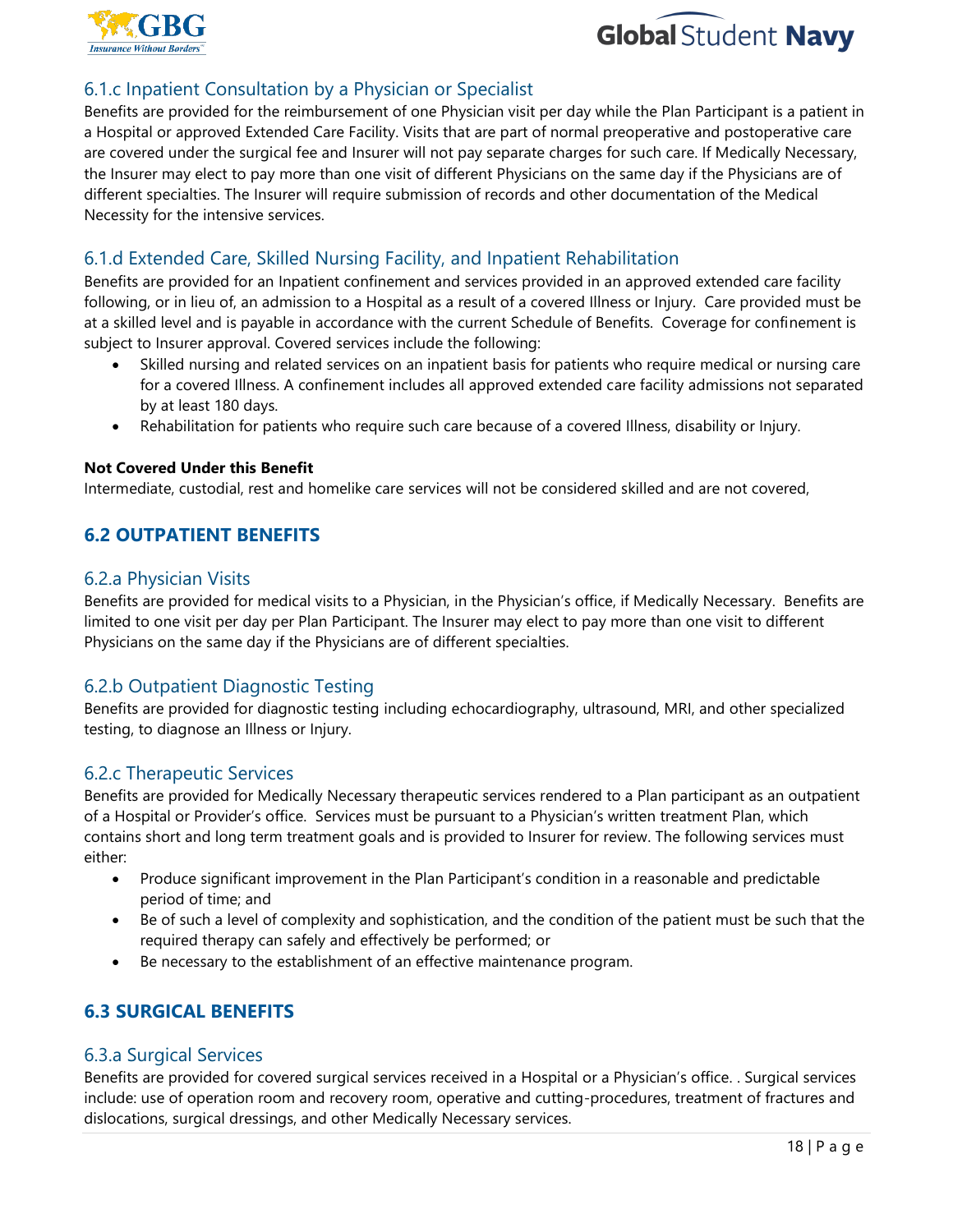



### 6.3.b Anesthesia Services

Benefits are provided for the service of an anesthesiologist, other than the operating surgeon or assistant, who administers anesthesia for a covered surgical or obstetrical procedure.

## 6.3.c Reconstructive Surgery

Benefits are provided for reconstructive surgery as a result of an Accident or Illness will be covered as long as it is determined that it is Medically Necessary.

## **6.4 EMERGENCIES**

#### 6.4.a Emergency Room

Benefits are provided for a Medical Emergency when incurred in a Hospital's emergency room. The Insurer retains the right to deem a true Medical Emergency. Admission to the Hospital is not required for benefit consideration. Within the United States, use of the emergency room for non-emergency services may result in higher Out-of-Pocket costs to the Plan Participant.

#### 6.4.b Emergency Ground Ambulance Services

Benefits are provided for Medically Necessary emergency ground ambulance transportation to the nearest Hospital able to provide the required level of care.

#### **Not Covered Under this Benefit**

The use of ambulance services for the convenience of the Plan Participant will not be considered a covered service.

#### 6.4.c Emergency Dental

Benefits are provided for Emergency Dental treatment and restoration of sound natural teeth required as a result of an Accident. All treatment must begin within 72 hours of the Accident. Routine dental treatment is not covered under this benefit.

## **6.5 MATERNITY CARE**

*The following maternity benefits are covered and are applicable to any condition related to pregnancy, including but not limited to childbirth, prenatal, miscarriage, premature birth, and Complications of Pregnancy, where conception must occur at least 10- months after the Effective Date for the pregnancy to be covered. Fertility/infertility services including but not limited to tests, treatments, medications, and/or procedures, complications of that pregnancy, delivery, postpartum care, and care or treatment for an individual acting as a surrogate including delivery of the child are excluded from coverage. The following benefits are only available to the primary Insured Person or Spouse. No benefits are available for a Dependent Child*

## 6.5.a Physician and Obstetrical Services

Benefits are provided for the following maternity related benefits:

- Obstetrical and other services rendered in a licensed Hospital or approved birthing center, including anesthesia, delivery, Medically Necessary C-section, prenatal and postnatal care for any condition related to pregnancy, including but not limited to childbirth and miscarriage.
- All prenatal and postnatal Physician's office visits, laboratory and diagnostic testing,
- Prenatal vitamins are covered during the term of the pregnancy only, if prescribed by a Physician.

#### **Not Covered Under this Benefit**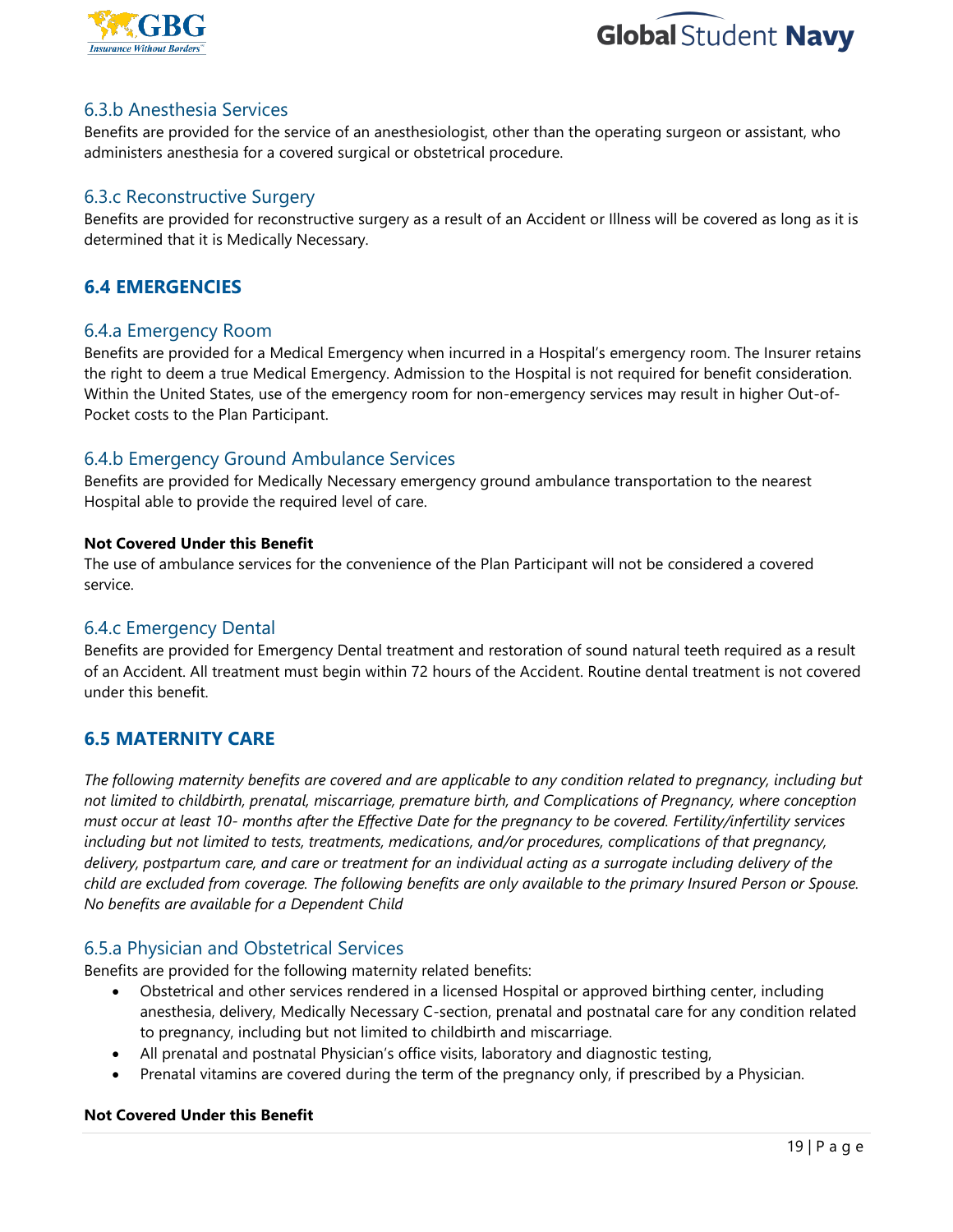



Elective C-sections are not covered.

#### 6.5.b Newborn Infant Care Services

Benefits are provided for hospital nursery services and medical care provided by the attending Physician for newborn infants in the Hospital are covered. Charges for Hospital nursery services and professional services for the newborn infant are covered separately from the mother's Maternity benefits and are subject to satisfaction of the Individual Deductible and Coinsurance.

#### 6.5.c Complications of Pregnancy and Congenital Conditions

Benefits are provided for health complications as a result of a pregnancy and are subject to the Maximum Benefit per Period of Insurance and not the Maximum Benefit under Maternity.

#### 6.5.d Elective Abortion

Benefits are provided for elective abortions if performed at a licensed facility and meets the guidelines of the state where performed

## **6.6 OTHER BENEFITS (INPATIENT/OUTPATIENT)**

#### 6.6.a Mental Health Benefits

Benefits are provided for both inpatient mental health treatment in a Hospital or approved facility and for outpatient mental health treatment. A Physician, licensed clinical psychologist, social worker, or licensed professional counselor must provide all mental health care services. Treatment must be provided for a psychiatric disease identified in the most recent edition of the American Psychiatric Association Diagnostic and Statistical Manual or the International Classification of Diseases.

#### **Not Covered Under this Benefit**

Non-medical counseling services including but not limited to addictive behavior counseling, marriage and family counseling, educational counseling, aptitude testing, educational testing and services are not covered under this benefit.

#### 6.6.b Allergy Testing and Treatment

Benefits are provided for specific allergy testing and allergy immunotherapy that is Medically Necessary with clinically significant allergic symptoms. Coverage is provided for testing and treatment including allergy serums and injections administered in a Physician's office.

#### 6.6.c Urgent Care

Benefits are provided for facility or clinic fee billed by the Urgent Care Center. All other services rendered during the visit will be paid as specified in the Schedule of Benefits.

#### 6.6.d Preventive Care

*Adult Wellness:* Benefits are provided for routine physical examinations, immunizations for infectious diseases as recommended by the Center for Disease Control and preventive medical attention.

#### *Adult Female Screenings*

The following exams are included.

- Routine Mammogram
	- o Ages 35-39: One baseline exam
	- o Ages 40-49: One exam every one or two years
	- o Age 50 and beyond: One exam annually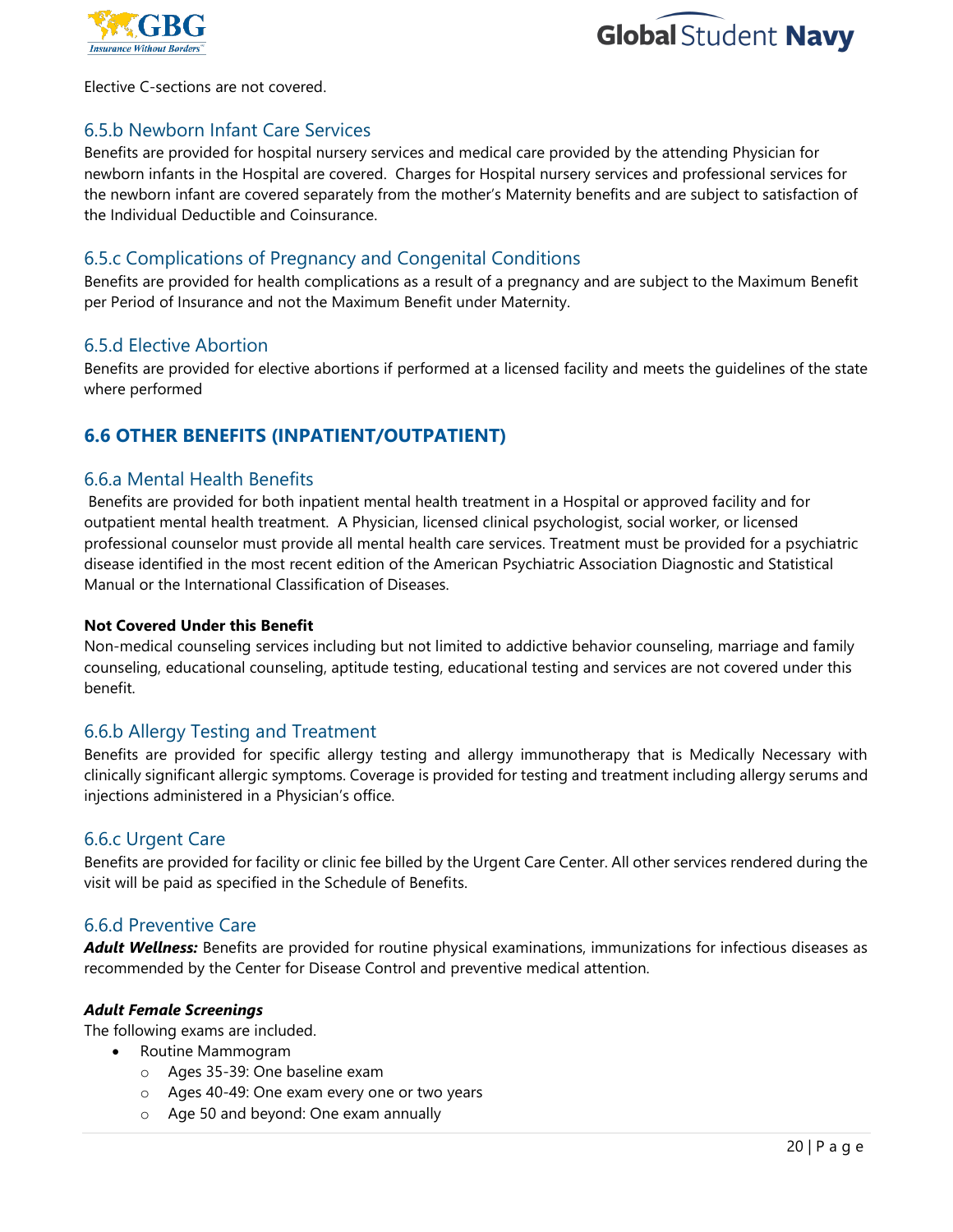



- o Any Age: When Necessary
- Papanicolaou (PAP) Screening: One exam annually

#### *Adult Male Screenings*

The following exams are included.

PSA Screening Test: Ages 50 and older, one test annually

#### 6.6 e Habilitative Services for the Treatment of Congenital or Genetic Birth Defects

Benefits will be paid the same as any other Illness for Habilitative Services for the treatment of Congenital or Genetic Birth Defects for a Plan Participant to age 21 years. Benefits shall be subject to all Deductible, Copayment, Coinsurance, limitations, or any other provisions of the plan.

For the purpose of this benefit:

Congenital or Genetic Birth Defect means a defect existing at or from birth including a hereditary defect including autism or an autism spectrum disorder or cerebral palsy.

Habilitative Services include occupational, physical, and speech therapy for the treatment of a child with a Congenital or Genetic Birth Defect to enhance the individual's ability to function.

#### 6.6.f Home Health Care including Nursing Services

Benefits are provided for Home Nursing and other Home Health Care services. Nursing care is defined as prescribed care that can only be provided by a licensed Registered Nurse (RN) or Licensed Practical Nurse (LPN) which is Medically Necessary to treat identified medical conditions on a temporary, limited basis. These services need to meet specified medical criteria to be covered. Home nursing is provided immediately following treatment as an inpatient on Physician recommendation. Home nursing is not provided solely for the convenience of the family caregiver.

#### 6.6.g Diabetic Medical Supplies

Benefits are provided for certain diabetic supplies including insulin pumps and associated supplies.

#### 6.6.h Voluntary HIV Screening

Benefits will be paid for the cost of a voluntary HIV screening test performed on an Insured while the Insured is receiving emergency medical services, other than HIV screening, at a hospital emergency department, whether or not the HIV screening test is necessary for the treatment of the Medical Emergency which caused the Insured to seek emergency services. Benefits include one emergency department HIV screening test, the cost of administering such test, all laboratory expenses to analyze the test, the cost of communicating to the Insured the results to the test and any applicable follow-up instructions for obtaining healthcare and supportive services.

#### 6.6.i Durable Medical Equipment

Benefits are provided for items which are designed for and able to withstand repeated use by more than one person and customarily serve a medical purpose. Such equipment includes but is not limited to, wheelchairs, Hospital beds, respirators, and dialysis machines. Such Durable Medical Equipment (DME) must be:

- Prescribed by a Physician,
- Customarily and generally useful to a person only during an Illness or Injury,
- Equipment must be appropriate for use in the home and are not disposable, and
- Determined by the Insurer to be Medically Necessary and appropriate.

Allowable rental fee of the Durable Medical Equipment must not exceed the purchase price. Charges for repairs or replacement of artificial devices or other Durable Medical Equipment originally obtained under this Plan will be paid at 50% of the allowable reasonable and customary amount.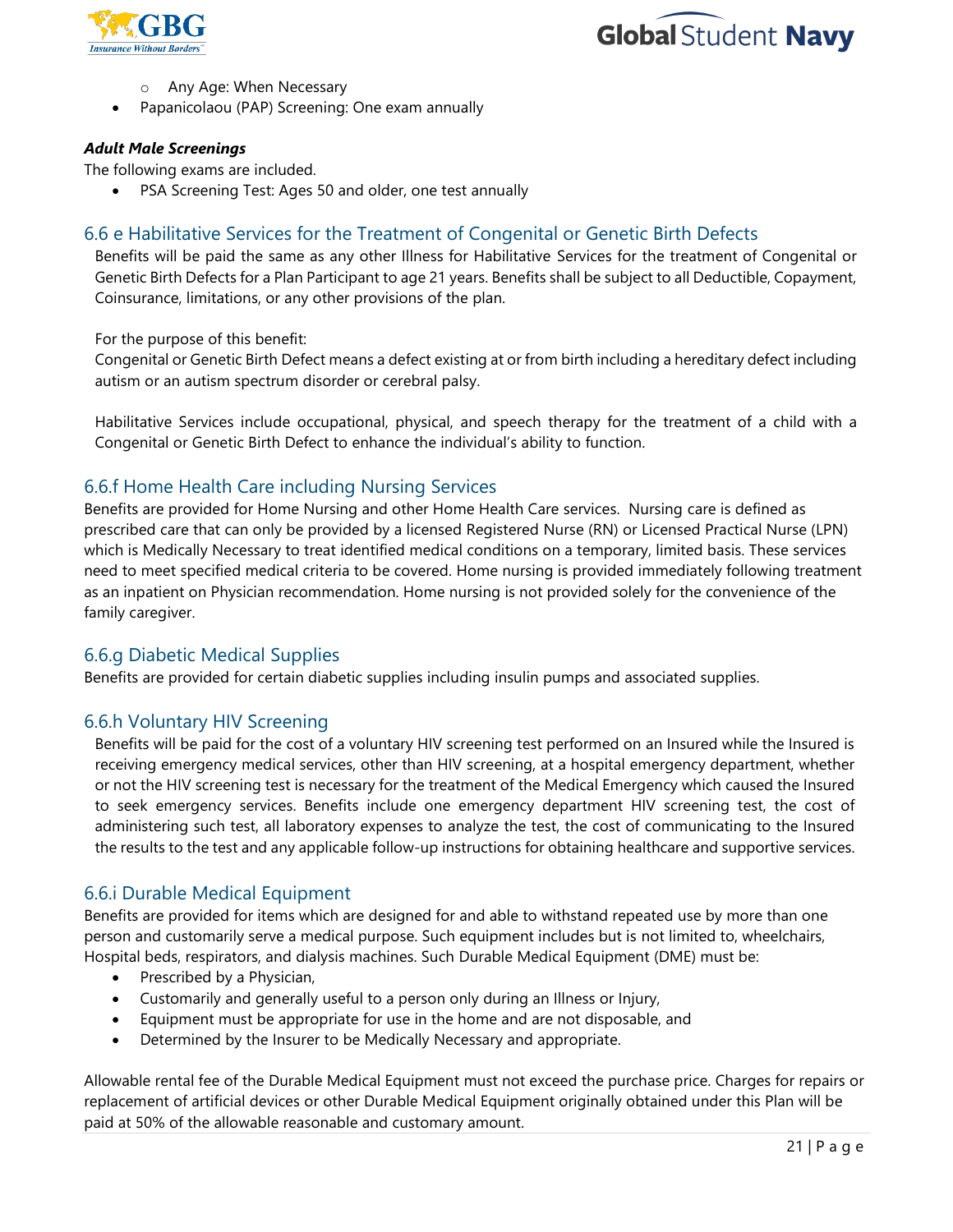



#### **Not Covered Under this Benefit**

Some items not covered under Durable Medical Equipment include but are not limited to the following:

- Comfort items such as telephone arms and over bed tables, or
- Items used to alter air quality or temperature such as air conditioners, humidifiers, dehumidifiers, and purifiers, or
- Miscellaneous items such as exercise equipment, heat lamps, heating pads, toilet seats, bathtub seats, or
- The customizing of any vehicle, bathroom facility, or residential facility.

High performance devices for sports or improvement of athletic performance, and power enhancement or powercontrolled devices, nerve stimulators, and other such enhancements are not covered. Limbs and other devices intended to replace the functionality of the body part being replaced and the repair and replacement of such devices are not covered.

## 6.6.j Alcohol and Substance Abuse

Benefits are provided for inpatient and outpatient services including diagnosis, counseling, and other medical treatment rendered in a Physician's office or by an outpatient treatment department of a Hospital, community mental health facility or alcoholism treatment facility, so long as the facility is approved by the Joint Commission on the Accreditation of Hospitals or certified by the Department of Health. The services must be legally performed by or under the clinical supervision of a licensed Physician or a licensed psychologist who certifies that the Plan Participant needs to continue such treatment.

#### 6.6.k Prescription Medications

Benefits are provided for medications which are prescribed by a Physician and which would not be available without such Prescription.

#### **Not Covered Under this Benefit**

Certain treatments and medications, such as vitamins, herbs, aspirin, cold remedies, medicines, experimental and/or investigational medications, or supplies, even when recommended by a Physician, do not qualify as Prescription Medications. Any medication that is not scientifically or medically recognized for a specific diagnosis or that is considered as off label use, experimental, or not generally accepted for use will not covered, even if a Physician prescribes it.

#### 6.6.l Motor Vehicle

Benefits are provided for injuries sustained in a motor vehicle accident in accordance with the benefits shown in the Schedule of Benefits.

#### 6.6.m Passive War and Terrorism

This Plan covers bodily Injury directly or indirectly caused by, or resulting from certain acts of War and Terrorism, provided the Plan Participant is not an active participant, or in training for in such activities. This benefit considers the following activities, excluding the use of nuclear, chemical, or biological weapons of mass destruction.

- 1. War, hostilities or warlike operations (whether war be declared or not),
- 2. Invasion,
- 3. Act of an enemy foreign to the nationality of the Plan Participant or the country in, or over, which the act occurs,
- 4. Civil war, Riot, Rebellion, Overthrow of the legally constituted government,
- 5. Military or usurped power,
- 6. Explosions of war weapons,
- 7. Murder or Assault subsequently proved beyond reasonable doubt to have been the act of agents of a state foreign to the nationality of the Plan Participant whether war be declared with that state or not,
- 8. Terrorist activity.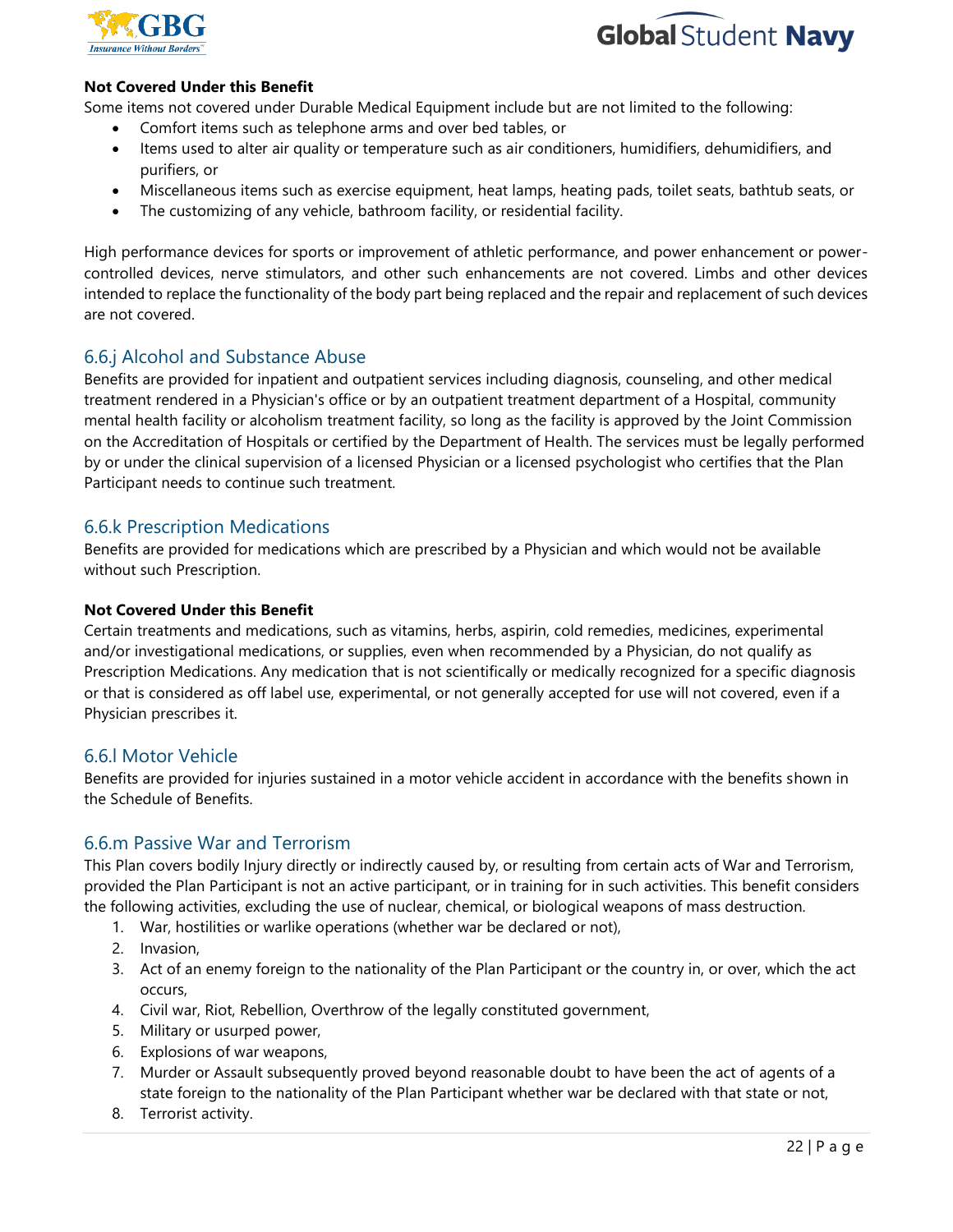



## **7.0 NON-MEDICAL EXPENSE BENEFITS**

#### **ALL NON-MEDICAL EXPENSE BENEFITS MUST BE ARRANGED THROUGH GBG ASSIST. FAILURE TO DO SO WILL RESULT IN NON-PAYMENT OF BENEFITS. PLEASE CONTACT GBG ASSIST IN ADVANCE IN ORDER TO FACILITATE ADMINISTRATION OF THESE BENEFITS.**

### 7.1 Compassionate Care Visit

The Insurer will reimburse travel costs to repatriate the Plan Participant to their Home Country in the event there is a serious life-threatening Illness, Injury, or death of a spouse, domestic partner, parent, parent-in-law, child, grandchild, brother, sister of fiancé. The family member must be a resident in the Home Country of the Plan Participant. Travel costs include economy round-trip airfare to the Home Country with a return to the Plan Participant's country of study. In all cases, the decision rest solely with the insurance company's medical representatives who will make the final and binding determination. In the event of death, a certificate of death must be provided.

#### 7.2 Medical Evacuation/Repatriation

In the event of an Emergency that requires medical evacuation**,** contact GBG Assist in advance in order to approve and arrange such emergency medical air transportation. GBG Assist, on behalf of the Insurer, retains the right to decide the medical facility to which the Plan Participant shall be transported. Approved medical evacuations will only be to the nearest medical facility capable of providing the necessary medical treatment. If the Plan Participant chooses not to be treated at the facility and location arranged by GBG Assist, then transportation expenses shall be the responsibility of the Plan Participant. Failure to arrange transportation as indicated will result in nonpayment of transportation costs. The cost of a person accompanying a Plan Participant is covered under this Policy, with expenses subject to pre-approval by GBG Assist.

*Sea and Offshore Evacuation***:** If a Plan Participant is Injured or becomes ill at sea (i.e cruises, yachting, etc.), the Insurer will not consider any benefit until the Plan Participant is on land. This means any costs involved from an evacuation from sea to land will not be considered under this Plan. Once on land, this Plan will cover medical costs and further evacuation, according to the insurance coverage and terms. If a Plan Participant is at sea, the Insurer would request the Plan Participants are evacuated by sea rescue to a country within their purchased Area of Coverage, where circumstances allow.

*Medical Repatriation:* If a Plan Participant can no longer meet the Eligibility requirements due to medical reasons, GBG Assist and the Insured's attending Physician will make the determination if Medical Repatriation to the Home Country is necessary. GBG Assist will coordinate return to the Home Country. If the Plan Participant refuses Repatriation, the Plan will be terminated for failure to meet Eligibility requirements.

## 7.3 Return of Mortal Remains

A benefit for either repatriation of mortal remains or local burial is included. This benefit excludes fees for return of personal effects, religious or secular memorial services, clergymen, flowers, music, announcements, guest expenses and similar personal burial preferences. The necessary clearances for the return of a Plan Participant's mortal remains by air transport to the Home Country will be coordinated by GBG Assist.

## 7.4 Passport Recovery

The Insurer will pay up to a maximum as defined in the Schedule of Benefits in respect of reasonable expenses necessarily incurred abroad in obtaining the replacement of an Insured Person's lost or stolen passport. Additional expenses for missing flight and extending accommodations are not covered by this benefit.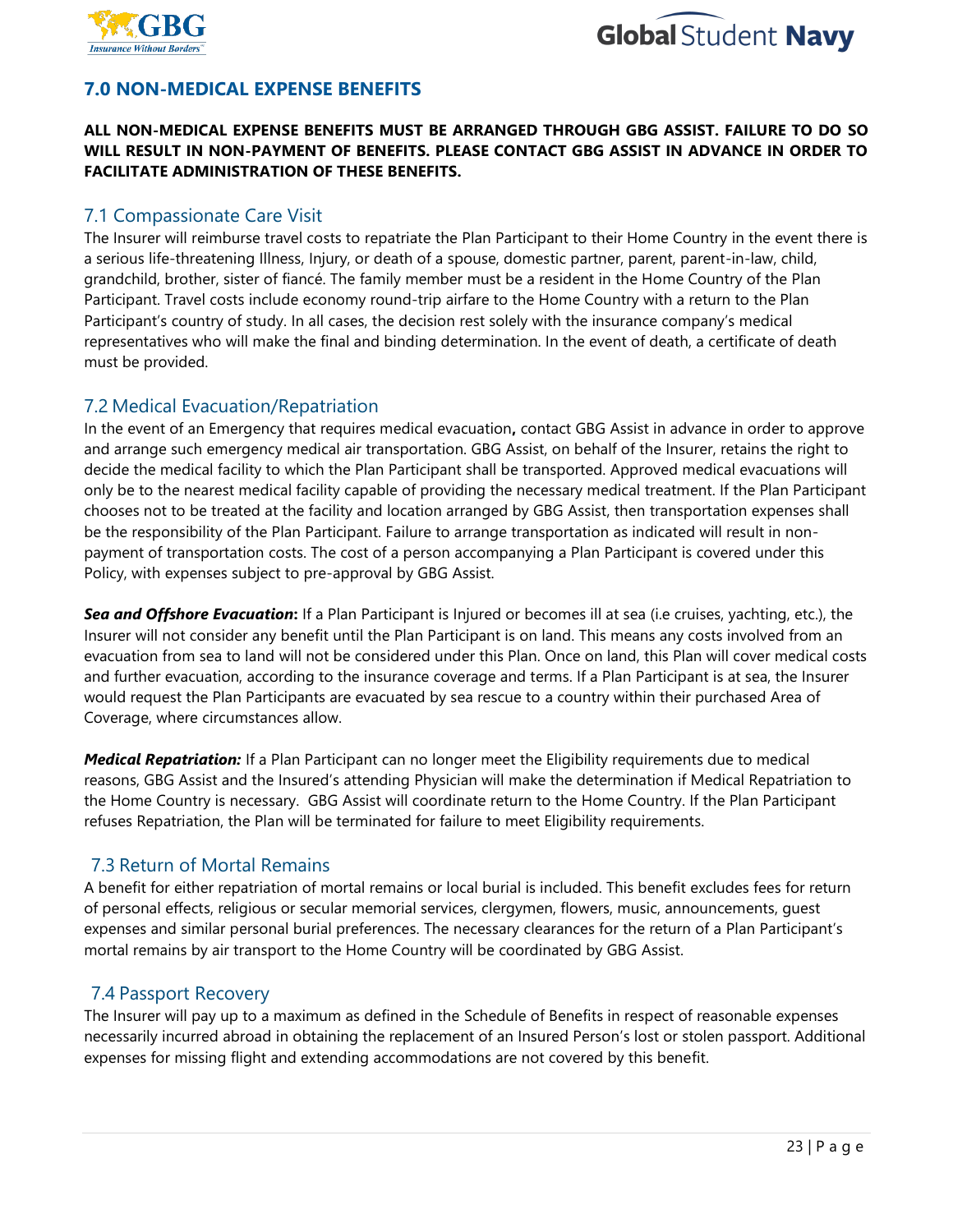



## 7.5 Lost Baggage

Benefits are provided for Accidental loss or theft to baggage, clothing, and personal effects owned by the Insured Person, subject to depreciation tables selected by the Insurer, up to the maximum benefit indicated in the Schedule of Benefits. This plan provides benefits secondary to the reimbursement of the Common Carrier. Claims must be filed with the Common Carrier first. See Definitions, Conditions, and Exclusions for more information. Conditions:

- 1. The Insured Person must observe ordinary proper care in the supervision of the insured property and in all cases of loss;
- 2. Claims will be evaluated on an "indemnity basis" only not "new for old". This means the market value of the article less deduction for age, wear, tear and depreciation, or the cost of repair; whichever is the lesser.
- 3. Claims will not be considered unless proof of ownership and evidence of value is provided;
- 4. Any amount paid for temporary loss of baggage will be deducted from the final claim settlement if baggage proves to be permanently lost;
- 5. Proof of a Missing Bag Report must be filed with the Common Carrier;
- 6. Any amount paid by a Common Carrier in settlement toward the loss will be deducted from the final claim;
- 7. The Insurer may request any information from the Plan Participant it deems necessary in the settlement of a claim. Failure to provide additional information will result in a denial of the claim;
- 8. In the event of a claim in respect of a pair or set of articles the Insurer shall only be liable in respect of the value of that part of the pair or set which is lost, stolen or damaged.

#### **Not covered under this benefit:**

- 1. Damage to baggage of any kind and or its contents;
- 2. Any loss or theft, or suspected theft not reported to the police within 24 hours of discovery and a written report obtained;
- 3. Any damage or loss or theft of property in transit, which has not been reported to the Common Carrier and written report obtained. In the case of an airline a property irregularity report will be required;
- 4. Loss or theft of any property left unattended in a public place;
- 5. Any theft from an unattended motor vehicle unless the property is in a locked/covered baggage area and there is evidence of forced entry which has been verified by a police report;
- 6. Loss, damage or theft of Valuables/Electronic Items and money packed in checked baggage or other receptacles while travelling;
- 7. Loss or damage caused by decay, wear and tear, moth, vermin or atmospheric conditions;
- 8. Deterioration or mechanical derangement of any kind;
- 9. Loss due to confiscation or detention by customs or other authority;
- 10. Damage to sports equipment while in use;
- 11. Losses of jewelry while swimming;
- 12. Breakage of or damage to fragile articles and any consequence thereof;
- 13. Any loss or theft of phones, smart phones, computer equipment including tablet personal computers;
- 14. Unset precious stones, contact or corneal lenses, spectacles or accessories;
- 15. Stamps, documents, deeds, manuscripts or securities of any kind;
- 16. Items of a perishable nature;
- 17. Business goods, samples, tools of trade or motor accessories;
- 18. Household goods and home contents.

## **8.0 ACCIDENTAL DEATH AND DISMEMBERMENT BENEFITS**

The Plan Participant must receive initial medical treatment within 30 days of the date of Accident. The maximum amount payable for this benefit is the Principal Sum indicated on the Schedule of Benefits. If the Plan Participant incurs a covered loss, the Insurer will pay the percentage of the Principal Sum shown in the table on the Schedule of Benefits. If the Plan Participant sustains more than one such loss as the result of one Accident, the Insurer will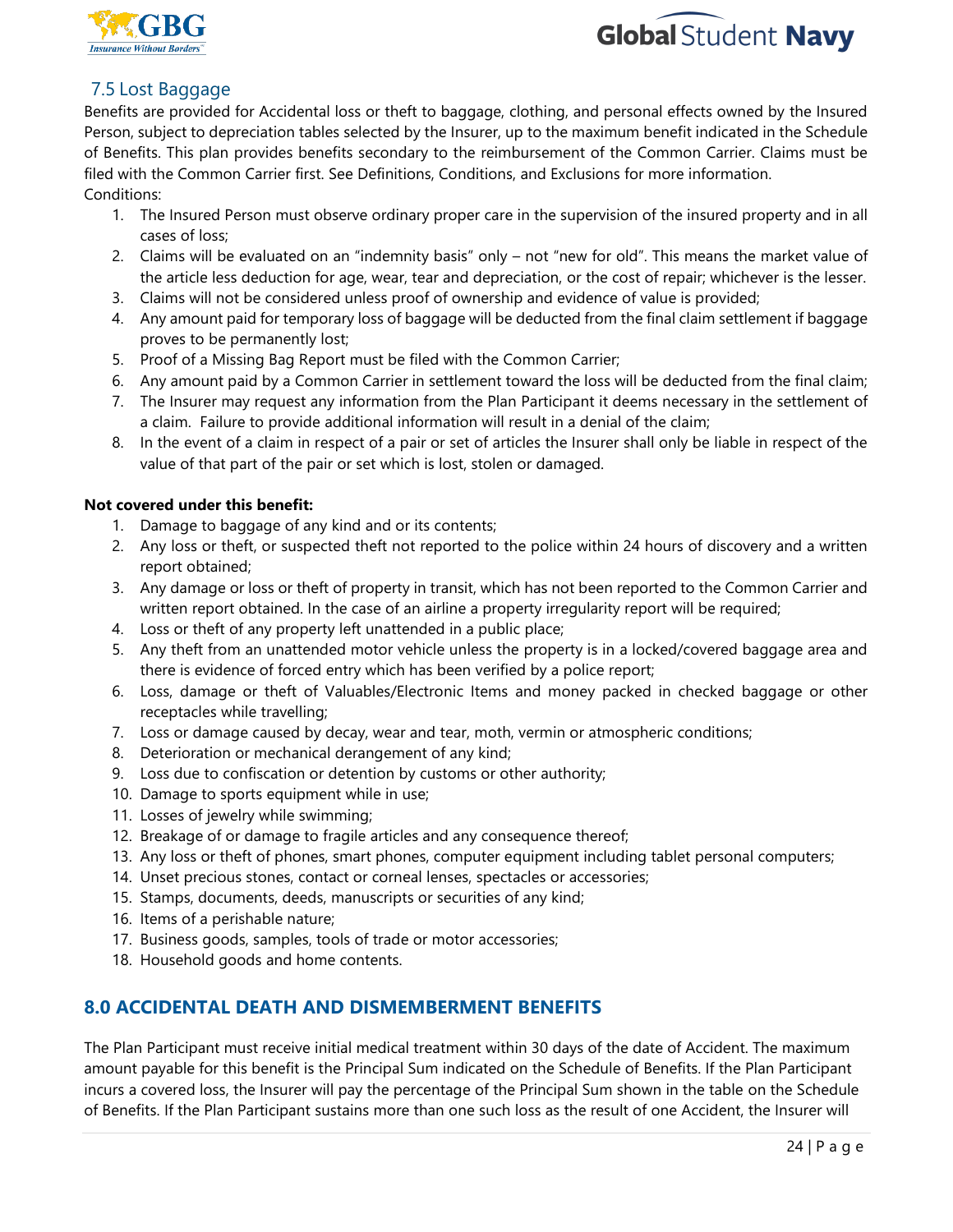



only pay one amount, the largest to what the Plan Participant is entitled. Except for Accidental Death, the loss must result within 90 days of the Accident. Your coverage under the Plan must be inforce.

For purposes of this benefit:

- Loss of a Hand or Foot means complete severance through or above the wrist or ankle joint.
- Loss of Use of a Hand or Foot means total loss of all ability to move the hand or foot, within 365 days of a Covered Accident, that continues for 6 months and is expected to continue for the remainder of the Plan Participant's lifetime.
- Loss of Sight means the total, permanent loss of sight of the eye. The loss of sight must be irrecoverable by natural, surgical or artificial means.
- Severance means the complete separation and dismemberment of the part from the body.

## **9.0EXCLUSIONS AND LIMITATIONS**

#### 9.1 Medical Expense Benefits Exclusions and Limitations

All services and benefits described below, including expenses for medical treatment not expressly indicated in the Medical Expense Benefit section, are either excluded from coverage or limited under this Plan of Insurance.

- **1. AIDS/HIV:** Acquired Immune Deficiency Syndrome (AIDS), AIDS related Complex Syndrome (ARC), HIV positive, all secondary diseases, and all sexually transmitted diseases.
- **2. Aircraft Travel:** Travel in any aircraft owned, leased operated or controlled by the Policyholder, or any of its subsidiaries or affiliates. An aircraft will be deemed to be "controlled" by the Policyholder if the aircraft may be used as the Policyholder wishes for more than 10 straight days, or more than 15 days in any year.
- **3. Alcohol and Substance Abuse, Secondary Illness/Injury:** Treatment of any Illness or Injury caused by, contributed to, or resulting from voluntary use of alcohol, illegal substance abuse, drug, poison, gas or fume, or any medication that is not taken in the dosage or for the purpose prescribed. The operating of any type of vehicle or conveyance while under the influence of alcohol or any of the above listed substances including prescribed drugs for which the Insured was provided a written warning against operating a vehicle or conveyance while taking it. Under the influence of alcohol, for purposes of this exclusion, means intoxicated, as defined by the motor vehicle laws of the state in which the Covered Loss occurred.
- **4. Breast reduction**: All services and treatments.
- **5. Charges Reimbursable by Another Entity:** Services, supplies, or treatment that are provided by or payment is available from: a) Workers' Compensation law, occupational disease law or similar law concerning job related conditions of any country; or; b) Another insurance company or government; or c) A government entity due to an epidemic or public emergency; d) Services provided normally without charge by the Health Services Center of the institution attended by the Plan Participant, or services covered or provided by a student health fee.
- **6. Cosmetic and Elective Surgery for Non-Medical Reasons:** Treatments, procedures or medications which are primarily for enhancement, improvement, or altering one's appearance, unless required due to a nonoccupational Injury occurring while insured under this Plan. Medical complications arising from such treatments or procedures are also not covered.
- **7. Dental Care:** Except for Accidental injury to sound, natural teeth.
- **8. Experimental or Off-Label Services:** Services, supplies or treatments, including medications, which are deemed to be Experimental or Investigational or that is not medically recognized for a specific diagnosis.
- **9. Fertility/Infertility Treatments and Birth Control:** Any services, procedure or treatment including medications used to: a) Treat infertility including In-vitro Fertilization (IVF), Gamete Intrafallopian Transfer (GIFT), Zygote Intrafallopian Transfer (ZIFT), and any variations of these procedures, and any costs associated with the preparation or storage of sperm for artificial insemination. b) Vasectomies and sterilization, and any expenses for male or female reversal of sterilization; c) Contraceptive devices including the insertion or removal of such devices, excluding oral contraceptives.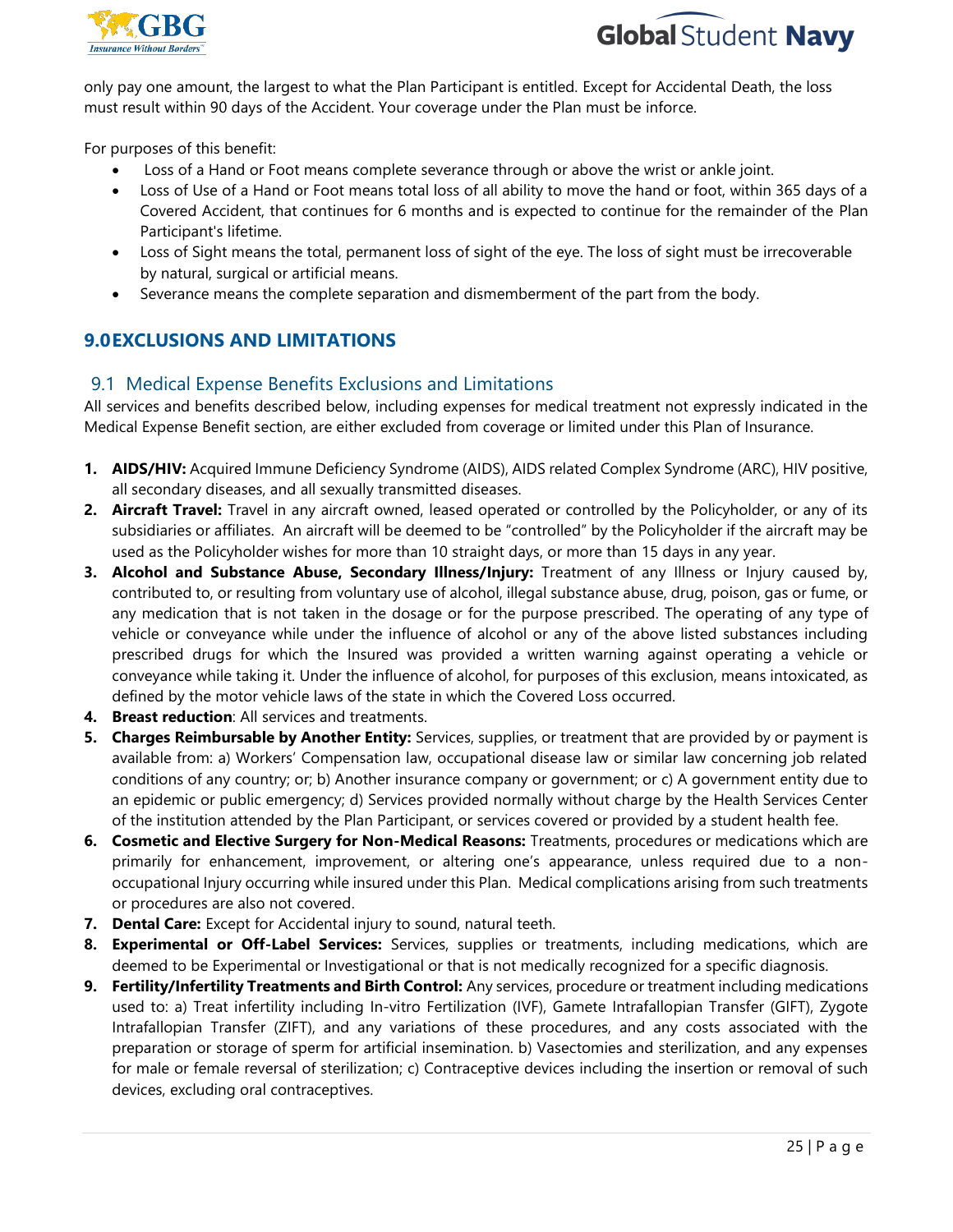



- **10. Genetic Screening:** Counseling, screening, testing, or treatment in the absence of any symptoms or any significant, proven risk factors for genetically linked inheritable disease.
- **11. Hearing Care:** Hearing exams, hearing aids or devices, unless due to an Injury/Illness covered under the Policy. Surgical implantation of, or removal of bone anchored hearing devices and cochlear implants.
- **12. Home Country and Care Outside the U. S.:** a) All medical charges incurred in the Plan Participant's Home Country, in excess of the amount shown on the Schedule of Benefits. b) All medical charges incurred outside the U.S.
- **13. Illegal Activities:** Injuries or Illnesses resulting or arising from or occurring during the commission of an assault or felony.
- **14. Immunizations for Travel:** Vaccines and preventive medications recommended or required for travel to specific countries.
- **15. Medical Examinations or Certificates:** Any examination, immunization, or tests necessary for the issuance of medical certificates or determining employment, or suitability for school, sport related activities, or travel or determining insurability.
- **16. Motor Vehicle:** Medical expenses resulting from a motor vehicle Accident if the Plan Participant is the operator of a motor vehicle and does not possess a valid motor vehicle operator's license, unless: (a) the Plan Participant holds a valid learners permit and (b) the Plan Participant is receiving instruction from a driver's education instructor.
- **17. Nasal Surgery:** Deviated septum, submucous resection and/or other surgical correction thereof, nasal and sinus surgery except for treatment of a covered Injury.
- **18. Non-Medical Care:** Services related to Custodial Care, respite care, home-like care, assistance with Activities of Daily Living (ADL), or Milieu Therapy. Any Admission to a nursing home, home for the aged, long term care facility, sanitarium, spa, hydro clinic, or similar facilities. Any Admission arranged wholly or partly for domestic reasons, where the Hospital effectively becomes or could be treated as the Plan Participant's home or permanent abode.
- **19. Organ Transplant:** Organ transplant and related procedures and expenses.
- **20. Podiatric Care:** Routine foot care, including the paring and removing of corns, calluses, or other lesions, or trimming of nails or other such services not resulting from an Illness or Injury. Orthopedic shoes or other supportive devices such as; arch supports, orthotic devices, or any other preventative services or supplies to treat the diagnosis of weak, strained, or flat feet or fallen arches.
- **21. Prescription Medications:** Prescription Medications, services or supplies as follows:

a) Therapeutic devices or appliances, including: support garments and other non-medical substances, regardless of intended use, except as specifically provided in this Plan, b) Immunization agents, except as specially provided, biological sera, blood or blood products administered on an Outpatient basis, c) Refills in excess of the number specified or dispensed after one year of the date of the prescription, d) Growth hormones, e) Medications used to treat or cure baldness or thinning hair.

- **22. Sexual Dysfunction:** Any procedures, supplies, or medications used to treat male or female sexual enhancement or sexual dysfunction such as erectile dysfunction, premature ejaculation, and other similar conditions.
- **23. Skin Conditions:** Acne, rosacea, skin tags, and any other treatment to enhance the appearance of the skin, except for cystic or pustular acne.
- **24. Sleep Studies:** Sleep studies and other treatments relating to sleep apnea.
- **25. Smoking Cessation:** Treatments and other expenses, whether or not recommended by a Physician.
- **26. Sports and Hazardous Activities:** a) Participation, practice, or conditioning program for any intercollegiate, intramural, professional sport or competition, including cheerleading, or travelling to/from such sport or competition as a participant; b) Skydiving, parachuting, SCUBA diving (deeper than 30 meters), mountain climbing (where ropes or guides are used), bungee jumping, skiing (off groomed trails), snowboarding, racing by any animal or motor vehicle, motorcycling, spelunking, whitewater rafting (level 4 and higher), hang gliding, glider flying, parasailing, or flight in any kind of aircraft (except as a passenger in a regularly scheduled flight of a commercial airline); c) Power Vehicles: Expenses for Accidents or Injuries as a result of motorcycles, mopeds,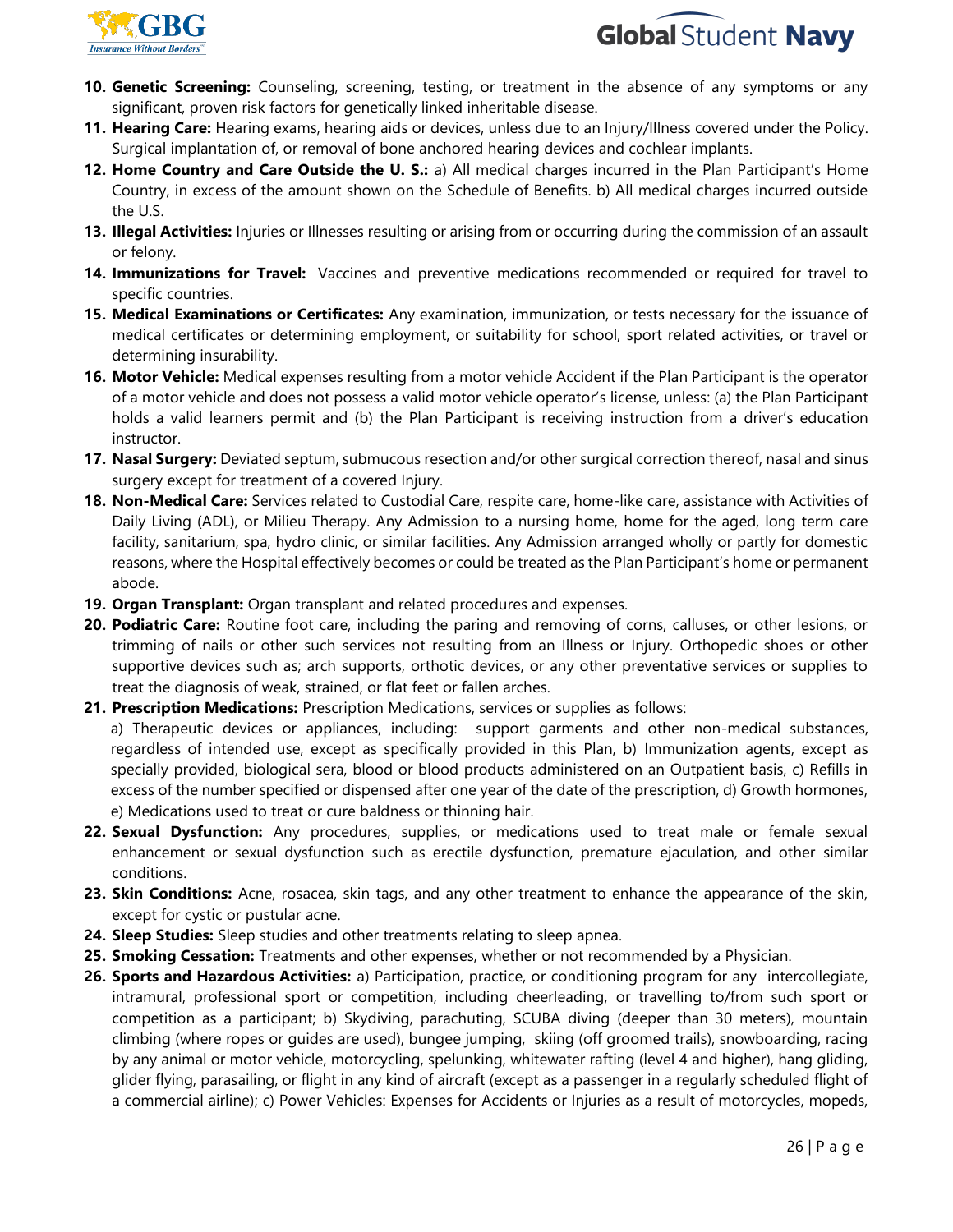



scooters, ATV's, any one, two, or three wheeled motorized vehicle and/or sport watercraft such as wave runners, jet skis, or other powered devices whether the vehicle is in motion or not.;

- **27. Transsexual Surgery:** Medical or psychological counseling, hormonal therapy in preparation for, or subsequent to, any such surgery, surgical procedures, and any other expenses related to sexual reassignment including the complications arising from such procedures.
- **28. Vision Care:** Expenses including examinations, eye refractions, frames, lenses, contact lenses, fitting of frames or lenses, or vision correction surgery.
- **29. War and Terrorism:** a) Any loss sustained while participating in, or training for, or as a consequence of war (declared or not), or warlike operations; b) voluntary, active participation in a riot or insurrection; c) Terrorist activity including the use of armaments, the detonation of any form of explosive or nuclear devices, the emission, discharge, dispersal, release or escape of any solid, liquid or gaseous Chemical agent and/or Biological agent, including the poisoning via the air or water supplies or food products and deliberate destruction of buildings and transportation. This exclusion extends to any action taken in controlling, preventing, suppressing or in any way relating to any terrorist activity; d) Ionizing radiations or contamination by radioactivity from any nuclear fuel or from any nuclear waste from the combustion of nuclear fuel, or the radioactive, toxic, explosive or other hazardous properties of any explosive nuclear assembly or nuclear component thereof.
- **30. Weight Related Treatment:** Any expense, service, or treatment for obesity, weight control, any form of food supplement, weight reduction programs, dietary counseling, or surgical procedures related to morbid or nonmorbid obesity. Charges relating to complications arising from such treatments or surgical procedures are also excluded.
- **31.** Services or treatment rendered by any person who is: a) living in the Plan Participant's household, b) an Immediate Family Member of either the Plan Participant or the Plan Participant's spouse, or c) the Plan Participant.

## 9.2 Non-Medical Expense Benefits Exclusions and Limitations

The Insurer shall not be responsible for providing the following non-medical expense benefits to a Plan Participant in a situation arising from or in connection with any of the following.

- 1. Travel costs that were neither arranged or approved in advance by the Insurer or authorized vendor or affiliate.
- 2. Taking part in military or police operations.
- 3. Plan Participant's failure to properly procure or maintain visa, permits, or other documents.
- 4. The actual or threatened use or release of any nuclear, chemical, or biological weapon or device, or exposure to nuclear reaction or radiation, regardless of the contributory cause.
- 5. Any evacuation or repatriation that requires a Plan Participant to be transported in a biohazard-isolation unit.
- 6. Medical evacuation from a marine vessel, ship, or watercraft of any kind.
- 7. Medical evacuation directly or indirectly related to a natural disaster.
- 8. Subsequent medical evacuations for the same or related Illness, Injury, or emergency medical evacuation event regardless of location.

## 9.3 Accidental Death & Dismemberment Exclusions and Limitations

The losses shown below or expenses resulting from or in connection with any of the following are excluded from coverage under this Policy.

**Illegal Activities:** Losses resulting or arising from or occurring during the commission of an assault or felony.

**Kidnap and Hijacking:** Any loss caused directly or indirectly from kidnap or wrongful detention of the Insured or hijacking of any aircraft, motor vehicle, train or waterborne vessel on which the Plan Participant is travelling.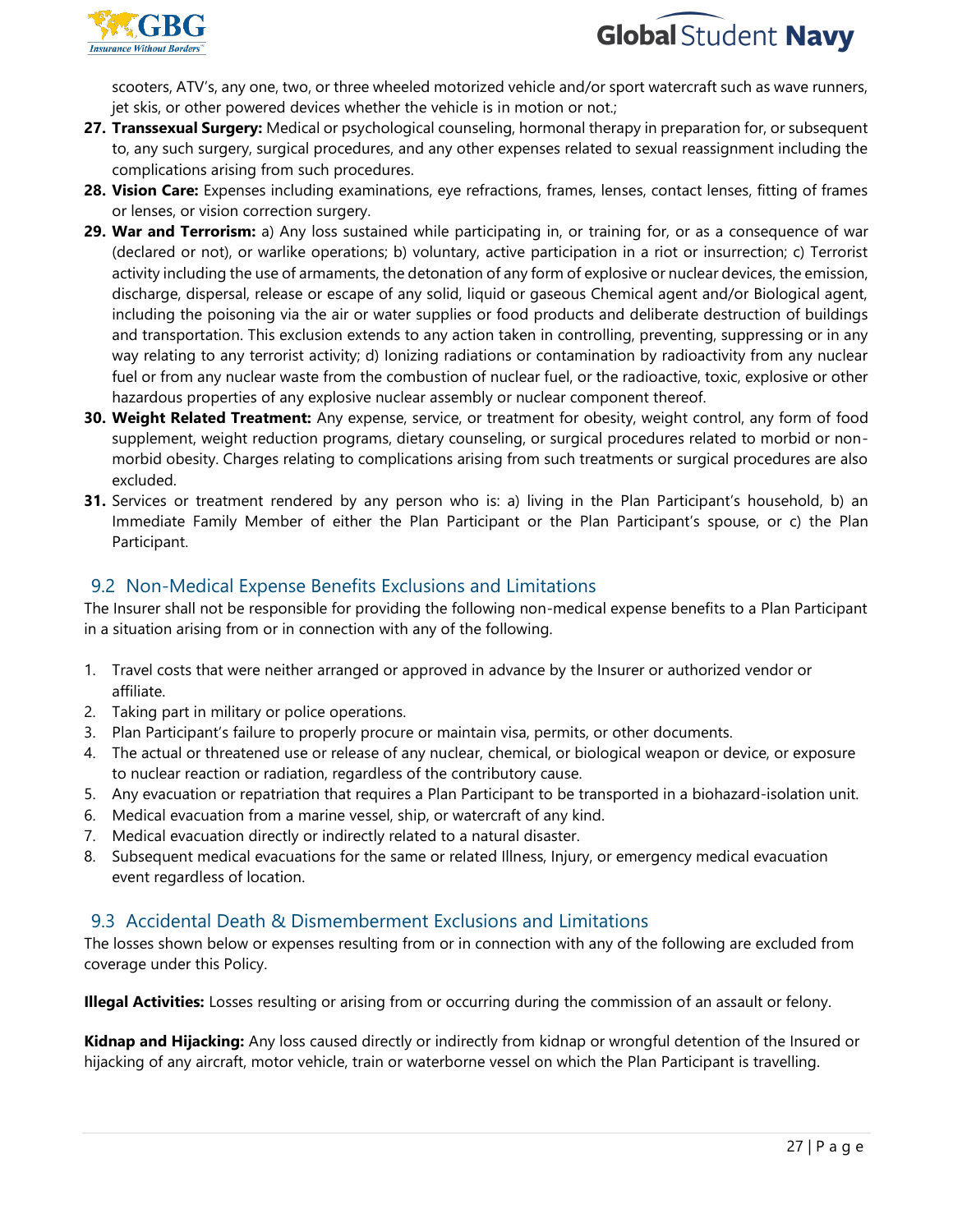



**Professional Sports:** Any loss sustained while participating in or training for any sport or activity performed for financial gain.

**Self-Inflicted Illnesses, Injuries, or Exceptional Danger:** a) Treatment for any conditions as a result of selfinflicted Illnesses or injuries, suicide or attempted suicide, while sane or insane. b)Treatment for any loss or expense of nature directly or indirectly arising out of, contributed to, caused by, resulting from, or in connection with self-exposure to peril or bodily Injury, except in an endeavor to save human life.

**Sports and Hazardous Activities:** a) Participation, practice, or conditioning program for any intercollegiate, intramural, professional sport or competition, including cheerleading, or travelling to/from such sport or competition as a participant; b) Skydiving, parachuting, SCUBA diving (deeper than 30 meters), mountain climbing (where ropes or guides are used), bungee jumping, skiing (off groomed trails), snowboarding, racing by any animal or motor vehicle, motorcycling, spelunking, whitewater rafting (level 4 and higher), hang gliding, glider flying, parasailing, or flight in any kind of aircraft (except as a passenger in a regularly scheduled flight of a commercial airline); c) Power Vehicles: Expenses for Accidents or Injuries as a result of motorcycles, mopeds, scooters, ATV's, any one, two, or three wheeled motorized vehicle and/or sport watercraft such as wave runners, jet skis, or other powered devices whether the vehicle is in motion or not.

**Substance Abuse:** Any loss directly or indirectly resulting from alcohol or illegal drug abuse or other addiction, or any drugs or medicines that are not taken in the dosage or for the purpose prescribed.

**War and Terrorism:** a) Any loss sustained while participating in, or training for, or as a consequence of war (declared or not), or warlike operations. b) voluntary, active participation in a riot or insurrection c) Terrorist activity including the use of armaments, the detonation of any form of explosive or nuclear devices, the emission, discharge, dispersal, release or escape of any solid, liquid or gaseous Chemical agent and/or Biological agent, including the poisoning via the air or water supplies or food products and deliberate destruction of buildings and transportation. This exclusion extends to any action taken in controlling, preventing, suppressing or in any way relating to any terrorist activity. d) Ionizing radiations or contamination by radioactivity from any nuclear fuel or from any nuclear waste from the combustion of nuclear fuel, or the radioactive, toxic, explosive or other hazardous properties of any explosive nuclear assembly or nuclear component thereof.

## **10.0 HOW TO FILE A CLAIM**

Claims must be filed within **180 days** of treatment to be eligible for reimbursement of covered expenses. Claim forms should be submitted only when the medical service Provider does not bill the Insurer directly, and when you have out-of-pocket expenses to submit for reimbursement. All claims worldwide are subject to Usual, Customary, and Reasonable charges as determined by GBG and are processed in the order in which they are received. In order for claims payment to be made, claims must be submitted in a form acceptable to Insurer.

#### 10.1 Medical and Prescription Medication Claims

To file your claim, submit it online at www.gbg.com. Log into the Member Area and select Submit Claim, and then follow the instructions to complete the online claim form. If you are unable to submit your claim electronically, you can mail or fax your completed claim form and copies of supporting documentation. After submitting the claim, you will receive a claim reference number and an electronic receipt for the claim will be sent to you by email.

Claims may be submitted to the Insurer directly by the Provider or Facility. The Insurer will process the claim according to the Schedule of Benefits and Plan terms, and remit payment to the health care Provider. Ineligible charges or those in excess of the Allowable Charges will be the responsibility of the Plan Participant.

If the Plan Participant has paid the health care Provider, the Plan Participant will submit the claim form along with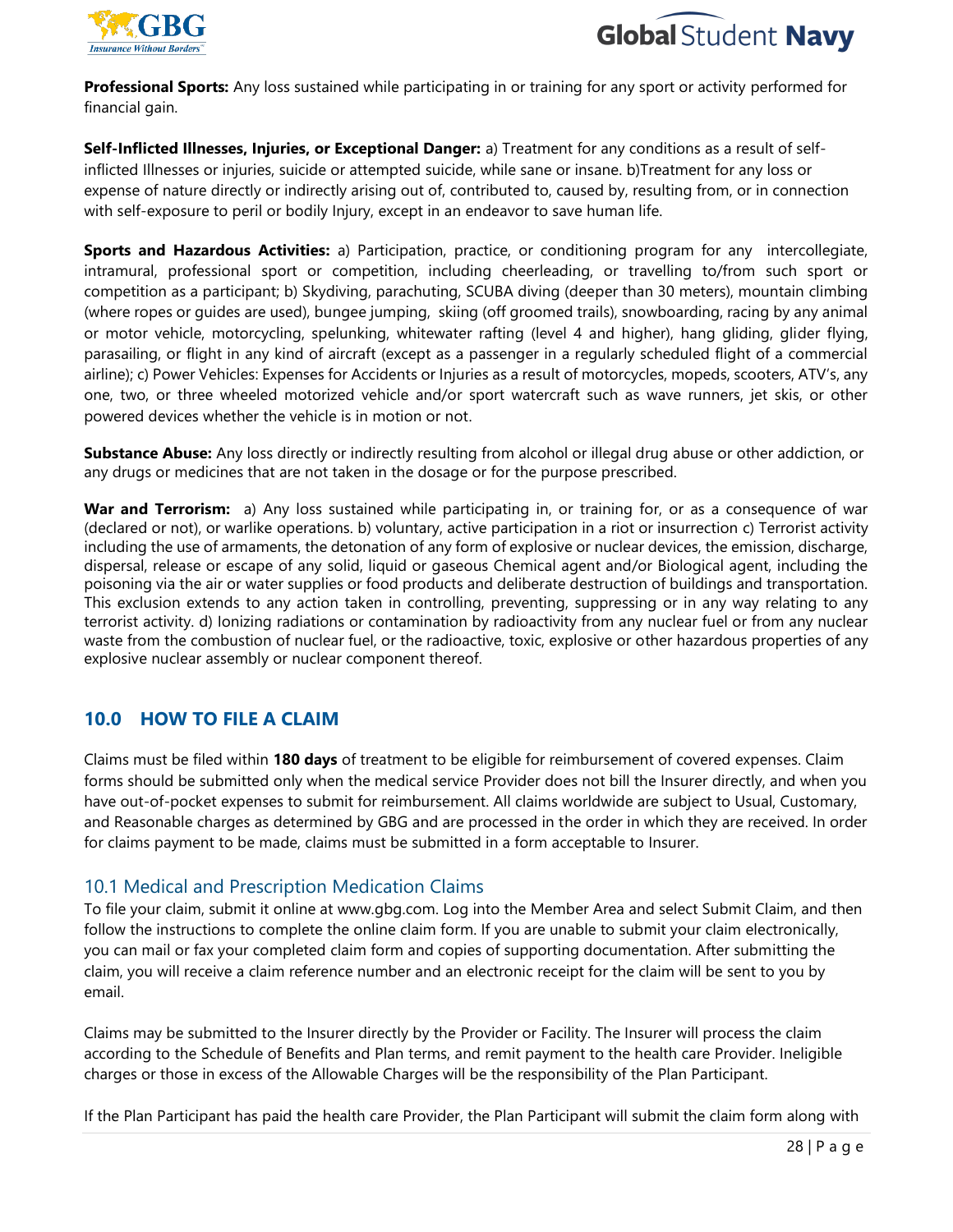



the original paid receipts directly to the Insurer. Photocopies will not be accepted unless the Claim is submitted electronically. The Insurer will reimburse the Plan Participant directly according to the Schedule of Benefits and Plan terms.

## 10.2 Accidental Death and Dismemberment Claims

To substantiate a claim for benefits covered by the terms of this Plan, the following initial documents must be submitted:

- An official certificate of death, indicating date of birth of the Plan Participant;
- A detailed medical report at the onset and course of the disease, bodily Injury or Accident that resulted in the death or dismemberment. In the event of no medical treatment, a medical or official certificate stating the cause and circumstances of death;
- The Insurer will pay the benefit as soon as the validity of the claim for benefits has been reasonably satisfied. Expenses incurred in relation to the substantiation of a claim will not be the responsibility of the Insurer.

Submit claims by:

| Web:        | Mail:                              | Fax:            | Email:          |
|-------------|------------------------------------|-----------------|-----------------|
| www.gbg.com | <b>GBG Administrative Services</b> | +1 949 271 2330 | eclaims@gbg.com |
|             | 7600 Corporate Center Drive, Suite |                 |                 |
|             | 500                                |                 |                 |
|             | Miami, FL 33126 USA                |                 |                 |

#### 10.3 Reimbursement Options

Claims reimbursements will be made by:

- Electronic Direct Deposit for the Plan Participant where the receiving bank is located in the U.S.,
- Wire Transfer for the Plan participant's and overseas Providers where the receiving bank is located outside of the U.S., or
- Check sent to the Plan participant or Provider where electronic payment is not possible.

## 10.4 Settlement of Claims

When claims are presented to the Insurer, the Allowable Charges will be applied towards the Deductible. Once the Deductible has been satisfied, all Allowable Charges will be paid at the percentage listed on the Schedule of Benefits, up to the listed benefit maximum. Note the amount of Allowable Charges applied towards the Deductible also reduces the applicable benefit maximum by the same amount.

If the Plan has an Out-of-Pocket Maximum, once it is met the Plan will begin paying 100% of Allowable Charges for the remainder of insurance coverage, subject to the benefit maximums. The Out-of-Pocket Maximum does not apply to any expenses covered under the Prescription Medications benefit.

## 10.5 Status of Claims

Plan Participant's wishing to request the status of a claim or have a question about a reimbursement received, please submit the status request form via our website at www.gbg.com or e-mail customer service at customerservice@gbg.com. Inquiries regarding the status of past claims must be received within 12 months of the date of service to be considered for review.

## 10.6 Releasing Necessary Information

It may be necessary for the Insurer to request a complete medical file on a Plan Participant for purpose of claims review or administration of the Plan. It may also be necessary to share such information with a medical or utilization review board, or a reinsurer. The release of such confidential medial information will only be with written consent of the Plan Participant.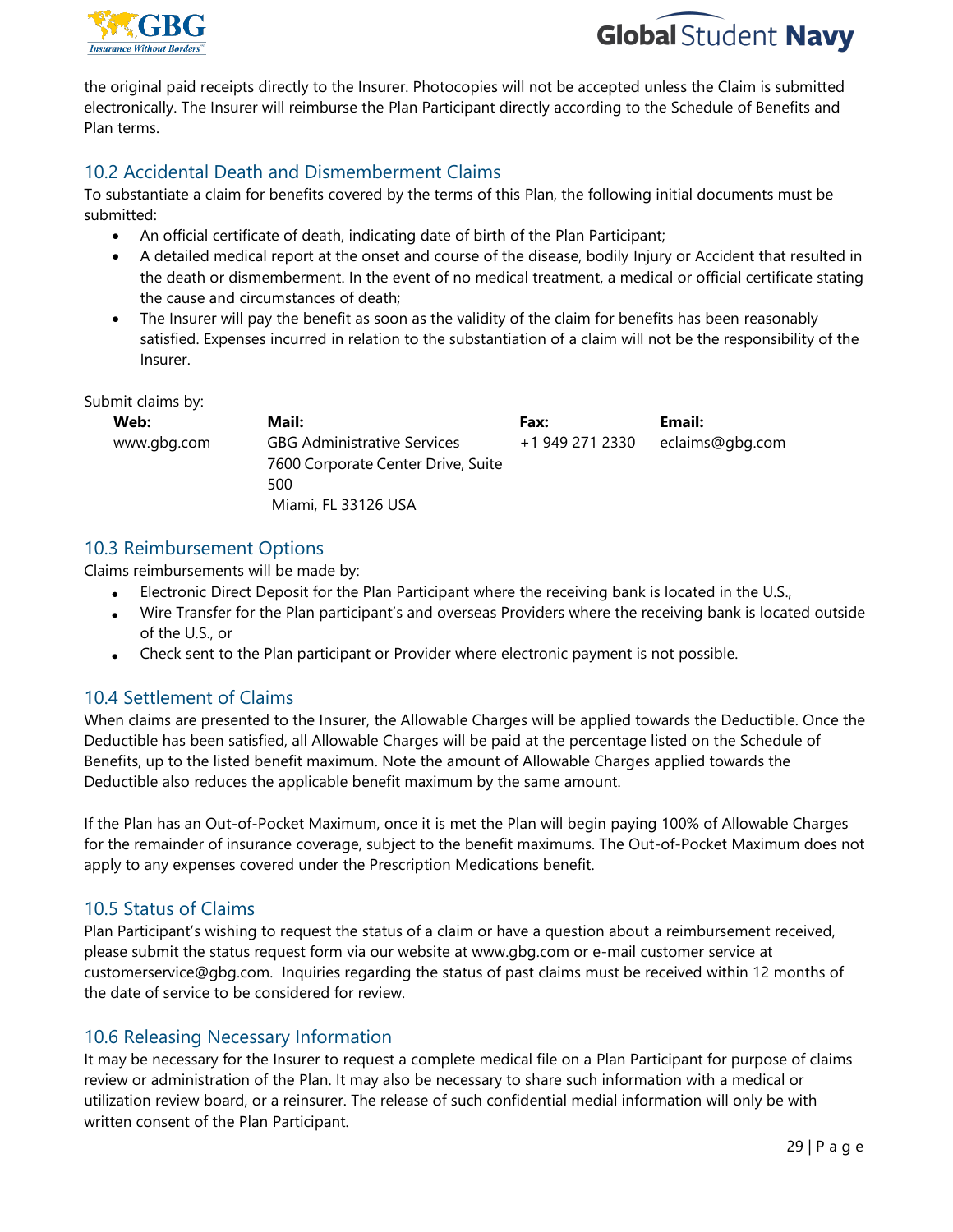



## 10.7 Coordination of Benefits

It is the duty of the Plan Participant to inform Insurer of all other coverage. In no event will more than 100% of the Allowable Charge and/or maximum benefit for the covered services be paid or reimbursed. If a Plan Participant has coverage under another insurance contract, including but not limited to health insurance, worker's compensation insurance, automobile insurance (whether direct or third party), occupational disease coverage, and a service received is covered by such contracts, benefits will be reduced under this Plan to avoid duplication of benefits available under the other contract. This includes benefits that would have been payable had the Plan Participant claimed for them.

#### 10.8 Subrogation

When the Plan pays for expenses that were either the result of the alleged negligence, or which arise out of any claim or cause of action which may accrue against any third party responsible for Injury or death to the Plan Participant by reason of their eligibility for benefits under the Plan, the Plan has a right to equitable restitution.

## **11.0 COMPLAINTS PROCEDURE**

At times, You may have a concern You would like to tell Us about or disagree with a decision made regarding Your coverage. You can make a compliant or file an appeal to get help for Your situation. The following procedures must be followed for a complaint to be reviewed.

#### **Who to Contact?**

The most important factors in getting Your complaint dealt with as quickly and efficiently as possible are:

- Be sure You are talking to the right person; and
- That You are providing the necessary information.

#### **When You Contact Us**

Please provide the following information:

- Your name, telephone number, and email address;
- Your policy and/or claim number and the plan of benefits (medical, travel, disability) You are insured for; and
- Please explain clearly and concisely the reason for Your complaint.

#### **Step One: Making a Complaint**

If Your complaint relates to:

- **1. The sale of the policy You purchased or any information You were given during the sales process:**
	- a. If You purchased the policy using a broker or other intermediary, please contact them first.
	- b. If You purchased the policy directly from Us either from a local representative, using the website, or through a group plan of benefits, please contact Us directly at:

| <b>Toll Free</b>             | <b>Phone</b>                  | Email                   |
|------------------------------|-------------------------------|-------------------------|
| +1.866.914.5333              | +1.786.814.4125               | customerservice@gbg.com |
| (within the U.S. and Canada) | (outside the U.S. and Canada) |                         |

- c. You may also submit Your complaint via Our **Complaint Form**, which may be accessed by visiting Our website and navigating to the Forms page: www.gbg.com/#/oursolutions/forms.
- **2. A claim for benefits, the terms and conditions of the policy, or other benefit related information:**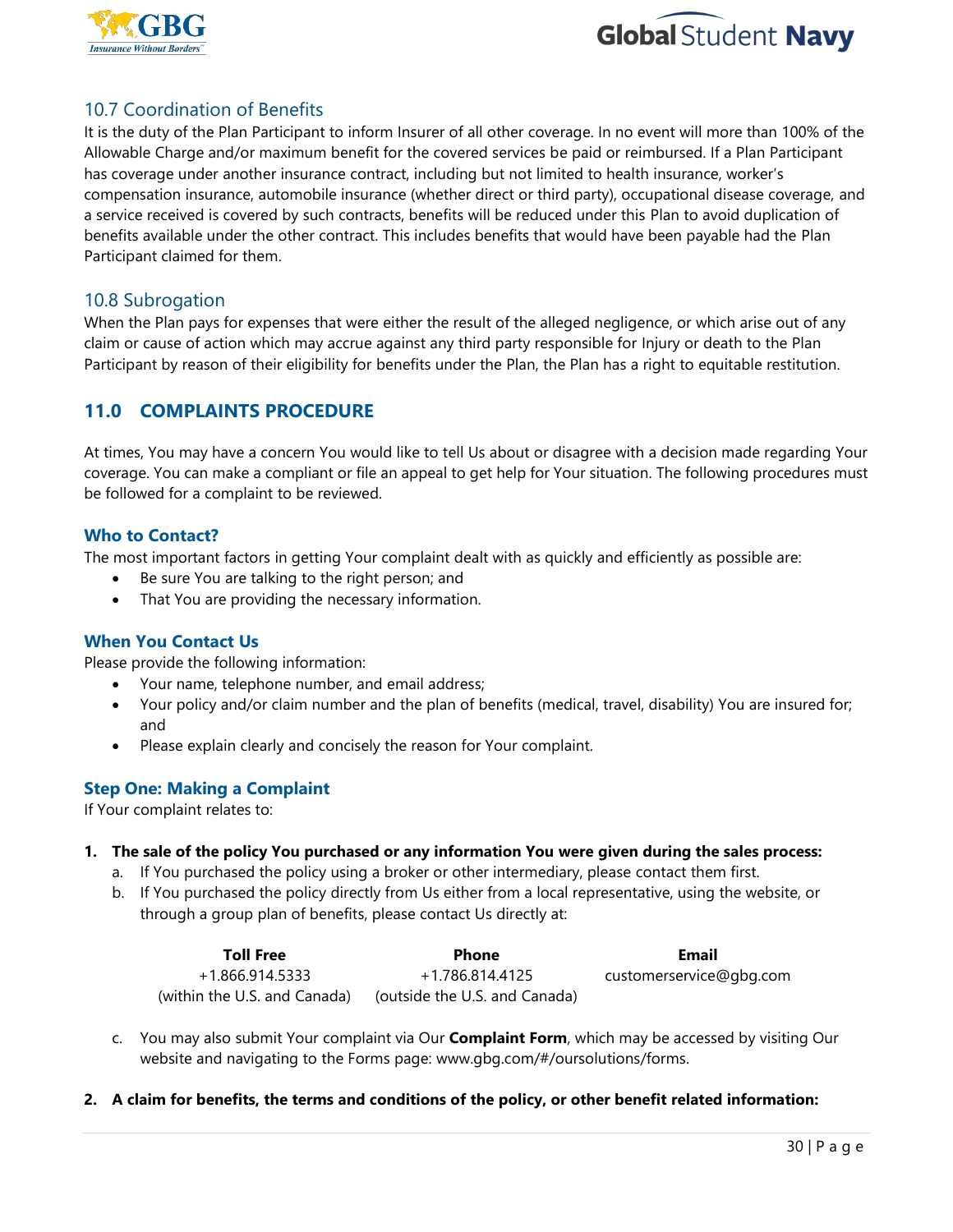



- a. Complaints related to a claim denial should be submitted as soon as possible. We will review the information and provide a response within four weeks or will request additional time, if needed.
- b. Claims and benefits related complaints should be referred to Our Complaints Department:

| <b>Toll Free</b>             | <b>Phone</b>                  | Email                   |
|------------------------------|-------------------------------|-------------------------|
| +1. 877.916.7920             | +1.949.916.7941               | customerservice@gbg.com |
| (within the U.S. and Canada) | (outside the U.S. and Canada) |                         |

c. You may also submit Your complaint via Our **Appeal Form**, which may be accessed by visiting Our website and navigating to the Forms page: [www.gbg.com/#/oursolutions/forms.](http://www.gbg.com/#/oursolutions/forms)

GBG Insurance Limited is licensed and regulated by the Guernsey Financial Services Commission under the Insurance Business (Bailiwick of Guernsey) Law, 2002.

We always aim to resolve Your complaint and provide a final response within four weeks, but if it looks like it will take Us longer than this, We will let You know the reasons for the delay and regularly keep You up to date with Our progress.

#### **Step Two: Beyond Your Insurer**

If We can't respond fully to Your complaint within three months after You contact Us, or You are unhappy with Our final response, You can refer Your complaint to the Channel Islands Ombudsman (CIFO).

You must contact CIFO about Your complaint within six months of the date of Our final response to Your complaint or CIFO may not be able to review Your complaint. You must also contact CIFO within six years of the event complained about or (if later) two years of when You could reasonably have been expected to become aware that You had a reason to complain.

#### **You may contact CIFO at:**

**Address** Channel Islands Financial Ombudsman PO Box 114 Jersey, Channel Islands JE4 9QG

**Email** [complaints@ci-fo.org](mailto:complaints@ci-fo.org)

> **Website** www.ci-fo.org

**Guernsey local phone** +44 (0)1481 722218

**International phone** +44 1534 748610

## **12.0 NOTICE OF PRIVACY PRACTICES**

This notice describes how personal information about You may be used and disclosed and how You can get access to this information. Please review it carefully.

The confidentiality of Your personal information is of paramount concern to Us. We maintain records of the services we cover (claims), and We also maintain information about You that We have used for enrolment processing. We use these records to administer Your policy benefits and coverage; We may also use these records to ensure appropriate quality of services provided to You and to enhance the overall quality of Our services, and to meet Our legal obligations. We consider this information, and the records We maintain, to be protected personal information. We are required by law to maintain the privacy of personal information and to provide Our insureds with notice of Our legal duties and privacy practices with respect to personal information. This notice describes how We may use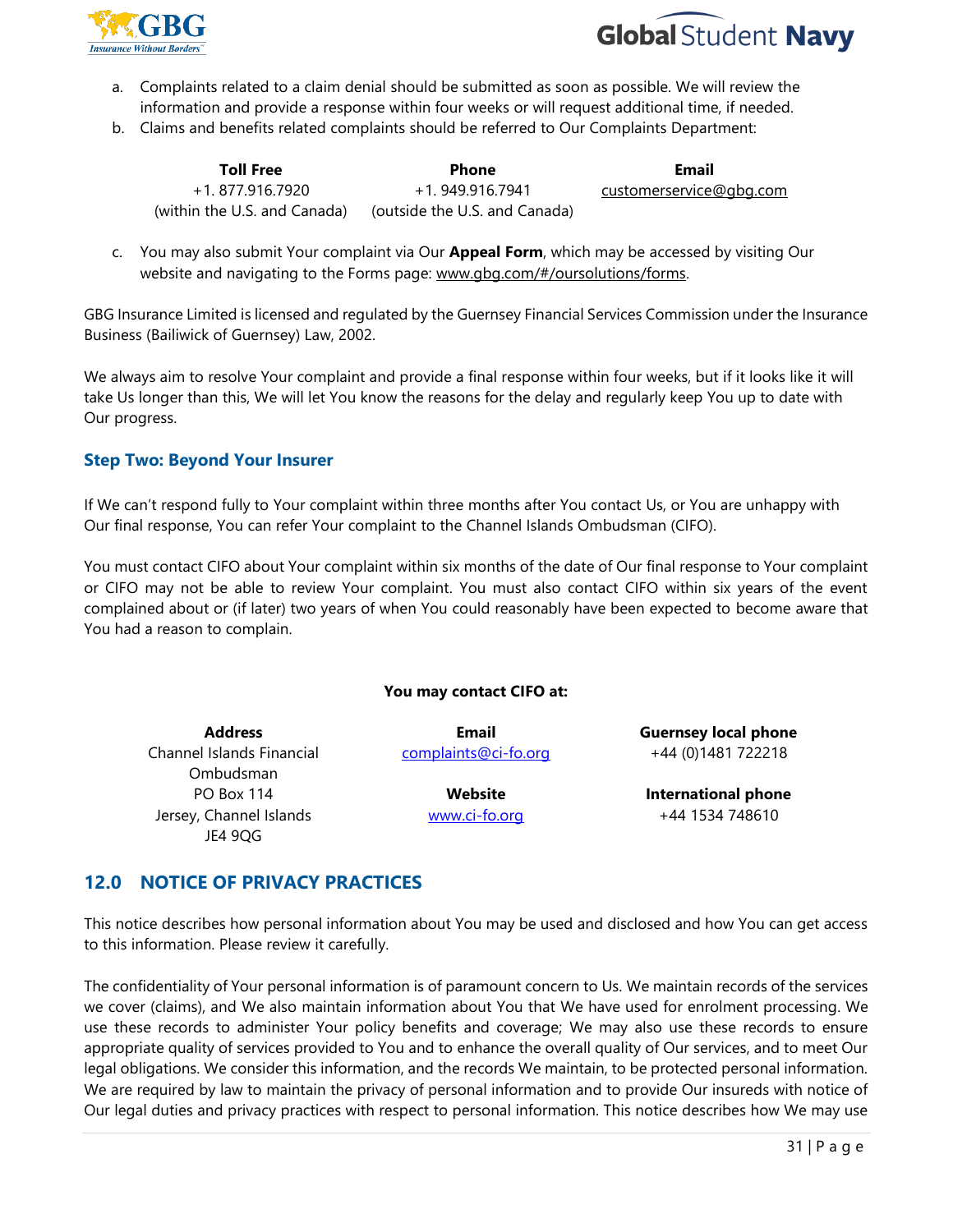



and disclose Your personal information. It also describes Your rights and Our legal obligations with respect to Your personal information*.* 

#### **How We May Use or Disclose Your Personal Information**

We collect and processes Your personal information as necessary for performance under Your insurance policy or complying with Our legal obligations, or otherwise in Our legitimate interests in managing Our business and providing Our products and services. These activities may include:

- 1. Use of sensitive information about the health or vulnerability of You, or others involved in Your assistance guarantees, in order to provide the services described in Your insurance policy;
- 2. Disclosure of personal information about You and Your insurance cover to companies within the GBG group of companies (subject to local laws within each applicable jurisdiction), to Our service Providers and agents in order to administer and service Your insurance cover, for fraud prevention, to collect payments, and otherwise as required or permitted by applicable law;
- 3. Monitoring and/or recording of Your telephone calls in relation to coverage for the purposes of record-keeping, training and quality control;
- 4. Technical studies to analyze claims and premiums, adapt pricing, support subscription processes and consolidate financial reporting (including regulatory); detailed analyses on claims/calls to better monitor Providers and operations; analyses of customer satisfaction and construction of customer segments to better adapt products to market needs;
- 5. Obtaining and storing any relevant and appropriate supporting evidence for Your claim, for the purpose of providing services under Your insurance policy and validating Your claims; and
- 6. Sending feedback requests or surveys relating to Our services, and other customer care communications.

These activities are carried out within the UK and European Economic Area (EEA), and outside the EEA. The data protection laws and/or the agreements We have entered into with the receiving parties in relation to the processing of data outside the EEA provide a similar level of protection to the laws and/or agreements We have entered into within the EEA.

You are entitled, on request, to a copy of the personal information We hold about You, and You have other rights in relation to how We use Your data (as set out in Our website privacy policy). Please let Us know if You think any information, We hold about You is inaccurate, so that We may correct it.

If You have any questions about this Notice of Privacy Practices or Our use of Your personal information You may contact the Data Protection Officer. Contact details are below:

> **GBG Insurance Limited Data Protection Officer** Fourth Floor, Albert House South Esplanade, St Peter Port Guernsey, GY1 1AW Email address: [dataprotection@gbg.com](mailto:dataprotectioninquiries@gbg.com)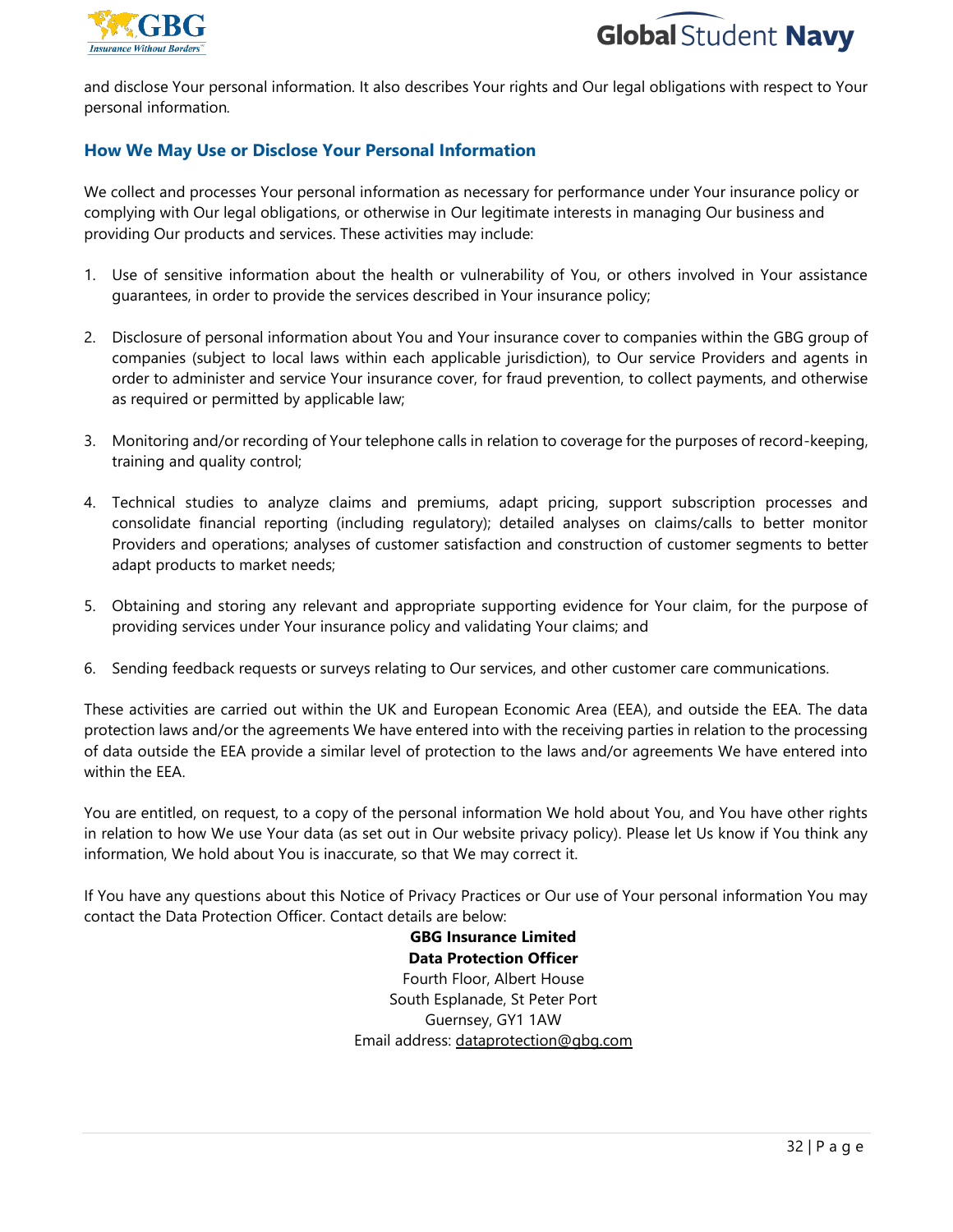



## **13.0 DEFINITIONS**

Certain words and phrases used in this Plan are defined below. Other words and phrases may be defined where they are used.

**Accident:** Any sudden and unforeseen event occurring during the insurance coverage year period, resulting in bodily Injury, the cause or one of the causes of which is external to the Plan Participant's own body and occurs beyond the Plan Participant's control.

**Activities of Daily Living (ADL):** Activities of daily living are those activities normally associated with the day-today fundamentals of personal self-care, including but not limited to: walking, personal hygiene, sleeping, toilet/continence, dressing, cooking/feeding, medication, and getting in and out of bed.

**Acute Care**: Medically Necessary, short-term care for an Illness or Injury, characterized by rapid onset, severe symptoms, and brief duration, including any intense symptoms, such as severe pain.

**Admission**: The period from the time that a Plan Participant's enters a Hospital, Extended Care Facility or other approved health care facility as an inpatient until discharge.

**Air Ambulance**: An aircraft specially equipped with the necessary medical personnel, supplies and Hospital equipment to treat life-threatening Illnesses and/or Injuries for Plan Participant's whose conditions cannot be treated locally and must be transported by air to the nearest medical center that can adequately treat their conditions. This service requires Pre-Authorization. A commercial passenger airplane does not qualify as an air ambulance.

**Allowable Charge:** The fee or price the Insurer determines to be the Usual, Customary and Reasonable Charges for health care services provided to Plan Participants. The Plan Participant is responsible for the payment of any balance over the Allowable Charge (except in the U.S. when a Preferred Provider has delivered the service). P All services must be Medically Necessary. Once an Allowable Charge is established then the Deductible, Coinsurance, Copayments and any excess charges must be paid by the Plan Participant.

**Ambulatory Surgical Center:** A facility which (a) has as its primary purpose to provide elective surgical care; and (b) admits and discharges a patient within the same working day; and (c) is not part of a Hospital. Ambulatory Surgical Center: does not include: (1) any facility whose primary purpose is the termination of pregnancy; (2) an office maintained by a Physician for the practice of medicine; or (3) an office maintained by a Dentist for the practice of Dentistry.

**Club Sports:** Any sports offered at a university or college in the United States that compete with other universities, or colleges, but are not regulated by the National Collegiate Athletic Association (NCAA) or National Association of Intercollegiate Athletics (NAIA), and do not have varsity status.

**Coinsurance:** The percentage amount of the Allowable Charges that the Plan Participant and the Insurer will share after the Deductible and Copayment is met.

**Common Carrier**: An individual, a company, or public utility which is in the regular business of transporting people and for which a fair has been paid.

#### **Complications of Pregnancy:** A condition;

- Caused by pregnancy; and
- Requiring medical treatment prior to, or subsequent to termination of pregnancy; and
- The diagnosis of which is distinct for pregnancy; and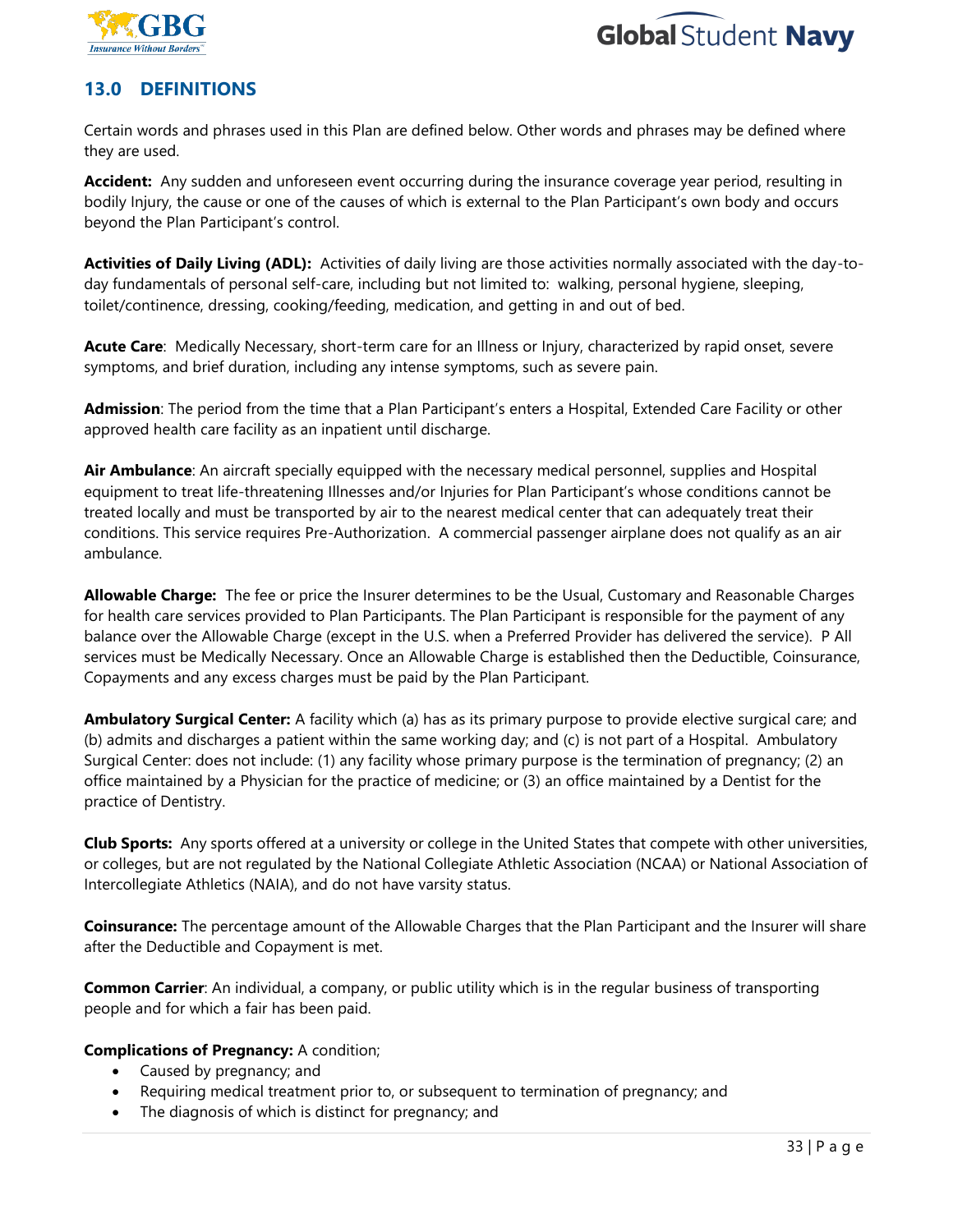



• Which constitutes a classifiably distinct complication of pregnancy.

A condition simply associated with the management of a difficult pregnancy is not considered a complication of pregnancy.

**Confinement**: Inpatient stay at an approved extended care facility for necessary skilled treatment or rehabilitation in accordance with the contract.

**Congenital Condition:** Any heredity condition, birth defect, physical anomaly and/or any other deviation from normal development present at birth, which may or may not be apparent at that time. These deviations, either physical or mental, include but are not limited to, genetic and non-genetic factors or inborn errors of metabolism.

**Copayment:** A fixed dollar amount that may be applied per office visit each time medical services are received. Ancillary services such as Laboratory and Radiology service (i.e. blood tests, x-rays) that may be in conjunction with an office visit do not require a separate Copayment. Copayments do not apply to the Deductible or to the Out-Of-Pocket Maximum.

**Cosmetic Surgery**: Surgery or therapy performed to improve or alter appearance for self-esteem or to treat psychological symptomatology or psychosocial complaints related to one's appearance.

**Covered Expense:** Charges that are Medically Necessary and that are:

- 1. Not in excess of the maximum amount payable for services as specified in the Schedule of Benefits;
- 2. In excess of any Deductible amount; and
- 3. Incurred while the Plan Participant's coverage under this Policy is in force.

**Creditable Coverage:** Insurance coverage of an individual under any of the following:

- 1. A group health plan.
- 2. Individual or group health coverage.
- 3. Medicare.
- 4. Medicaid.
- 5. Medical and dental care for members and certain former members of the uniformed services and for their dependents.
- 6. A medical program of the federal Indian health service or tribal organization.
- 7. A state health benefits risk pool.
- 8. The Federal Employees Health Benefits Program.
- 9. The State Children's Health Insurance Program (S-CHIP).
- 10. Health plans established and maintained by foreign governments or political subdivisions and by the U.S. government.
- 11. Any public health benefit program provided by state, country, or other political subdivision of a state.
- 12. A health benefit plan under the federal Peace Corps Act.

**Custodial Care: I**ncludes: (1) the provision of room and board, nursing care, or such other care which is provided to an individual who is mentally or physically disabled and who, as determined by the individual's attending Physician, has reached the maximum level of recovery; and (2) in the case of an institutionalized person, room and board, nursing care or such other care which is provided to an individual for whom it cannot reasonably be expected that medical or surgical treatment will enable him to live outside an institution; and (3) rest cures, respite care and home care provided by family Insureds. Upon receipt and review of a claim, the Insurer or an independent medical review will determine if a service or treatment is Custodial Care.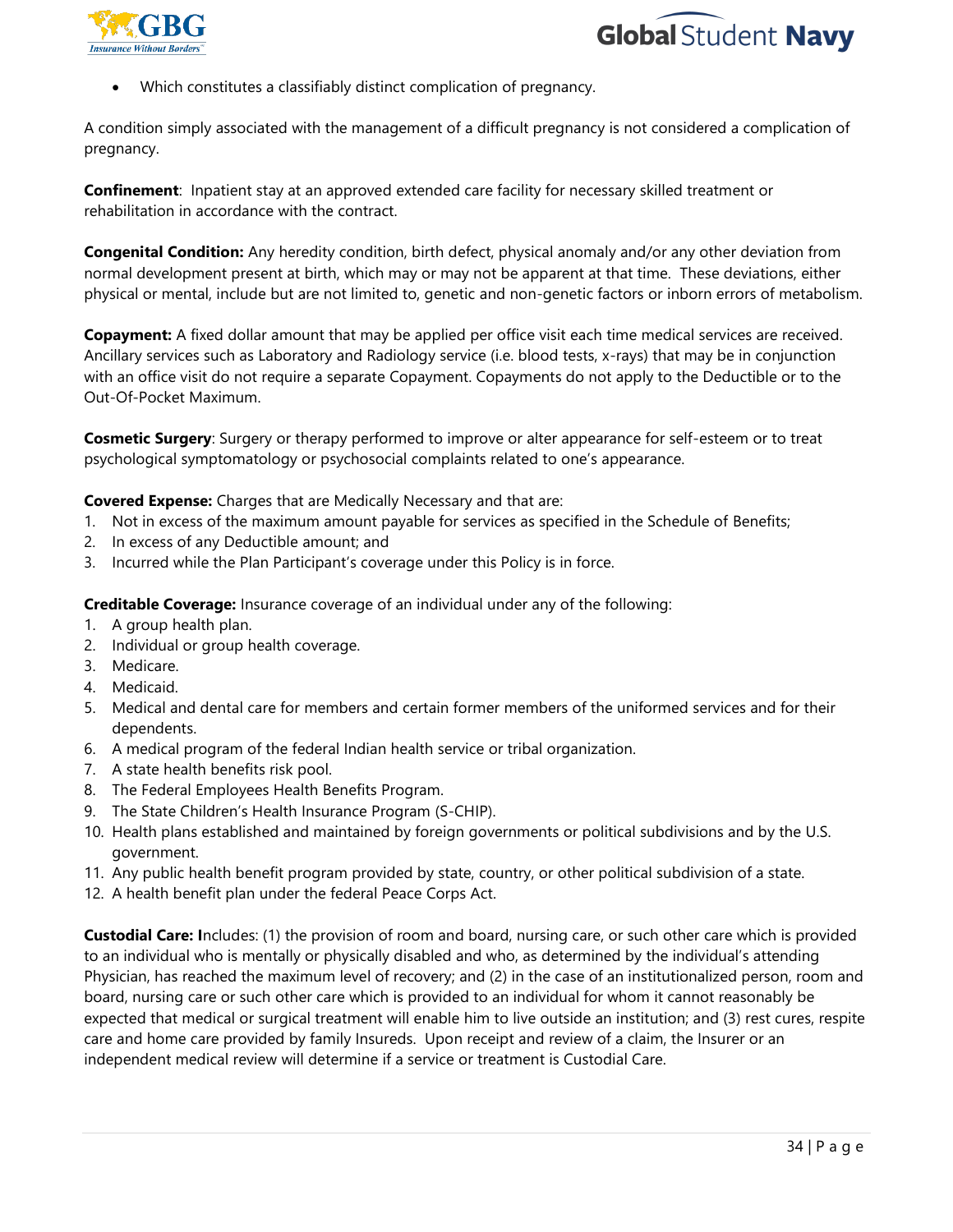



**Deductible**: The amounts of covered Allowable Charges payable by the Plan Participant during each Period of Insurance before the Plan benefits are applied. Such amount will not be reimbursed under the Plan. The Deductible is not considered part of the Out-Of-Pocket Maximum.

**Dependent:** Refers to a member of the Plan Participant's family who is enrolled under the Plan with the Insurer after meeting all the eligibility requirements and for whom premiums have been received.

**Durable Medical Equipment**: Orthopedic braces, artificial devices replacing body parts and other equipment customarily and generally useful to a person only during an Illness or Injury and determined by Insurer on a case by case basis to be Medically Necessary including motorized wheelchairs and beds. See DME Section for more details and services that are not consider eligible benefits.

**Effective Date:** The date upon which the Plan Participant's coverage will commence under this Plan.

**Eligibility:** The requirements that a Plan Participant, including the primary Plan Participant and dependents must meet at all times in order to be covered under this Plan.

**Emergency Dental Treatment**: Emergency dental treatment is urgent treatment necessary to restore or replace sound natural teeth damaged as a result of an Accident. Sound teeth do not include teeth with previous crowns, fillings, or cracks. Damage to teeth caused by chewing foods does not qualify for emergency dental coverage.

**Experimental and/or Investigational**: Any treatment, procedure, technology, facility, equipment, medication, medication usage, device, or supplies not recognized as accepted medical practice by Insurer.

**Extended Care Facility:** A nursing and/or rehabilitation center approved by Insurer that provides skilled and rehabilitation services to patients who are discharged from a Hospital or who are admitted in lieu of a Hospital stay. The term Extended Care Facility does not include nursing homes, rest home, health resorts, homes for the aged, infirmaries or establishments for domiciliary care, custodial care, care of substance abuse addicts or alcoholics, or similar institutions.

**HIV**: Acquired Immune Deficiency Syndrome (AIDS) and all diseases caused by and/or related to the HIV Virus.

#### **Home Country:**

The country from which the Plan Participant holds a passport. If the Plan Participant holds passports from more than one country, the Home Country will be the country declared to in writing as their Home Country.

**Home Health Care Agency:** An agency or organization, or subdivision thereof, that; a) is primarily engaged in providing skilled nursing services and other therapeutic services in the Plan Participant's home; b) is duly licensed, if required, by the appropriate licensing facility; c) has policies established by a professional group associated with the agency or organization, including at least one Physician and one registered graduate nurse (R.N.), to govern the services provided; d) provides for full-time supervision of such services by a Physician or by a Registered Nurse (R.N.), e) maintains a complete medical record on each patient; and f) has a full-time administrator.

**Home Health Care Plan:** A program: 1) for the care and treatment of a Plan Participant in his home; 2) established and approved in writing by his attending Physician; and 3) Certified, by the attending Physician, as required for the proper treatment of the Injury or Illness, in place of inpatient treatment in a Hospital or in an Extended care Facility.

**Hospice**: An agency which provides a coordinated Plan of home and inpatient care to a terminally ill person and which meets all of the following tests: 1) has obtained any required state or governmental license or Certificate of Need; 2) provides service 24-hours-a-day, 7 days a week; 3) is under the direct supervision of a Physician; 4) has a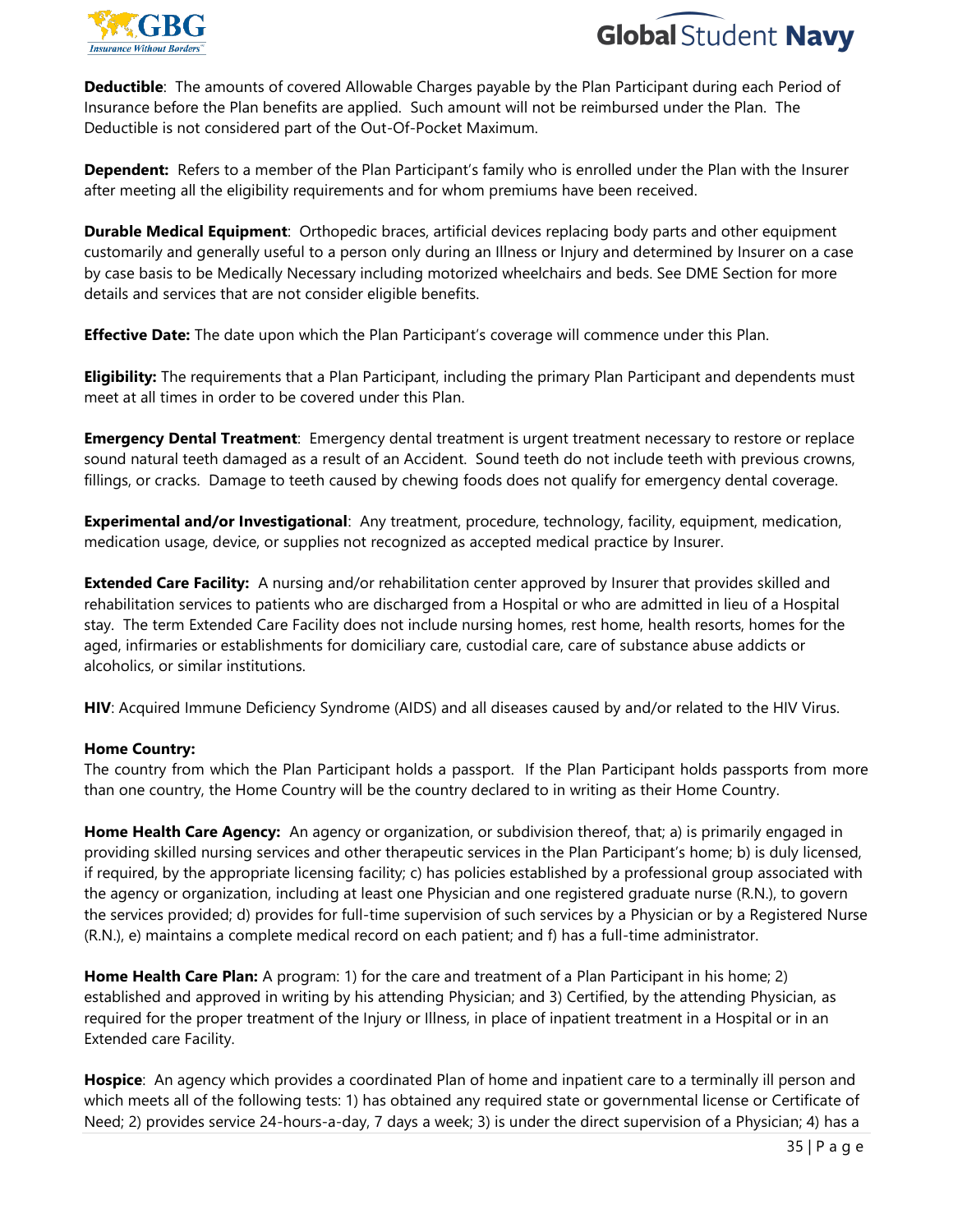



nurse coordinator who is a Registered Nurse (R.N.) or a Licensed Practical Nurse (L.P.N.); 5) has a duly licensed social service coordinator; 6) has as its primary purpose the provision of Hospice services; 7) has a full-time administrator; and 8) maintains written records of services provided to the patient.

**Hospital**: Includes only acute care facilities licensed or approved by the appropriate regulatory agency as a hospital, and whose services are under the supervision of, or rendered by a staff of Physicians who are duly licensed to practice medicine, and which continuously provides twenty-four (24) hour a day nursing service under the direction or supervision of registered professional nurses. The term Hospital does not include nursing homes, rest home, health resorts, and homes for the aged, infirmaries or establishments for domiciliary care, custodial care, care of substance abuse addicts or alcoholics, or similar institutions.

**Illness:** A disease, sickness, or infection, other than those related to psychiatric illness or mental stress.

**Injury:** Bodily harm caused by an Accident. The Accident must occur while the Plan Participant's insurance is in force under this Plan. All Injuries sustained by one person in any one Accident, including all related conditions and recurrent symptoms of these Injuries, are considered a single covered Injury. The Injury must be the direct cause of an Accident covered under this Plan and must be independent of all other causes. The Injury must not be caused by or contributed to by Illness.

**Inpatient:** A Plan Participant admitted to an approved Hospital or other health care facility for a Medically Necessary overnight stay.

#### **Intercollegiate Sport:** A sport that:

- 1. has been accorded varsity status by the participating School;
- 2. is administered by such School's department of intercollegiate athletics for which the eligibility of the participating student athlete is reviewed and certified in accordance with the applicable intercollegiate sports organization's legislation, rules or regulations;
- 3. entitles qualified participants to receive the participating School's official awards;
- 4. includes travel, only within the contiguous United States, including Alaska and Hawaii and only directly and without interruption between home, School and the premises of the Intercollegiate Sporting event

**Interscholastic Sport**: A sport played between secondary schools.

#### **Intramural Sport:** a sport that:

- 1. is approved by the sports director or athletic director of the School; and
- 2. involves only students at the same School; and
- 3. takes place within the walls, boundaries and grounds of said School;

**Lifetime Maximum**: Payment of benefits is subject to a lifetime aggregate maximum per individual Plan Participant as indicated in the Schedule of Benefits, as long as the Plan remains in force. The Lifetime Maximum includes all benefit maximums specified in the Plan, including those specified in the Schedule of Benefits.

**Lookback Period:** The amount of time that will be reviewed to determine if a claim is related to a Pre-Existing condition.

**Master Policy:** The agreement between the Insurer and the Multi-National Benefit Trust.

**Maximum Benefit**: The payment specified in the Schedule of Benefits, for specific services, which is the maximum amount payable by Insurer per person, regardless of the actual or allowable charge. This is after the Plan Participant has met his obligations of Deductible, Coinsurance, Copayments and any other applicable costs.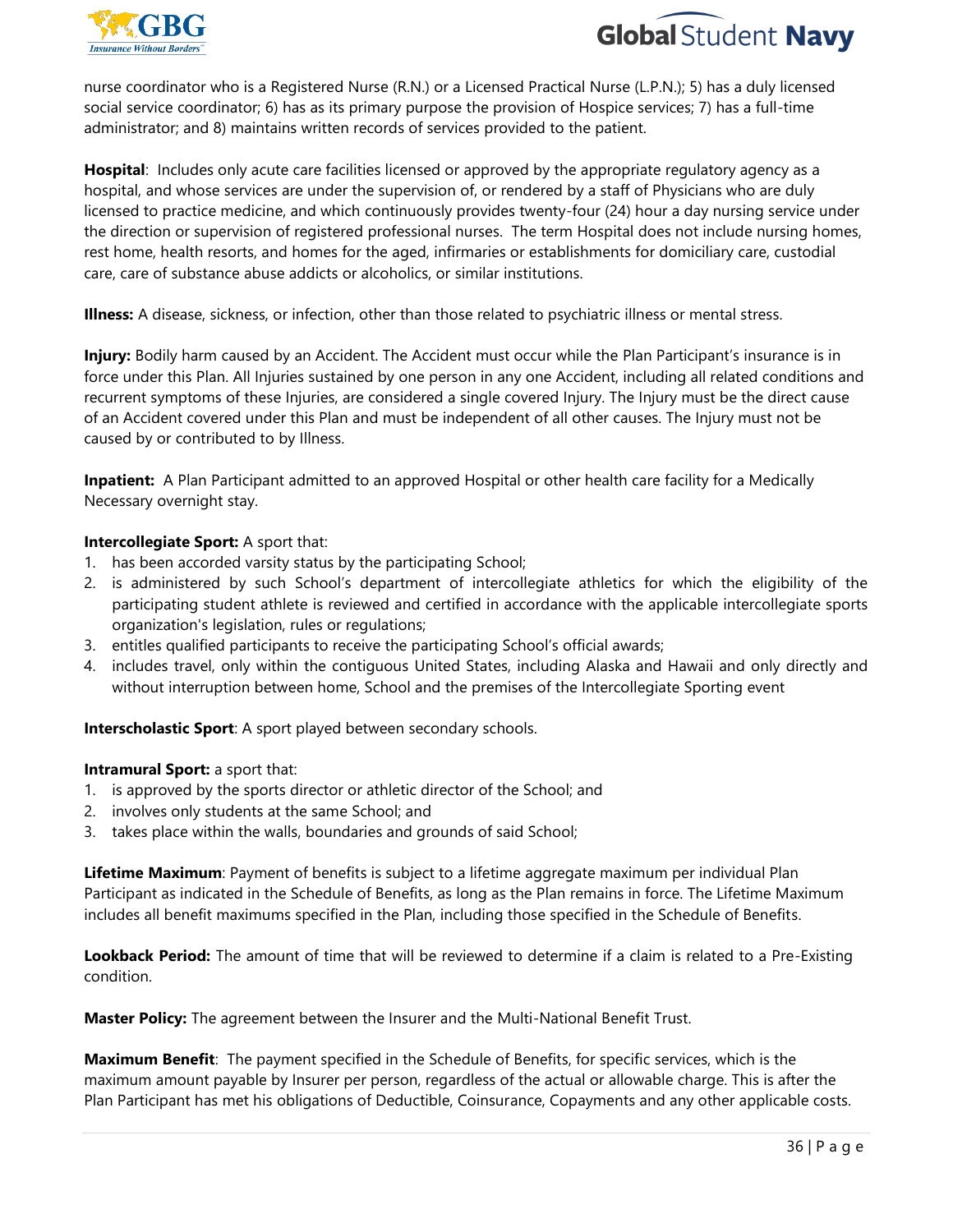



**Medical Emergency:** A sudden, unexpected, and unforeseen event caused by an Illness or Injury that manifests itself by symptoms of sufficient severity that a prudent layperson would reasonably expect that failure to receive immediate medical attention would place the health of the person in serious jeopardy.

**Medical Identification Card:** The card provided to each Plan Participant. This card contains limited benefit information including the Effective Date of coverage, as well as contact information for submitting claims and emergency medical treatment.

**Medically Necessary**: Means that a service or supply is necessary and appropriate for the diagnosis or treatment of an Illness or Injury based on generally accepted current medical practice. A service or supply will not be considered as Medically Necessary if:

- 1. it is provided only as a convenience to the Plan Participant or Provider;
- 2. it is not the appropriate treatment for the Plan Participant's diagnosis or symptoms;
- 3. it exceeds (in scope, duration or intensity) that level of care which is needed to provide safe, adequate and appropriate diagnosis or treatment.

The fact that any particular Physician may prescribe, order, recommend, or approve a service or supply does not, of itself, make the service or supply Medically Necessary.

**Nurse**: A licensed graduate registered nurse (R.N.) or a licensed practical nurse (L.P.N.) who is not:

- 1. the Plan Participant;
- 2. an Immediate Family Member of either the Plan Participant or the Plan Participant's spouse; or
- **3.** a Member of the same household

**Outpatient**: Services, supplies or equipment received while not an inpatient in a hospital, or other health care facility, or overnight stay.

**Out-of-Network Provider:** Any Hospital, Physician, or other provider of health care services who has not agreed to any pre-arranged fee schedules.

**Out-of-Pocket Maximum:** The maximum dollar amount of expenses the Plan Participant will pay for Allowable Charges during the Plan year after the Deductible is met. Once the Plan year Coinsurance maximum is reached, the Insurer shall pay most benefits at 100% of eligible covered expenses for the remainder of the Plan year.

**Participating Organization:** An organization which elects to offer insurance coverage, completes an application, and has been approved by the Insurer to sponsor coverage under this Plan.

**Period of Insurance:** The start and end date for which insurance coverage is in effect as shown on the Medical Identification Card. When multiple Certificates are issued during a School Year, the Maximum Benefit is an accumulation of all Certificates issued during the School Year.

**Physician**: A licensed health care provider and/or licensed therapist practicing within the scope of their license and rendering care and treatment to the Plan Participant that is appropriate for the condition and locality, and who is not:

- 1. the Plan Participant;
- 2. an Immediate Family Member of either the Plan Particiapnt or the Plan Participant's Spouse;
- 3. a person living in the Plan Participant's household; member of the same household;
- 4. a person employed or retained by the Policyholder; or
- **5.** a person providing homeopathic, aroma-therapeutic, or herbal therapeutic services.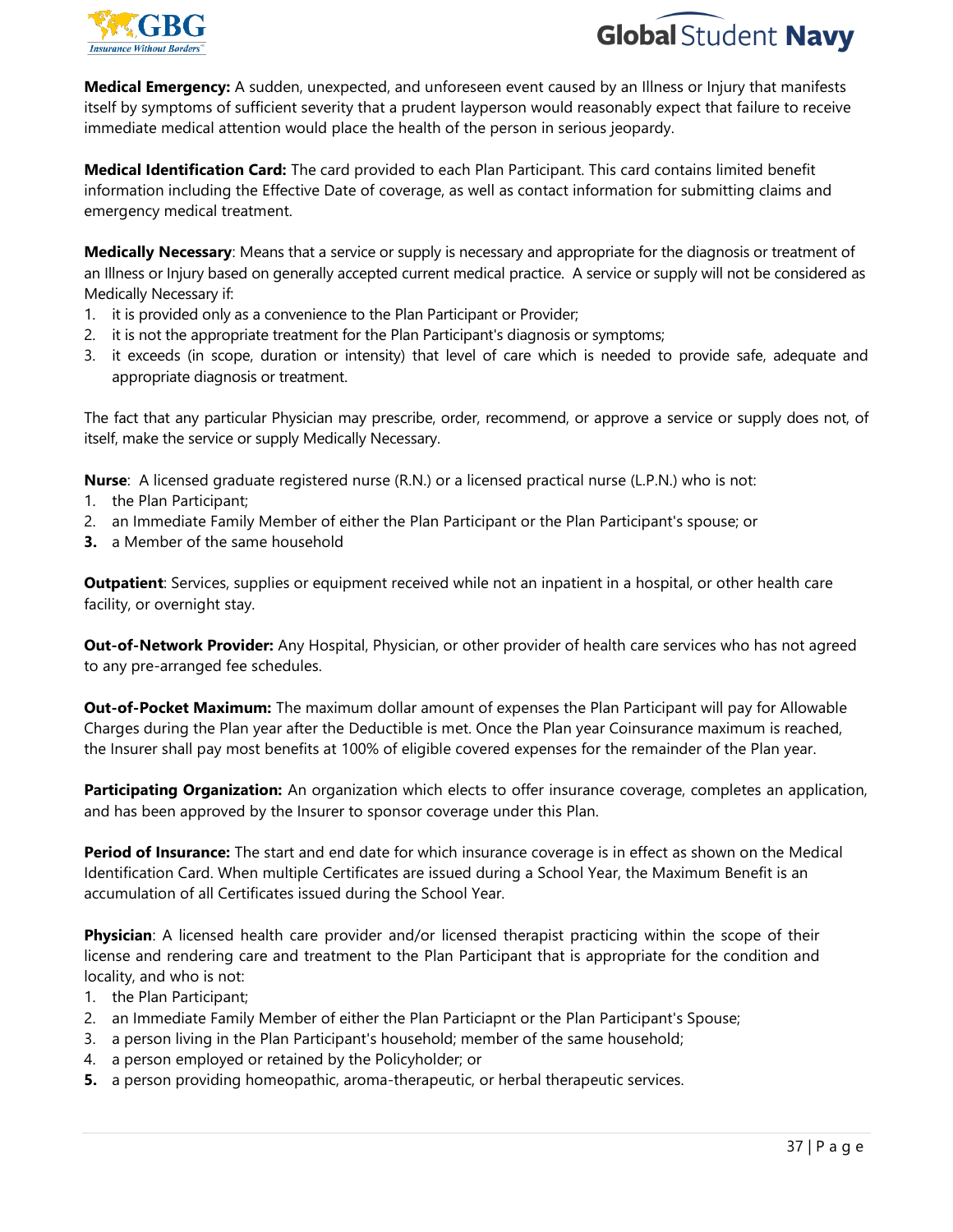



**Plan:** The agreement between the Insurer and the Policyholder. The Plan includes the Master Policy, the Summary of Benefits, the Schedule of Benefits, and the application.

**Plan Participant:** A person eligible for coverage as identified in the application form, a Non-United States Citizen traveling outside their Home Country and has his true, fixed and permanent home and principal establishment outside of the United States and holds a current and valid passport, and for whom proper Premium payment has been made when due.

**Pre-Authorization**: A process by which a Plan Participant obtains written approval for certain medical procedures or treatments from the Insurer prior to the commencement of the proposed medical treatment. Certain medical procedures will require the Pre-Authorization process to be followed in order for the service to be covered and to maximize the benefits of the Plan Participant.

**Pre-Existing Condition:** A pre-existing condition is a disease or physical condition for which medical advice or treatment has been received within 12 months immediately prior to becoming covered under the Plan.

**Preferred Allowance:** Refers to the amount an In-Network Provider will accept as payment in full for covered medical expenses.

**Preferred Provider:** Refers to the providers and hospitals who have contracted with a Preferred Provider Organization to provide specific medical care at negotiated prices.

**Preferred Provider Organization (PPO)**: Refers to a participating Provider, such as Hospital, clinic or Physician that has entered into an agreement to provide health services to Plan Participants.

**Premium(s):** The consideration owed by the Plan Participant to the Insurer in order to secure benefits for its Plan Participant's under this Plan.

**Prescription Medications**: Prescription medications are medications which are prescribed by a Physician and which would not be available without such prescription. Certain treatments and medications, such as vitamins, herbs, aspirin, cold remedies, medicines, experimental or Investigative medications, or medical supplies even when recommended by a Physician, do not qualify as prescription medications.

**Professional Sports**: Activities in which the participants receive payment for participation. This does not include participants in National Collegiate Athletic Association (NCAA) or National Association of Intercollegiate Athletics (NAIA).

**Provider**: The organization or person performing or supplying treatment, services, supplies or medications.

**Rehabilitation**: Therapeutic services designed to improve a patient's medical condition within a predetermined time period through establishing a maintenance program designed to maintain the patient's current condition, prevent it from deteriorating and assist in recovery.

**Rehabilitation Facility**: A legally operating institution or part of an institution which has a transfer agreement with one or more Hospitals and which:

- 1. is primarily engaged in providing comprehensive multi-disciplinary physical rehabilitative services or rehabilitation inpatient care; and
- 2. is duly licensed by the appropriate government agency to provide such services; and
- 3. is required to be accredited by the Joint Commission on Accreditation of Health Care Organizations or the Commission on Accreditation of Rehabilitation Facilities.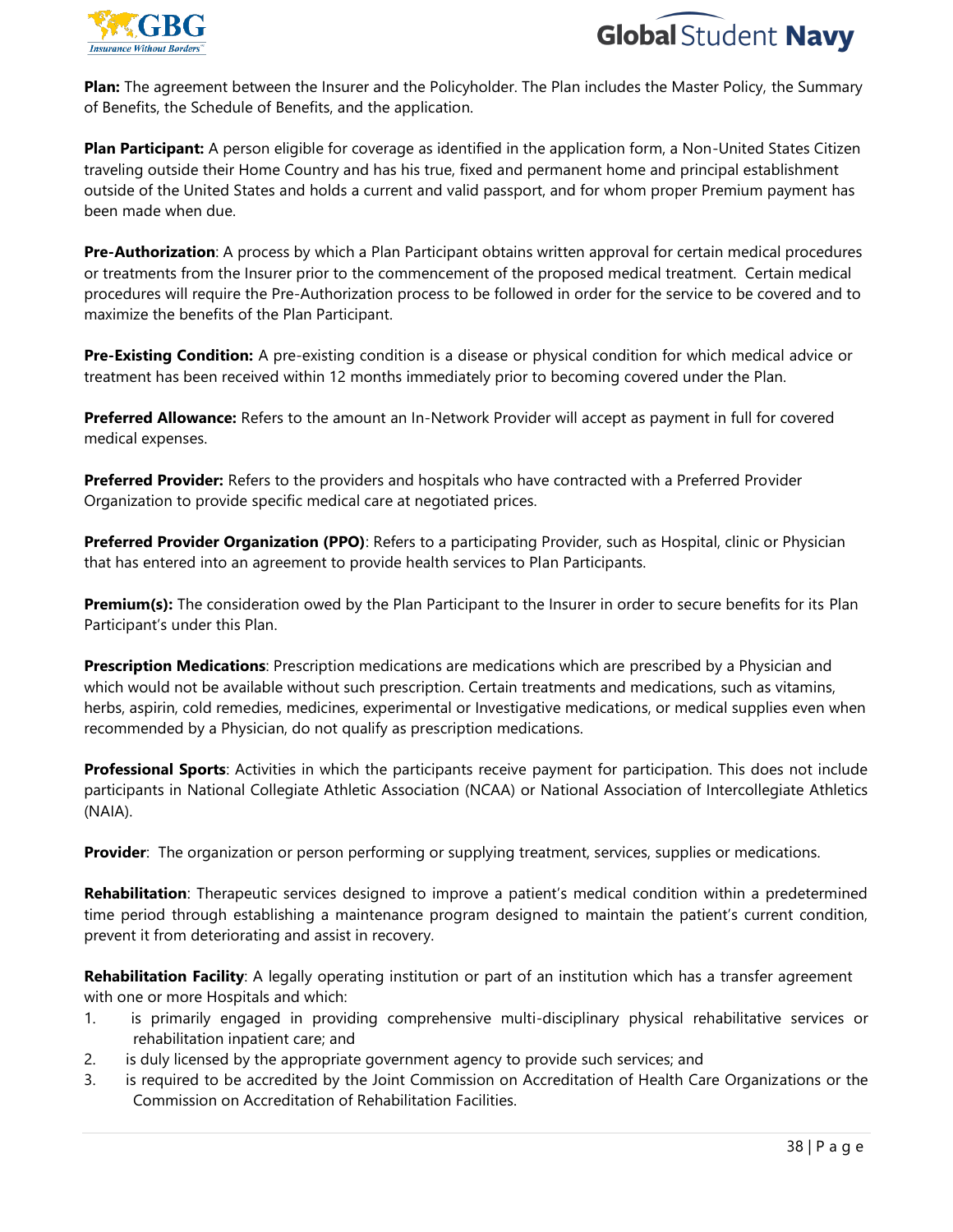



A Rehabilitation Facility does not include institutions which provide only minimal care, custodial care, care for the terminally ill, part-time care, or services or facilities for drug abuse or alcoholism.

**Repatriation or Local Burial**: This is the expense of preparation and the air transportation of the mortal remains of the Plan Participant from the place of death to their Home Country, or the preparation and local burial of the mortal remains of a Plan Participant who dies outside their Home Country. This benefit is excluded where death occurs in their Home Country.

**Schedule of Benefits**: The summary description of the benefits, payment levels and maximum benefits, provided under this Plan.

**School Year:** The 12-month period when the educational institution begins classes, usually starting in late summer and may conduct classes on a quarterly, semester, or other regularly scheduled basis.

**Skilled Nursing:** Refers to a patient's need for care or treatment that can only be performed by licensed nurses. Examples of Skilled Nursing includes complex wound dressings, rehabilitation, tube feedings, or a rapidly changing health status.

**Skilled Nursing Facility:** means an institution which meets all the following requirements;

- 1. it must be operated pursuant to law;
- 2. it must be primarily engaged in providing, in addition to room and board accommodations, nursing services under a licensed Physician's supervision;
- 3. Registered or License Practical Nurses must supervise 24 hours a day; and
- 4. a daily record for each patient must be maintained.

This definition does not include:

- 1. Rest home or similar facility;
- 2. Home or facility for the aged;
- 3. Home or facility for drug addicts and alcoholics;
- 4. Home or facility for care and treatment of mental diseases and disorders; or
- **5.** Home or facility for custodial or educational care.

**Spouse:** The Plan Participant's lawful spouse, civil partner, or domestic partner.

**Student Health Center:** A facility that meets all of the following requirements: 1) located in or near a School facility and open during School hours; 2) organized through the School, community, and health Provider relationships: and 3) staffed by qualified health care Providers.

**Subrogation**: Circumstances under which the Insurer may recover expenses for a claim paid out when another party should have been responsible for paying all, or a portion of that claim.

**Summary of Benefits:** The document provided to the Plan Participant that includes the Schedule of Benefits and the terms of the Master Policy issued to the Trust.

**Terrorism**: Terrorist activity means an act, or acts, of any person, or groups of persons, committed for political, religious, ideological or similar purposes with the intention to influence any government and/or to put the public, or any section of the public, in fear. Terrorist activity can include, but not be limited to, the actual use of force or violence and/or the threat of such use. Furthermore, the perpetrators of terrorist activity can either be acting alone, or on behalf of, or in connection with any organization or government.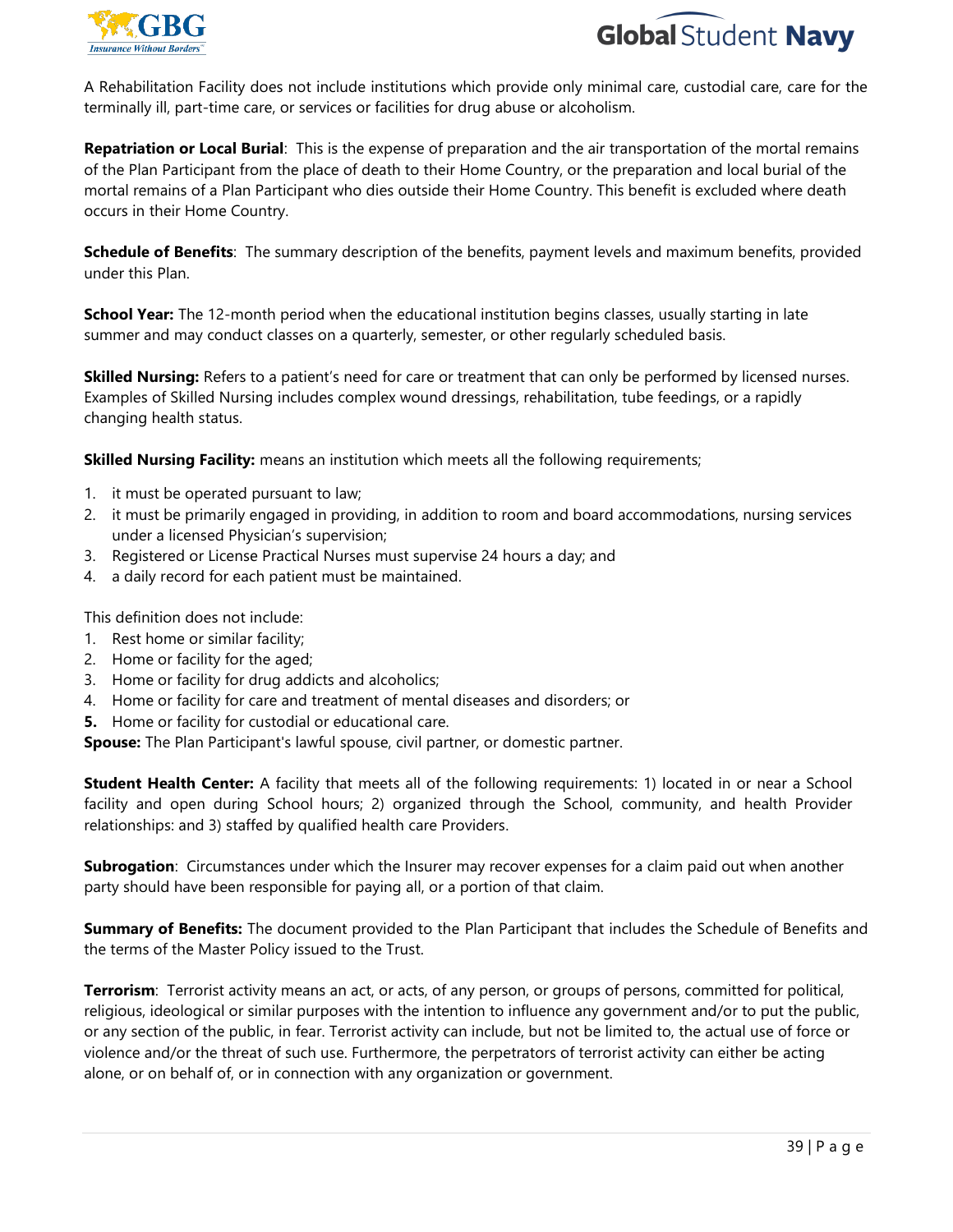



**Usual, Customary and Reasonable Charge (UCR):** Fees and prices generally reimbursed within the locality where performed for Medically Necessary services and supplies required for treatment of cases of comparable severity and nature.

**Waiting Period**: The period of time beginning with the Plan Participant's Effective Date, during which limited, or no benefits are available for particular services. After satisfaction of the Waiting Period, benefits for those services become available in accordance with this Plan.

#### **We, Us, Our and Insurer:** GBG Insurance Limited

#### **14.0 SUBSCRIPTION AGREEMENT**

I hereby apply to be a Plan Participant of the Multi-National Benefit Trust established in the Cayman Islands (the "Trust") and to participate in the insurance coverage extended by GBG Insurance Limited (the "Insurer") to Plan Participants under the Trust (the "Coverage"). I understand that the Coverage is not a general health insurance product, but is intended for use in the event of a sudden and unexpected event while traveling outside my Home Country (for purposes of this Agreement, Home Country means the country from which the Plan Participant holds a passport. In the event that a citizen of the United States holds more than one passport, the United States shall be deemed the Home Country). I understand that the Coverage extended to me will terminate upon my return to my Home Country unless I qualify for a benefit period or Home Country coverage. I understand that I may obtain full details of the Coverage by requesting a copy of the master policy from Global Benefits Group (the "Plan Manager"). I understand that the liability of the Insurer as underwriter of the Coverage is as provided in the master policy.

By acceptance of Coverage and/or submission of any claim for benefits, the Plan Participant ratifies the authority of the undersigned to so act and bind the Plan Participant.

The Plan Participant undertakes to make all premium payments as they fall due in respect of the Coverage extended. ITA Global Trust Ltd (the "Trustee") shall not be responsible for the administration of such payments.

If the Plan Participant fails to make any premium payment due in respect of the Coverage extended, subject to the discretion of the Insurer, such Coverage will lapse.

The Plan Participant hereby confirms the accuracy of all information and validity of all representations and warranties provided to the Trustee in connection with its participation in the Plan and/or the subscription for the insurance coverage, howsoever provided, including the terms of this Subscription Agreement, (together "Representations & Warranties"). The Plan Participant acknowledges that certain of such information will be relied upon by the Insurer as Provider of the Coverage and that any inaccuracy therein may result in the invalidity of such Coverage as it relates to the Plan Participant, the loss of Coverage and all monies paid in relation thereto. The Plan Participant hereby undertakes to inform the Trustee of any change to any matter that forms the subject of any of the Representations & Warranties. The Plan Participant hereby undertakes to indemnify and hold harmless the Trustee against any loss or damage (including attorney's fees) occasioned by any inaccuracy in any Representations & Warranties or failure to advise the Trustee of any change in any matter that forms the subject of any of the Representations & Warranties. The Plan Participant agrees that the Trustee shall be entitled to rely on and to act in accordance with any written instruction purported to be provided by the Plan Participant and the Plan Participant hereby undertakes to indemnify and hold harmless the Trustee against any loss or damage (including attorney's fees) occasioned by the Trustee acting in accordance with any such instruction.

Payments under the terms of the Coverage shall be paid by the Insurer to the Plan Participant or directly to a Provider if assignment of benefits has been authorized. The Trustee shall not be responsible for the administration of such payments.

I confirm that I have satisfied myself that the Coverage is appropriate for me and that I meet the eligibility criteria.